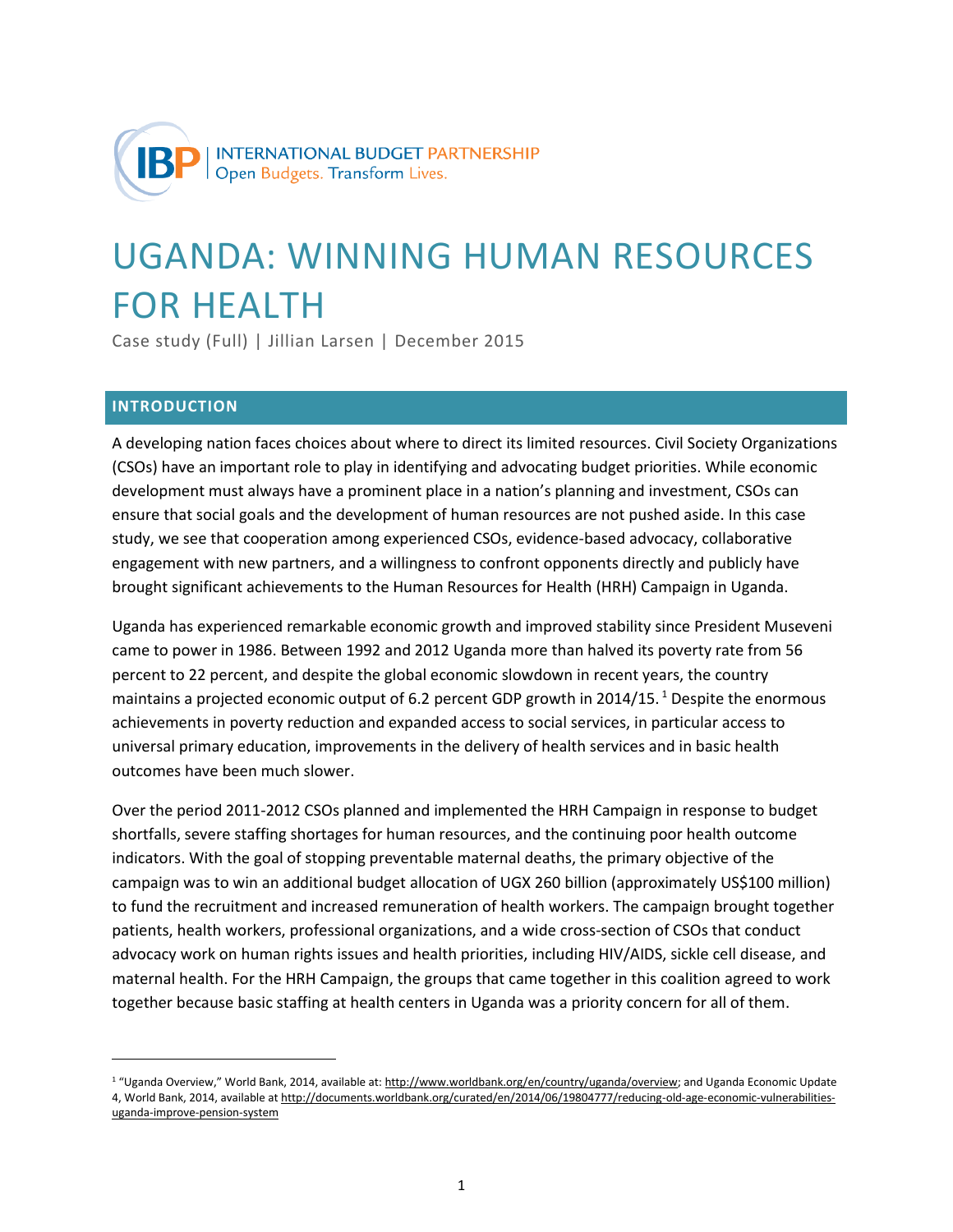In their advocacy work for the HRH Campaign the national and international organizations engaged with other stakeholders, including the Ministry of Health, the Ministry of Finance, and members of parliament, sometimes as allies and sometimes as adversaries. They embarked on an aggressive national strategic communications campaign.

Despite a challenging political environment in which health and human resources for health were not prioritized, the campaign managed to secure an allocation of UGX 49.5 billion (approximately US\$20 million) to the health budget, which made possible the recruitment of an additional 6,889 professional health workers. While this figure fell short of the target of 10,000 more health workers, it increased the number of health workers significantly. The campaign also resulted in a doubling of the salaries of doctors at the Health Center (HC) IV level.<sup>2</sup> Campaign successes were the result of ambitious targets, bold tactics, and a wise use of political power. For example, those involved in the campaign rejected the entire draft national budget for 2012 until the Ugandan president committed the government to an increased allocation for expenditure on health.

# **THE PROBLEM OF INADEQUATE FINANCIAL AND HUMAN RESOURCES FOR HEALTH CARE IN UGANDA**

## INADEQUATE FUNDING FOR HEALTH CARE IN UGANDA

The area of basic maternal health is one indicator that reflects the inadequacy of the health budget in Uganda. Improvements in this area have been slow and halting. In 1990, Uganda's maternal mortality ratio (MMR) was 527 deaths per 100,000 live births. Ten years later it stood at 505 deaths per 100,000 live births, and in 2006, at 435. However, in 2011 the improvement in MMR stalled at 438 deaths per 100,000 live births.<sup>3</sup> This figure is 330 percent higher than the Millennium Development Goal set in 2000, when Uganda committed itself to achieve an MMR of 131 deaths per 100,000 live births by 2015.<sup>4</sup>

The unacceptably high rate of maternal deaths is the result of a number of factors. Only 48 percent of women receive prenatal care throughout their pregnancy, and skilled birth attendants are present at only 58 percent of all births.<sup>5</sup> The most common contributors to maternal deaths in Uganda are hemorrhage (26 percent), complications from indirect conditions such as malaria or HIV (25 percent), sepsis (22 percent), and obstructed labor (13 percent).<sup>6</sup> While exact figures are not readily available, multiple studies have shown that unsafe abortion (which remains illegal in Uganda) is also a high

<sup>2</sup> International NGO, November 14, 2014.

<sup>3</sup> *Uganda Demographic and Health Survey*, (Kampala: Uganda Bureau of Statistics, 2011), available at: <http://www.ubos.org/onlinefiles/uploads/ubos/UDHS/UDHS2011.pdf>

<sup>4</sup> Ibid.

<sup>5</sup> Ibid.

<sup>&</sup>lt;sup>6</sup> "Road Map for Accelerating the Reduction of Maternal and Neonatal Mortality and Morbidity in Uganda," Republic of Uganda, Ministry of Health, 2010, available at: [http://www.nationalplanningcycles.org/sites/default/files/country\\_docs/Uganda/uganda\\_mnh\\_roadmap\\_2007-](http://www.nationalplanningcycles.org/sites/default/files/country_docs/Uganda/uganda_mnh_roadmap_2007-2015.pdf) [2015.pdf](http://www.nationalplanningcycles.org/sites/default/files/country_docs/Uganda/uganda_mnh_roadmap_2007-2015.pdf)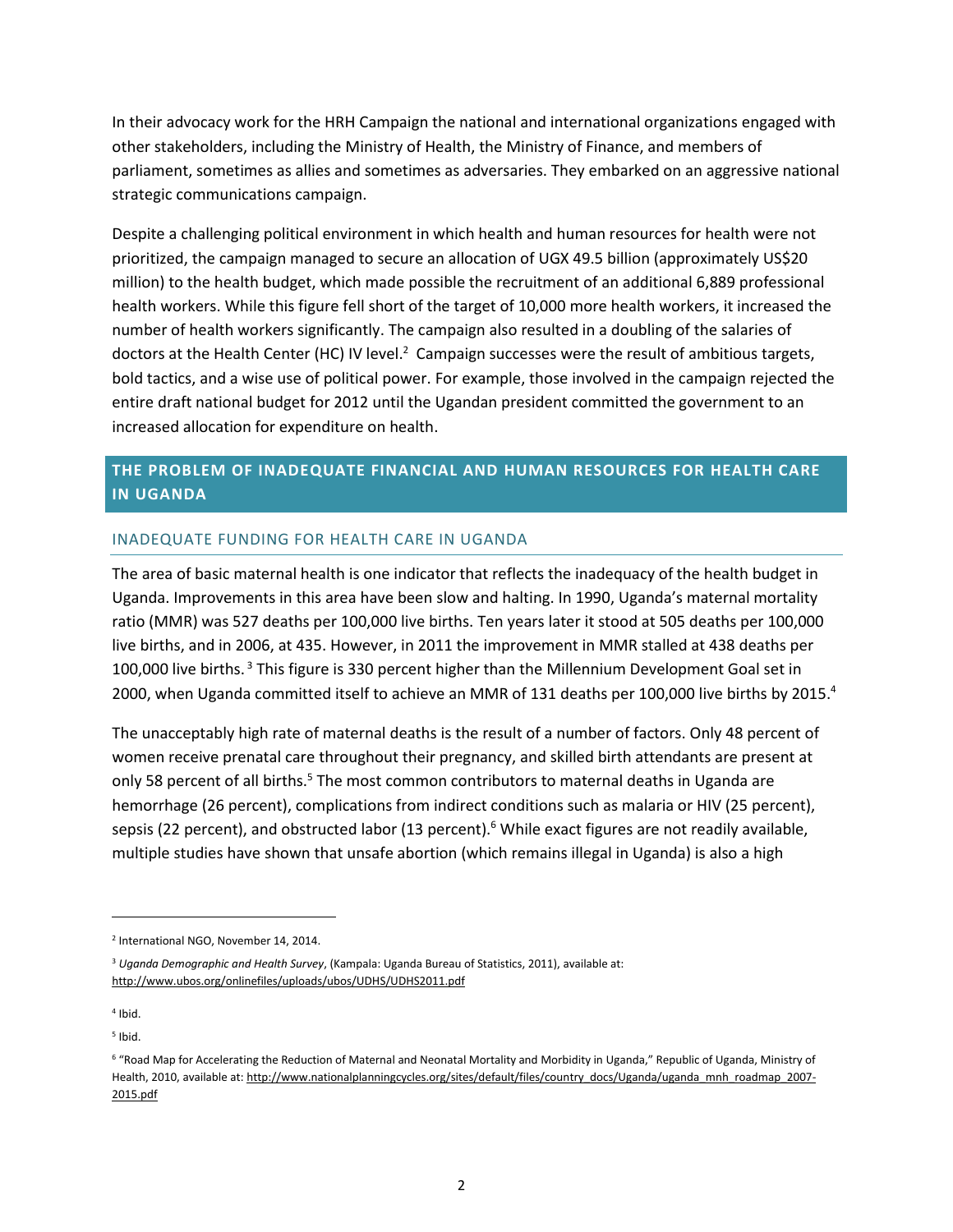contributor of maternal mortality.<sup>7</sup> Most of these deaths could be avoided by ensuring access to basic emergency obstetric and newborn care, but providing such services would require sufficient numbers of skilled health staff, basic equipment, and medical commodities.

Uganda's public health sector is guided by such documents as the National Development Plan 2010/11- 2014/15, National Health Policy II 2010-2020, and a Health Sector Strategic and Investment Plan (HSSIP) 2010/11-2014/15. Overall, the strategies provide good frameworks and outline a Ugandan National Minimum Health Care Package. If implemented, this would improve health outcomes in the country. However, there remains a serious mismatch between the plans and the funds that are allocated, as well as serious challenges in implementation, management, oversight, and accountability. $8,9$ 

The National Development Plan sets a target of allocating 11.6 percent of overall budget expenditure on health, and the HSSIP target is to devote a minimum of 9 percent of the budget in order to deliver the National Minimum Health Care Package.<sup>10</sup> Both of these targets are well below the 15 percent target that the government of Uganda committed itself to under the 2001 Abuja Declaration.<sup>11</sup> Indeed, as a percentage of overall expenditure, funding for the health sector has actual been declining in recent years. (See Figure 1).

<sup>7</sup> Stephen Mallinga and Anthony Mbonye, "Maternal Morbidity and Mortality in Uganda," Submission to All-Party Parliamentary Group on Population, Development & Reproductive Health), December 8, 2008, UK; and Freddie Ssengooba et al., "Unintended Pregnancy and Abortion in Uganda," *Maternal Health Review Uganda*, Makerere University Institute of Public Health, n.d.

<sup>&</sup>lt;sup>8</sup> Focus Group Discussion, Action Group for Health, Human Rights and HIV/Aids, November 4, 2014.

<sup>&</sup>lt;sup>9</sup> International NGO, November 14, 2014; comments by an official, Ministry of Finance, November 2014. [[Q: THIS MUST HAVE BEEN SPOKEN BY THE OFFICIAL?]]

<sup>&</sup>lt;sup>10</sup> "Annual Health Sector Performance Report 2012/13," Republic of Uganda, Ministry of Health, 2013, available at: [http://health.go.ug/docs/AHSPR\\_2013.pdf](http://health.go.ug/docs/AHSPR_2013.pdf) 

<sup>&</sup>lt;sup>11</sup> The Abuja Declaration: Ten Years On," World Health Organization, 2011, available at: <http://www.who.int/healthsystems/publications/Abuja10.pdf>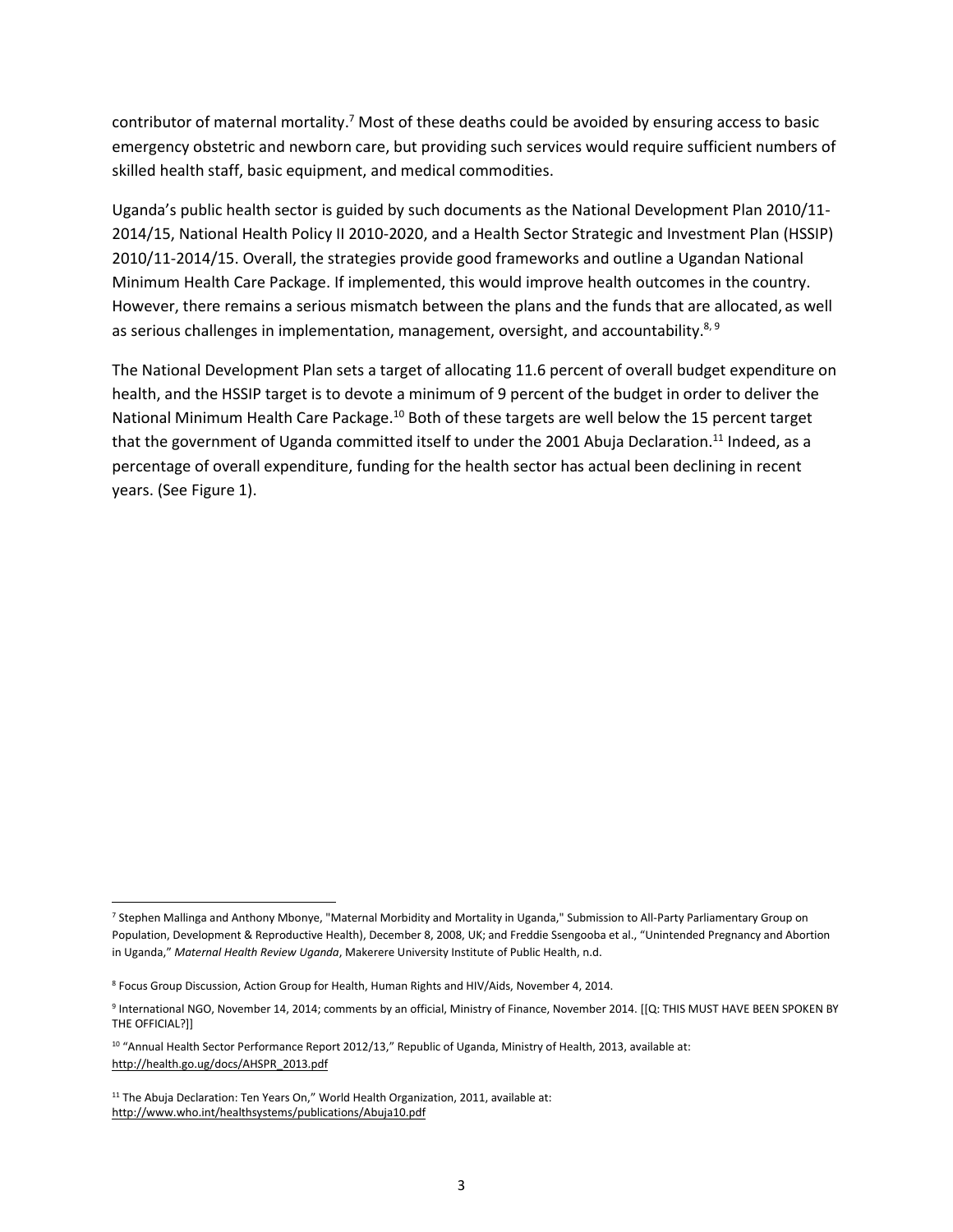

#### FIGURE 1. HEALTH ALLOCATIONS AS PERCENTAGE OF TOTAL GOVERNMENT BUDGET

Many stakeholders in Uganda, and indeed the Ministry of Finance itself, argue that the current priority in the country is to "create an environment for doing business in Uganda." Investment priorities are in what the government refers to as the "productive" sectors, including infrastructure, roads, and energy.<sup>12</sup> Health, despite its potential impact on human capital in the country, is viewed as a "nonproductive" or "consumptive" sector and is not seen as adding value to the economy.<sup>13</sup> One official at the Ministry of Finance said, "We may not be able to meet all the needs because of the limited budget envelope on which so many priorities rely. We need a road. We need electricity. We need to make the economy move much faster. Not that we are neglecting the lives of our people, but we have to make a choice. How do we sustain the facility if the economy is not growing? We need to sustain services through increased taxation."<sup>14</sup>

This view of the health sector as "nonproductive" has contributed to recurrent underinvestment in the sector and has resulted in major gaps in the delivery of health services, which are hampered by shortages in human resources, planning, and management skills, especially at the district level.<sup>15</sup> Although 72 percent of households in Uganda live within five kilometers of a health facility (public,

<sup>12</sup> Official. Ministry of Finance.

<sup>&</sup>lt;sup>13</sup> Comments by an official, Ministry of Health, November 2014.

<sup>&</sup>lt;sup>14</sup> Comments by an official, Ministry of Finance, November 2014.

<sup>15</sup> "Uganda Country Operation Strategy," World Health Organization, 2014, available at: [http://www.who.int/countryfocus/cooperation\\_strategy/ccsbrief\\_uga\\_en.pdf](http://www.who.int/countryfocus/cooperation_strategy/ccsbrief_uga_en.pdf)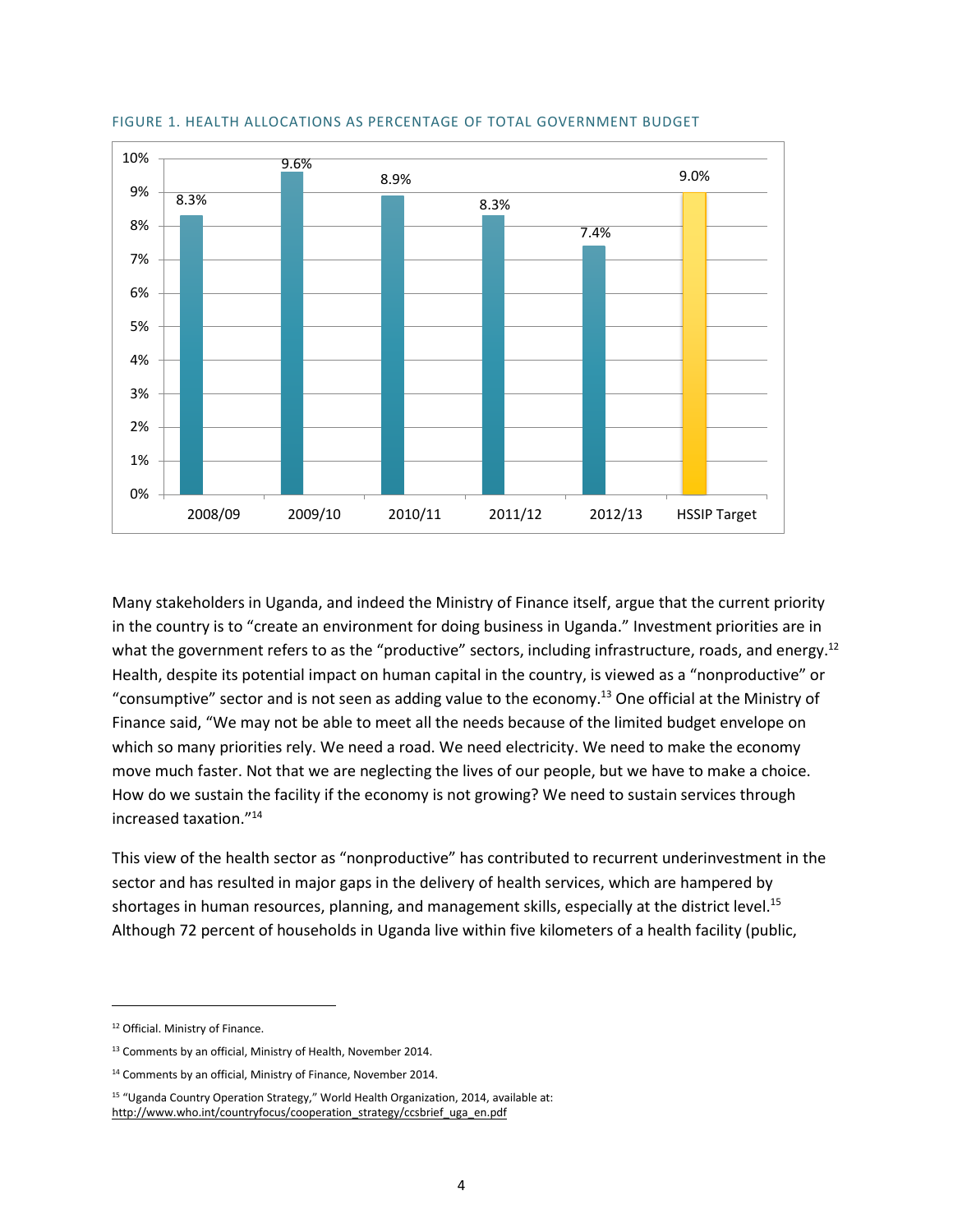private, or nonprofit), access to health services is limited due to poor infrastructure, inadequate medicines and other health supplies, too few staff, and absenteeism by health staff members.<sup>16</sup>

A recent survey of service delivery by the World Bank found that only 35 percent of health providers could diagnose such common conditions as diarrhea with dehydration, and malaria with anemia. In addition, only 20 percent of the time did public providers follow the correct actions to manage maternal and neonatal complications. The same report established a 52 percent rate of absenteeism, and indicated that only 44 percent of the public health facilities had all six of Uganda's essential drugs.<sup>17</sup> Access to life-saving services such as HIV treatment improves economic productivity. Research in Uganda has linked HIV treatment with greater earning power and a greater likelihood that children of HIV positive parents will stay in school.<sup>18</sup> It is important to challenge the misperception among Ugandan politicians and technocrats that health is merely a consumptive area of the economy. Apart from the fact that health is a human right, a lack of robust investment in a health sector that delivers health services equitably dramatically undermines economic development.

## THE CRISIS IN HEALTH CARE STAFFING IN UGANDA

This chronic underfunding of the health sector has been particularly evident in the area of human resources for health. Public health staffing is marked by insufficient recruitment, inequitable deployment, and inadequate remuneration of health workers at all levels of the health system, in particular at the level of the district and below. In 2008 just 56 percent of health worker posts were filled, and in 2011 that figure had only increased to 58 percent. (See Figure 2.) Moreover, these figures only take the actual number of listed positions into account, which to date remains static because government has not increased its recruitment of health workers to keep up with population growth and increased demand.<sup>19</sup> According to one CSO member, current health worker-to-patient ratios established by the Ministry of Health have not been adjusted for population growth for decades.<sup>20</sup>

<sup>&</sup>lt;sup>16</sup> "The Second National Health Policy," Republic of Uganda, Ministry of Health, 2010, available at: http://www.usaid.gov/sites/default/files/documents/1860/National\_Health\_Policy\_July\_2010.pdf

<sup>17</sup> "Education and Health Services in Uganda: Data for Results and Accountability," World Bank, 2013, available at: [http://wwwwds.worldbank.org/external/default/WDSContentServer/WDSP/IB/2013/11/18/000456286\\_20131118105216/Rendered/PDF/826](http://wwwwds.worldbank.org/external/default/WDSContentServer/WDSP/IB/2013/11/18/000456286_20131118105216/Rendered/PDF/826660ESW0Ugan090Box379862B00OUO090.pdf) [660ESW0Ugan090Box379862B00OUO090.pdf](http://wwwwds.worldbank.org/external/default/WDSContentServer/WDSP/IB/2013/11/18/000456286_20131118105216/Rendered/PDF/826660ESW0Ugan090Box379862B00OUO090.pdf) 

<sup>18</sup> H. Thirumurthy H. et al., "Improved Employment and Children's Education Outcomes in Households of HIV-Positive Adults with High CD4 Counts: Evidence from a Community-wide Health Campaign in Uganda," 19th International AIDS Conference, Washington, D.C., abstract THAE0102, July 2012.

<sup>&</sup>lt;sup>19</sup> Comments by an official, Ministry of Health, November 2014.

<sup>20</sup> CSO, email communication, 12/20/2014.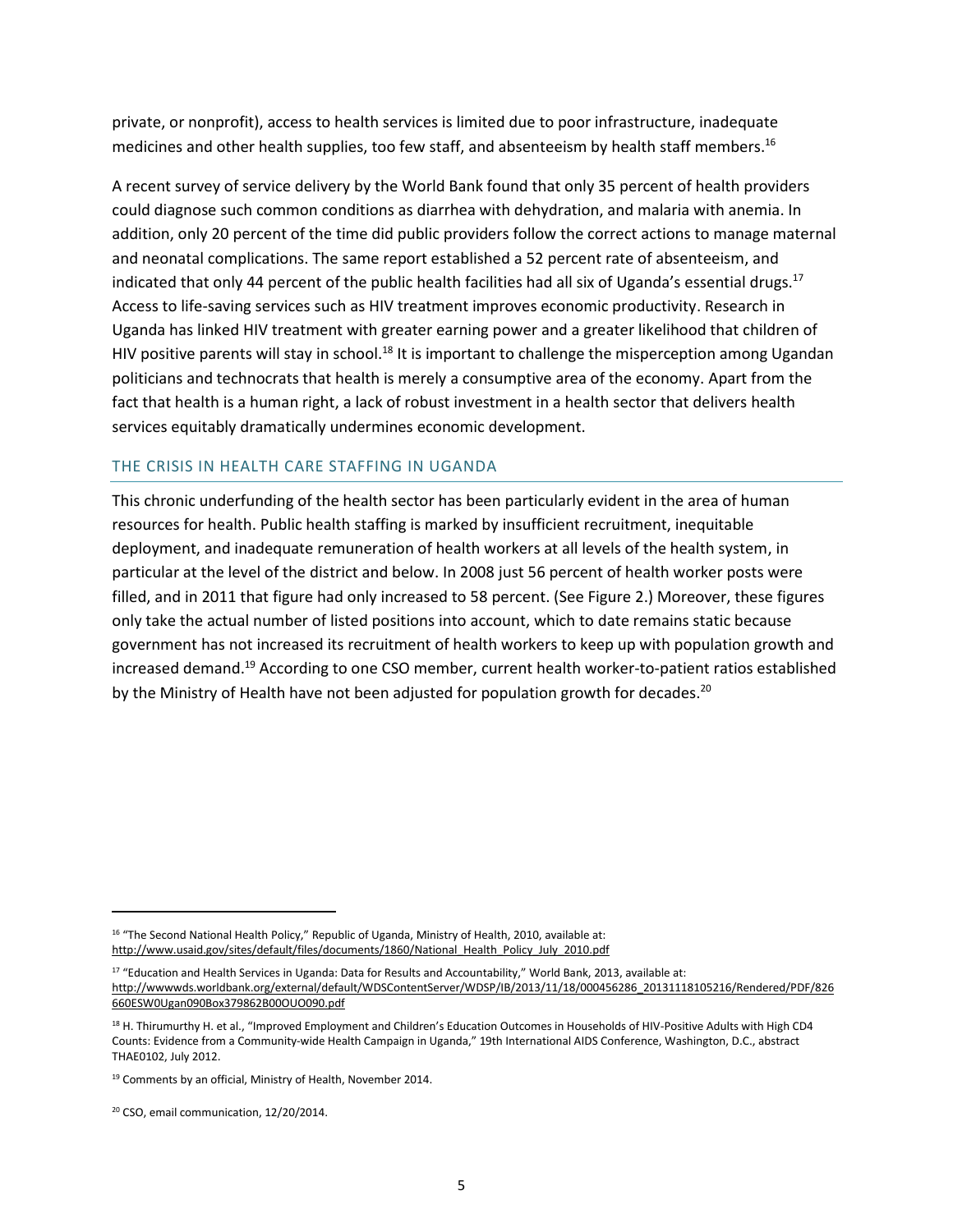

#### FIGURE 2. PERCENTAGE OF APPROVED POSTS FILLED BY HEALTH WORKERS

There is also considerable disparity between districts in the levels of staffing. According to the Uganda Human Resources for Health Report (2011), over one-third of the districts in Uganda had significantly less than 50 percent staffing levels. Indeed, a handful of districts, including Buhweju, Namayingo, Amudat, Kabale, Moroto, Namutumba, and Ibanda had less than 35 percent of the necessary staff, whereas other districts, such as Kampala, had over 75 percent of its posts occupied.<sup>21</sup> Underlying socioeconomic, gender, and geographical disparities, combined with variable shortages in key staff and infrastructure, contribute to the wide differences in health status across the country.<sup>22</sup> For many years disparities in health sector staffing were not addressed. As one health official said, remote regions "were just left to languish."<sup>23</sup> As a result of a recruitment ban, newly graduated health workers were not absorbed into the public sector.

The importance of human resources within health systems cannot be underestimated. Staff shortages, limited funding for recruitment, gaps in skills and competencies, low retention, and poor motivation negatively affect health outcomes. Since the spotlight was put on the global health workforce crisis a decade ago, efforts to strengthen national human resources for health strategies have intensified.<sup>24</sup> In

<sup>21</sup> *Human Resources for Health Bi-Annual Report* (Kampala: Ministry of Health, 2011).

<sup>&</sup>lt;sup>22</sup> "Uganda Country Operation Strategy," World Health Organization, 2014, available at: http://www.who.int/countryfocus/cooperation\_strategy/ccsbrief\_uga\_en.pdf.

<sup>&</sup>lt;sup>23</sup> Comments by an official, Ministry of Health, November 2014.

<sup>&</sup>lt;sup>24</sup> Rachel Deusson and Wanda Jaskiewics, "Using Evidence for Human Resources for Health Decision-Making: An Example from Uganda on Health Workforce Recruitment and Retention," Capacity Plus Project, 2014, available at: [http://www.capacityplus.org/files/resources/using](http://www.capacityplus.org/files/resources/using-evidence-human-resources-health-decision-making.pdf)[evidence-human-resources-health-decision-making.pdf](http://www.capacityplus.org/files/resources/using-evidence-human-resources-health-decision-making.pdf)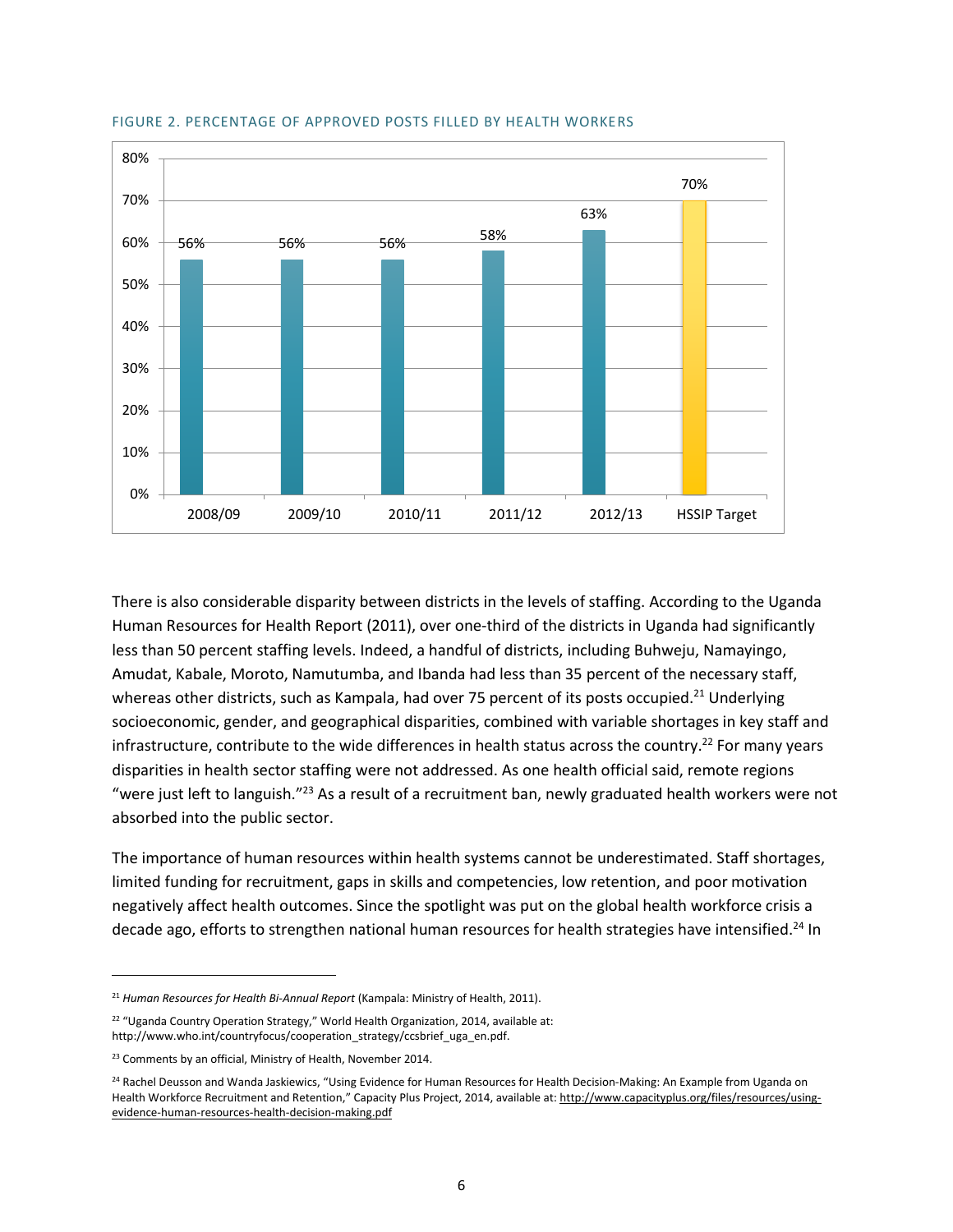2008 Uganda's midterm review of its Health Sector Strategic Plan II (2005/06-2009/10) highlighted high staff turnover, absenteeism, and low productivity as key determinants of poor performance by the health work force. Such factors undermined the goals of improving fertility; reducing maternal and child mortality; reducing malnutrition; lightening the burden of HIV/AIDS, tuberculosis, and malaria; and reducing disparities in health outcomes. <sup>25</sup> A 2008 study by the Ministry of Health that measured health worker satisfaction, motivation, and intent to stay in the health field, revealed that health workers considered both financial and nonfinancial incentives important. In line with these findings, the Ministry of Health developed a motivation and retention strategy to "strengthen the capacity of the health system to improve the attraction, retention, equitable distribution, and performance of the health workers." To address high vacancy rates and low motivation, the ministry placed recruitment and retention of health workers at the center of the Health Sector Strategic Plan III (2010/11–2014/15).<sup>26</sup>

## **THE OBJECTIVES AND METHODOLOGY OF THE CASE STUDY**

## **OBJECTIVES**

This case study is part of a series of case studies undertaken by the International Budget Partnership (IBP) Initiatives Learning Program which aims to build evidence of civil society's efforts to bring about budget changes in a range of countries. This study focuses specifically on the HRH Campaign that took place between 2011 and 2012 in Uganda. The case study aims to:

1) describe the planning and execution of the Human HRH Campaign;

2) identify changes in government behavior and policies that the campaign contributed to; and

3) explain the relationship between the campaign activities and government actions and consider factors on both sides that contributed to the outcome of the campaign.

The report begins with an overview of the methodology and some background on the campaign's key stakeholders. It then examines the specifics of the 2012 HRH Campaign in some depth, documenting the planning, objectives, stakeholders, timeline, campaign tactics, and government response. It concludes with a discussion of the campaign's impact, its lasting outcomes, and the lessons to be learned.

## **METHODOLOGY**

This case study used qualitative research methods and drew on multiple sources of information, including a review of relevant literature, interviews with key informants, and focus group discussions. Firstly, a systematic literature review was undertaken of project documentation and campaign documents (conceptual documents, meeting reports, activity narratives, etc.), media and newspaper reports, documents from the government of Uganda, and of literature relating to human resources for

 $25$  Ibid.

<sup>26</sup> Ibid.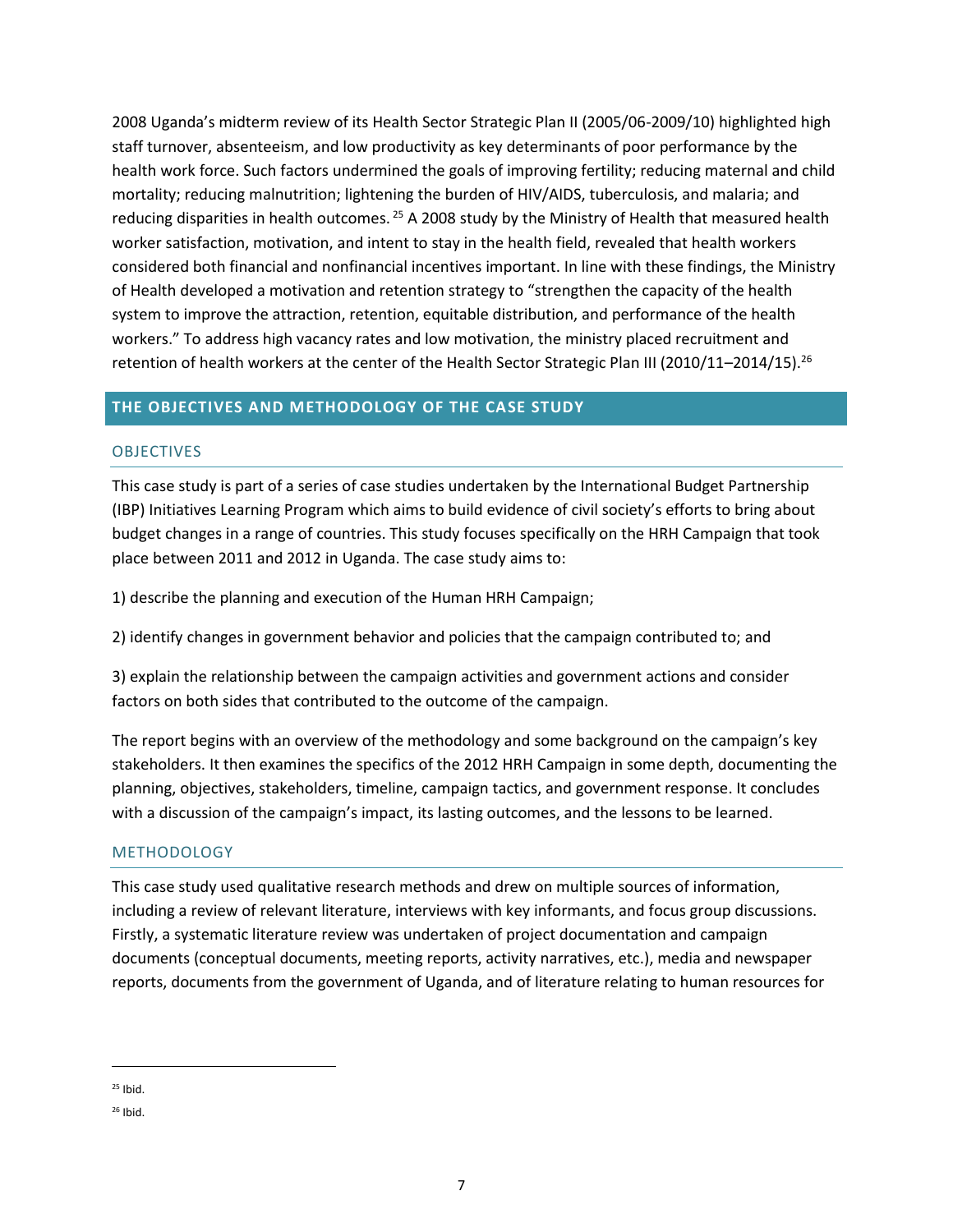health and the budget process in Uganda. Secondly, a series of interviews were carried out with the relevant stakeholders.

Based on findings from the literature review and initial interviews, the research methodology was refined to prepare for in-country data collection, and field work was carried out in the period 2-26 November 2014. Preliminary meetings took place with the Action Group for Health, Human Rights and HIV/AIDS (AGHA) country staff to review and refine the proposed methodology, generate a preliminary list of key informants, and conduct an initial focus group discussion of the case study. Thirty-seven informant interviews were conducted at the national level, including 17 with CSOs, international NGOs, and professional bodies; six with the current or former members of the Parliament of Uganda; three with the media; three with multilateral or bilateral development organizations; and eight with government of Uganda officials at the Ministries of Finance, Planning and Economic Development, and Health.

In some cases, interviewees were contacted or interviewed on more than one occasion. In order to identify key informants, a preliminary list was drawn up by AGHA, and it included members of parliament, officials in the relevant government ministries and agencies, CSOs, development partners, and relevant professional organizations. Additional key informants were identified using a "snowball technique," that is, getting contact information for additional key stakeholders through the initial interviews.

After the data were analyzed, key issues identified, and emerging trends identified, a wrap-up meeting was held in Uganda on 26 November 2014 with members of the Coalition for Maternal, Child and Newborn Health Steering Committee, who were given summary findings and had an opportunity to comment. Their comments, as well written comments provided by the IBP, AGHA, and HealthGAP, were also incorporated into this study.

# **BACKGROUND TO THE HUMAN RESOURCES FOR HEALTH CAMPAIGN**

## BUILDING COLLABORATION AMONG STAKEHOLDERS

A strong feature of the HRH Campaign was the extent to which it brought together a range of national and international CSOs in a collective pursuit of a shared goal. It was a unique collaborative effort involving a broad cross-section of stakeholders to engage the Ugandan government on its health budget. The campaign partners pooled their resources, undertook collaborative planning, developed a shared analysis of their political environment, and communicated a shared campaign message. The participation of groups that had considerable experience in health advocacy campaigns contributed to the ability of the HRH Campaign to develop grassroots support and power.

This broad collaboration was the result of a particular set of events that developed in 2011. Between 2008 and 2011 CSOs in Uganda pursued their own agendas and ran independent campaigns, often on related issues. While collaboration was built between some CSOs on specific health issues in Uganda, such as access to medicine, organizations did not collectively challenge government on health sector spending. The events that brought CSOs together in 2011 were largely the result of strategic litigation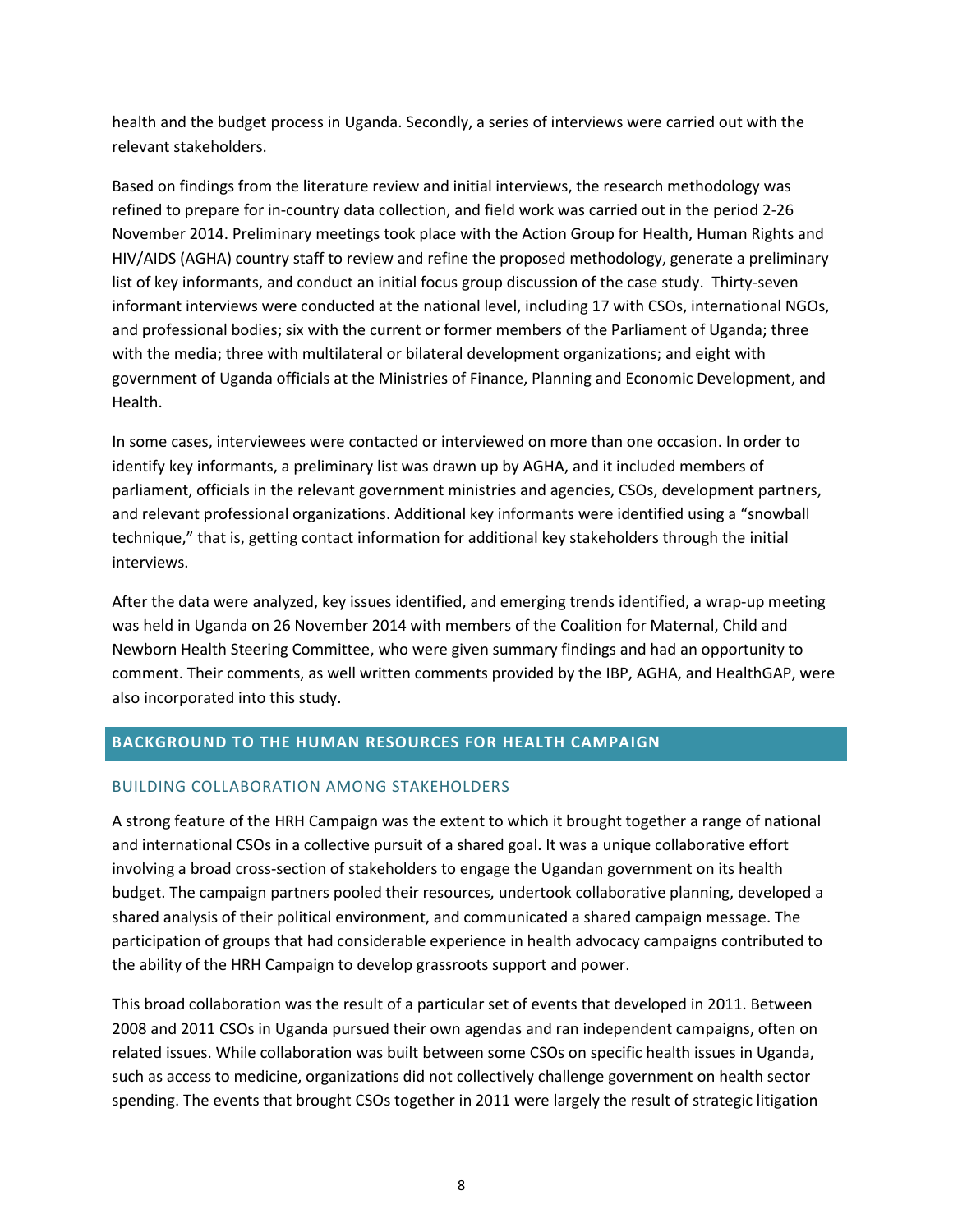and advocacy efforts at the national level under the banner of "Petition 16," an initiative challenging the government of Uganda for violating the constitution by not providing essential maternal health care services. Added to this, two major international events brought CSOs together around a common cause. The first was the Inter-Parliamentary Union, hosted in Uganda in March 2012, and the preparatory work undertaken for that event. The second was CSO advocacy around the UN General Assembly meeting in 2011. The CSOs wanted the government to make a renewed commitment to meeting the UN's Millenium Development Goal (MDG) targets on maternal health and to accelerate their progress in that area. Key organizations were able to connect these campaigns and events and join forces around a common campaign for human resources for health.

At the same time, relationships were growing between the Ministry of Health and Intrahealth/The Capacity Project (an international NGO implementing a USAID-funded "Uganda Capacity Plus" program, described below), between CSOs and the Ministry of Health, and between CSOs and key parliamentary committees. All of these stakeholders, working together on a common agenda in 2011 and 2012, were able to collectively pressurize the government into making the additional budgetary commitments for increased recruitment and remuneration for health workers in 2012.

The 2012 HRH Campaign cannot be understood without understanding this context, so this section will examine the background on each of the core groups of stakeholders.<sup>27</sup> A summary of this section is graphically depicted in Figure 3. The critical moments that brought CSOs together are highlighted in yellow.

- a) Work being coordinated by the White Ribbon Alliance, Save the Children and a number of other CSOs to encourage the Government of Uganda to renew its commitments on maternal health under the "Every Mother, Every Child" campaign at the UN.
- b) World Vision International's leadership to bring to coordinate CSO engagement on the 126<sup>th</sup> Inter-Parliamentary Union which was to be hosted by Uganda in early 2012 and which ultimately led to the formation of the Coalition on Maternal, Child and Newborn Health.

 $27$  It should be noted that there were many other organizations and coalitions working on similar or related issues during this period, for example the Voices for Health Rights Coalition and the Health Workforce Advocacy Forum. These other stakeholders were ultimately brought into these events and participated under the auspices of Petition 16 or the Coalition for MNCH. There is an extremely high degree of overlap between coalitions in Uganda, which are frequently formed on the basis of a particular campaign and/or as the result of funding for particular campaign issues.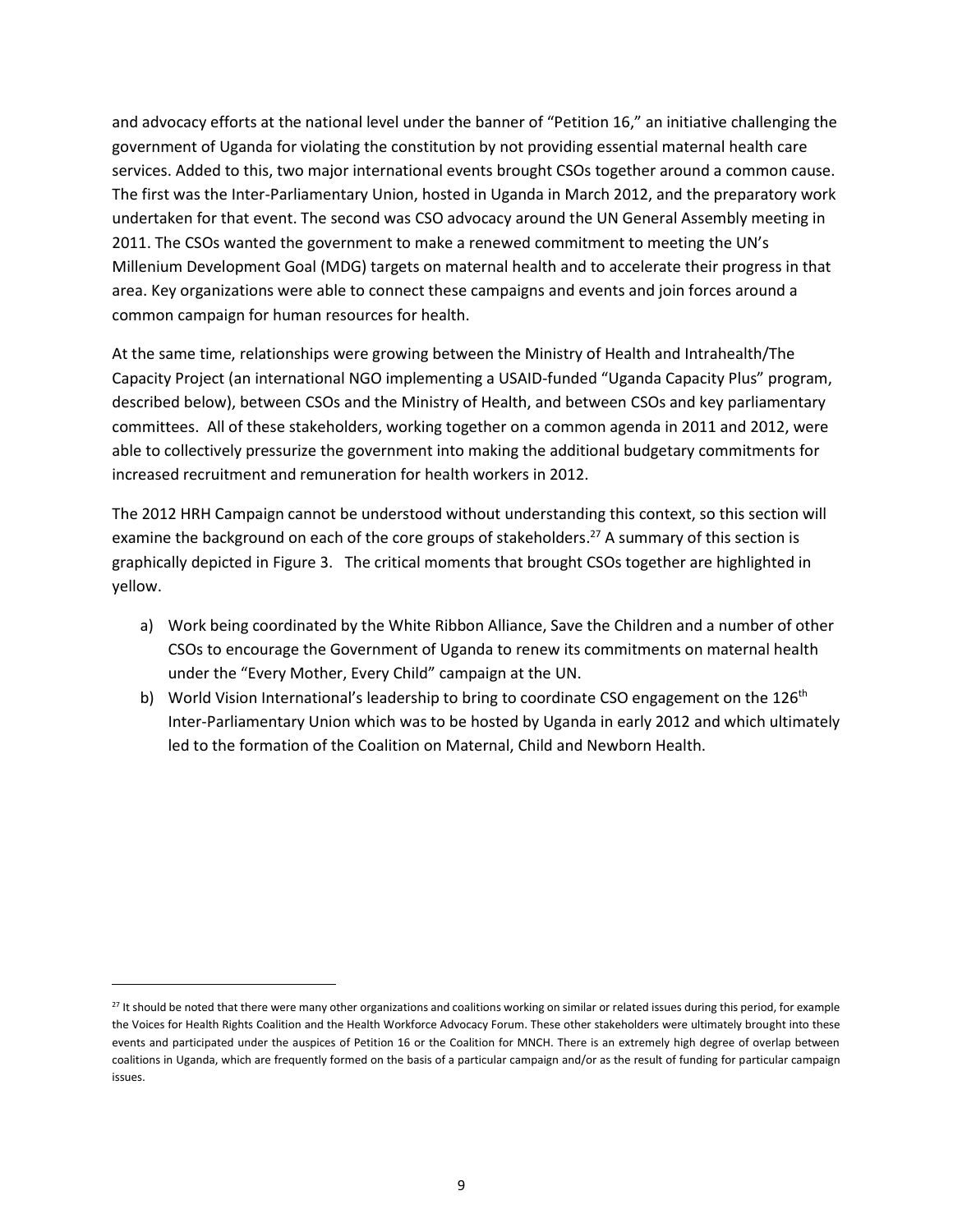

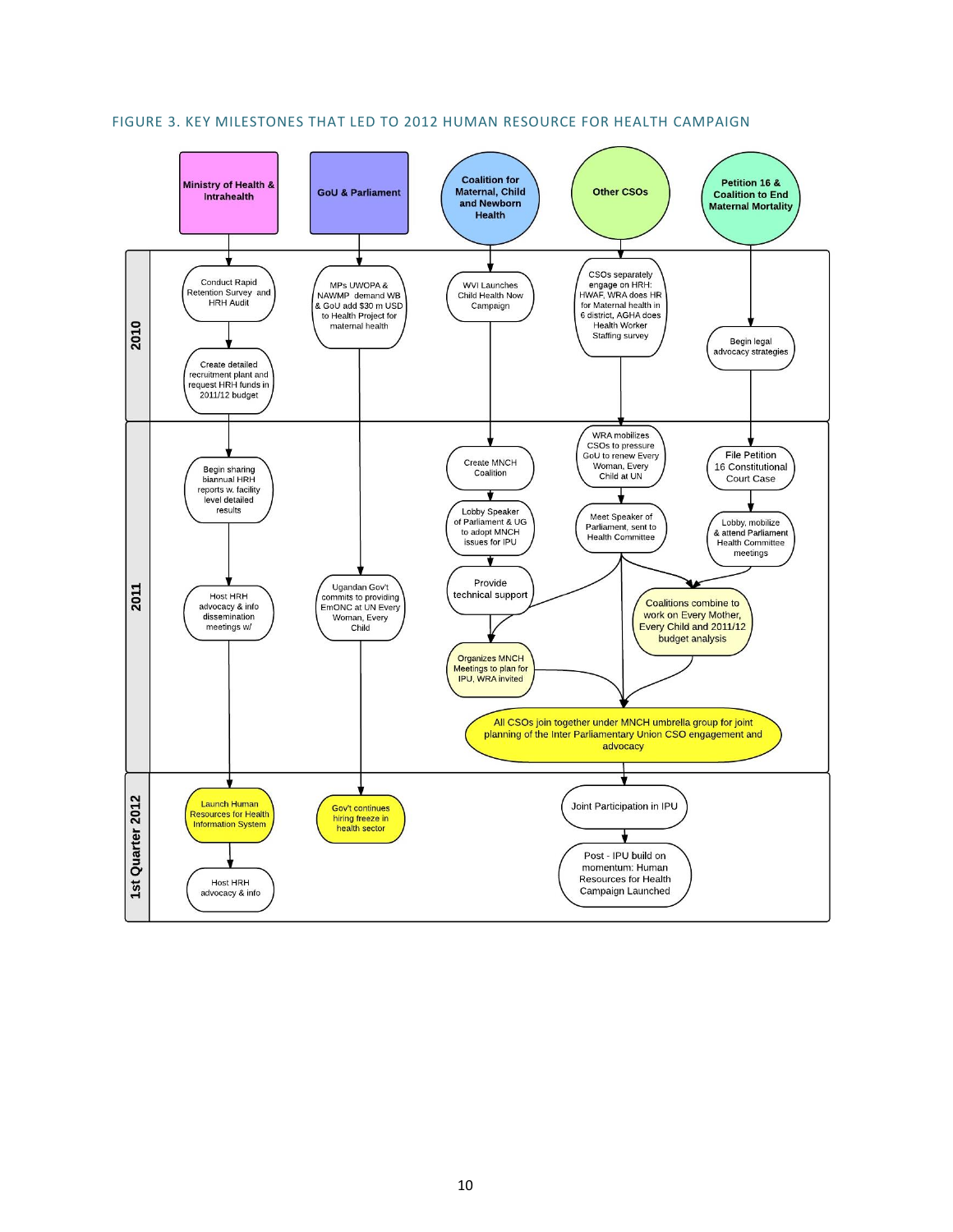A number of organizations and agencies worked together to make the HRH Campaign a success. Several of the more central ones are detailed below.

# THE MINISTRY OF HEALTH, INTRAHEALTH, AND THE DEVELOPMENT OF THE HUMAN RESOURCES FOR HEALTH INFORMATION SYSTEM (2007-2012)

Since 2007 the Ugandan Ministry of Health has worked with the Uganda Capacity Program and the Uganda Capacity Plus Program to strengthen the information systems related to human resources in the health sector. These programs were financed by USAID and implemented by Intrahealth, an international NGO.<sup>28</sup> Through this partnership, the Ministry of Health began collecting detailed information on health worker staffing across the country. As capacity was built and the information system developed, the ministry began to produce bi-annual reports on HRH in Uganda. In 2010 and 2011 information on staffing in the health sector became more widely available and the ministry started to engage with CSOs and MPs.<sup>29</sup> Data produced by this initiative at district and national level has made possible evidence-based advocacy and highlighted the crisis in health sector staffing.

During this same period the Ministry of Health made a number of attempts to secure additional resources in the annual budget development process in order to recruit more staff in the health sector. These efforts did not meet with success. In 2009 when the ministry made the request, it was told that the funds had not been approved because no recruitment plan was attached to the ministry's budget. One ministry official called this a "cover up" rationale, since the resources would not have been granted in any case. In 2010 and 2011 the Ministry of Health created comprehensive recruitment plans, but again didn't receive any additional resources to fill the identified human resource gaps.<sup>30</sup> Each year the ministry would go through a national planning process, identify vacancies, undertake recruitment planning, and advocate for the budget, only to be told that "roads and electricity" are the priorities.<sup>31</sup> In 2012, 42 percent of health worker positions were still vacant yet the Ministry of Public Service confirmed an ongoing freeze on staff recruitment in all public services due to insufficient funds.<sup>32</sup>

In February 2012 the Ministry of Health and USAID/Uganda jointly launched the country's Human Resources for Health Information System (HRHIS). The ministry made a commitment to increase transparency and accountability in the health system.<sup>33</sup> The new information system is an electronic system that captures detailed information on health workers, location, staffing, vacancies, and annual human resources.<sup>34</sup> Information that can be used by the ministry for projections for budget purposes can easily be extracted and analyzed. HRHIS can be accessed from the Ministry of Health headquarters;

<sup>28</sup> International NGO, November 14, 2014.

 $29$  Ibid.

 $30$  Ibid.

<sup>31</sup> Ibid.

<sup>32 &</sup>quot;Using Data to Successfully Advocate for Health Workforce Funding," CapacityPlus, November 2014, available at: http://www.capacityplus.org/using-data-to-successfully-advocate-for-health-workforce-funding.

<sup>33</sup> "Uganda Launches National Human Resources for Health Information System," *Intra Health International*, n.d., available at: <http://www.intrahealth.org/page/uganda-launches-national-human-resources-for-health-information-system>

<sup>34 &</sup>quot;Using Data to Successfully Advocate for Health Workforce Funding," CapacityPlus.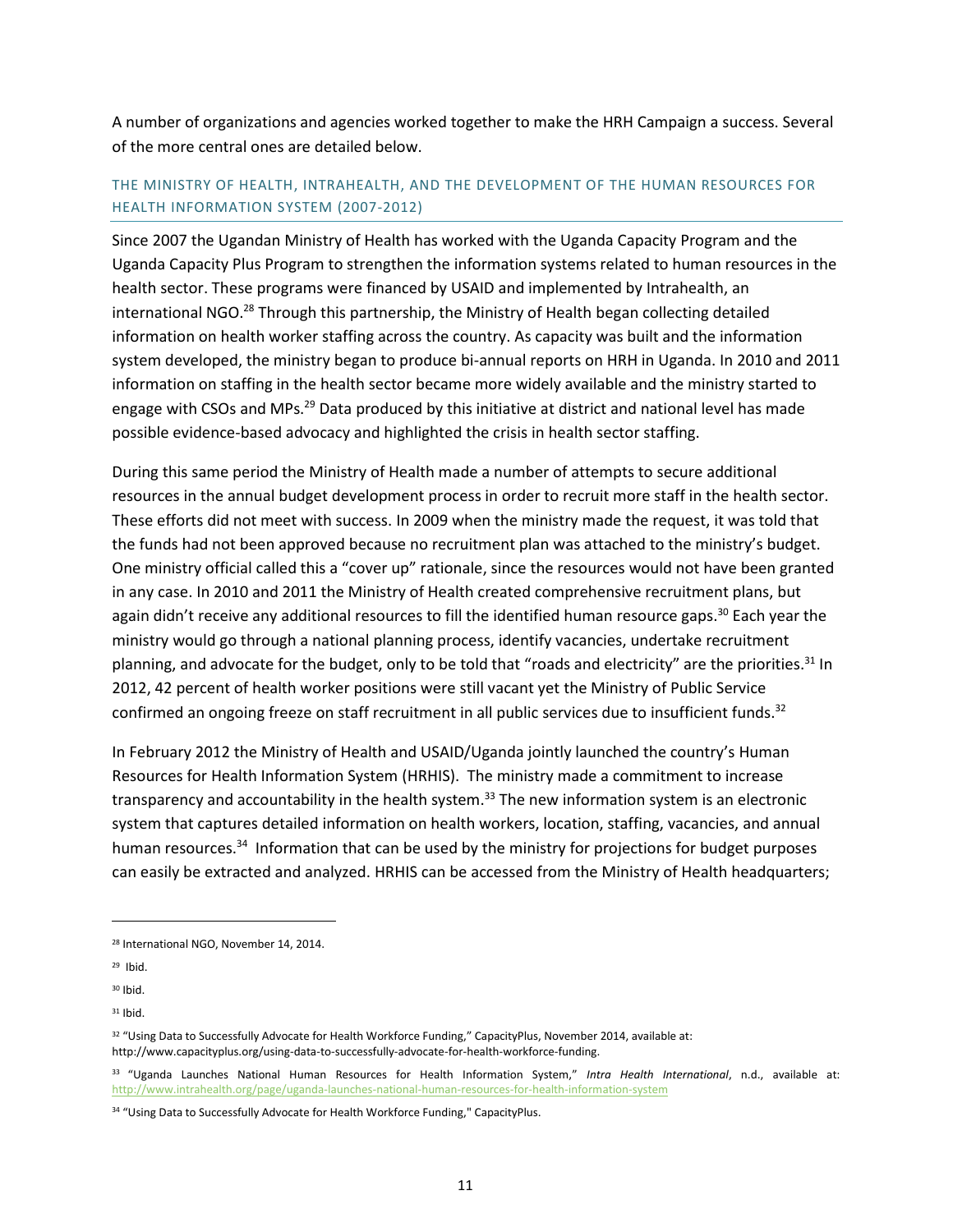all four health professional councils (the Uganda Medical and Dental Practitioners Council, Uganda Nurses and Midwives Council, the Pharmacy Council, and the Allied Health Professionals' Council); Mulago and Butabika national referral hospitals; the 13 regional referral hospitals; and 69 local government districts.<sup>35</sup>

This HRHIS data would later prove critical to the ministry and civil society in their advocacy efforts. CSOs had previously done piecemeal research on health worker staffing but lacked the capacity to gather detailed information at the national level.<sup>36</sup> In 2011 when the more detailed data became available with analysis down to the district level, CSOs and the Ministry of Health were able to use this information to advocate for additional budget allocations to address the HRH staffing gaps. MPs looking at reports could see obvious health workforce disparities within and between districts. According to one official at the ministry, the vacancies were "so glaring" that you couldn't expect health centers to even be functional.<sup>37</sup> According to Intrahealth, "As evidence became more and more available over the years and the human resource information system was maturing, we had more data, we informed policy makers, and that motivated action."<sup>38</sup>

## PETITION 16 AND THE COALITION TO STOP MATERNAL MORTALITY

The Center for Health, Human Rights, and Development (CEHURD) was founded in 2007 as a research and advocacy organization focused on the enforcement of human rights and the justiciability of the right to health in Eastern Africa.<sup>39</sup> Much of CEHURD's expertise and area of focus is on legal advocacy in Uganda. One of their more prominent initiatives was the filing of Constitutional Petition No. 16 of 2011, colloquially referred to as "Petition 16." This petition argues that, by not providing pregnant women with adequate health care, the government of Uganda has violated the constitutional rights of women.

Through this petition, CEHURD urged the court to declare that government failure to provide essential maternal health commodities to health facilities, and the unethical behavior of medical personnel that led to the death of expectant mothers, infringed on women's rights to life and health. The petition charged that "The omission by government and commission by government's agents are to blame for the rampant avoidable high maternal and infant mortality."<sup>40</sup> Areas of government neglect raised in this petition included the non-provision of the basic health package, inadequate human resources for maternal health, stockouts of essential medicines, and inadequate financial resources and capital

<sup>&</sup>lt;sup>35</sup> "Bringing Health Workforce Information to the Public in Uganda," Vital Blog - IntraHealth International, November 25, 2014, available at: <http://www.intrahealth.org/blog/bringing-health-workforce-information-public-uganda>

<sup>&</sup>lt;sup>36</sup> Focus Group Discussion, Action Group for Health, Human Rights and HIV/Aids, November 5, 2014; and Civil Society Organization, November 6, 2014.

<sup>&</sup>lt;sup>37</sup> Comments by an official, Ministry of Health, November 2014.

<sup>38</sup> International NGO, November 14, 2014.

<sup>&</sup>lt;sup>39</sup> "Objectives," CEHURD, December 6, 2014, available at: http://www.cehurd.org/about/objectives/

<sup>40</sup> Centre for Health, Human Rights and Development (CEHURD), "The Import of Constitutional Petition No.16 of 2011," October 2011.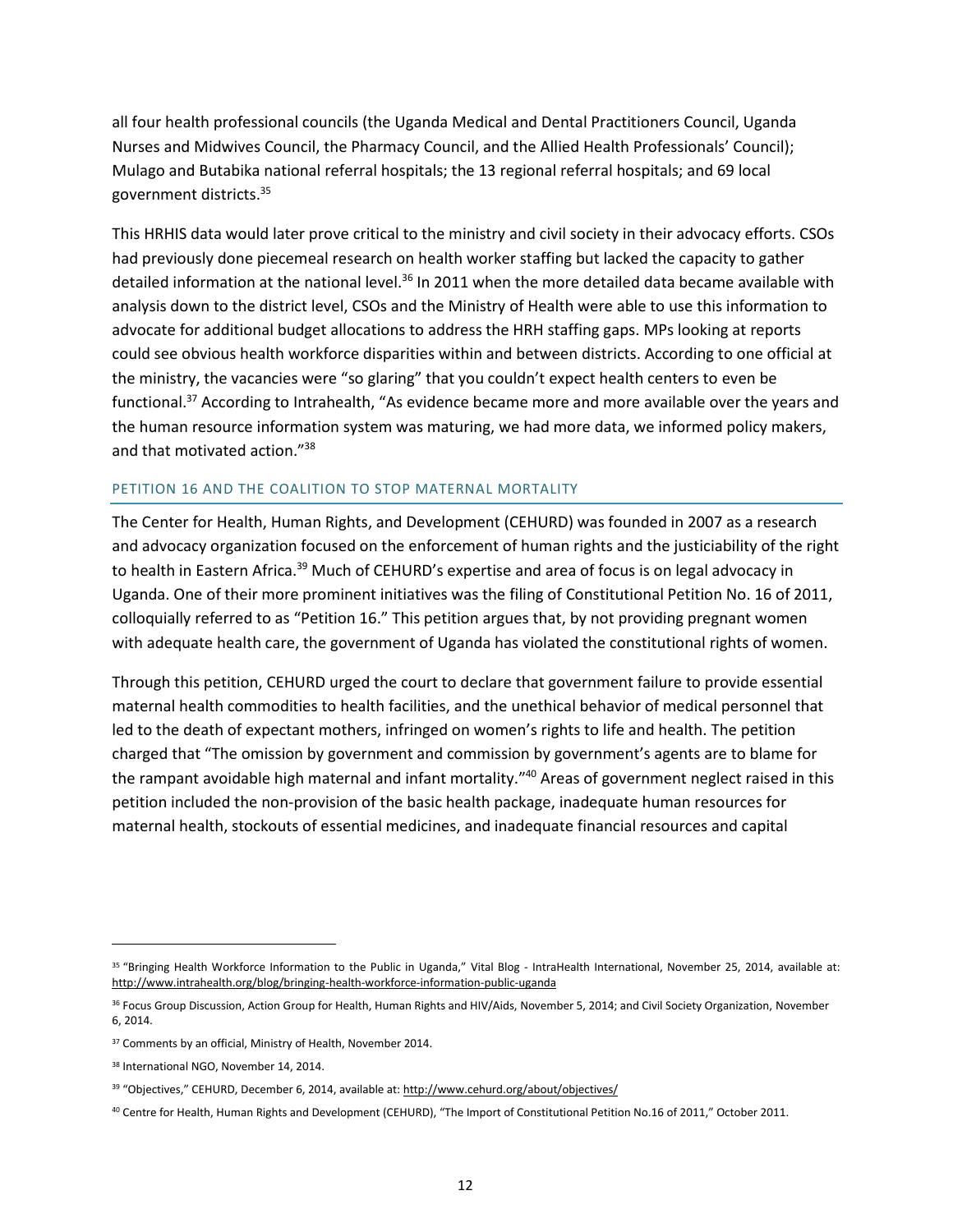investment. These omissions have resulted in the public sector being unable to meet the requirements of universal health care access.<sup>41</sup>

Although the campaign in support of Petition 16 was focused on legal advocacy, the organizers realized that they also needed to mobilize the public to support the case and to pursue other channels for advocating maternal health. In partnership and collaboration with Health GAP, an AIDS and human rights activist organization with staff based in the Uganda, Kenya, and the US, CEHURD formed an alliance called the "Coalition to Stop Maternal Mortality." <sup>42</sup> This coalition brought together 29 CSOs, many of which participated in one or more of the other coalitions working on similar issues.<sup>43</sup> One way that they began organizing the coalition was through the creation of a Google Group to coordinate planning and share updates and key messages. For example, a small working group might meet to decide on an action to be taken, such as a demonstration at the court, and would then communicate the details through the Google Group on what should be worn, who should be mobilized, and what the talking points should be.<sup>44</sup>

Some of the key messages used for advocacy by this group included a focus on "16 deaths daily," based on UN statistics for maternal mortality in Uganda that show that on average 16 women die every day during childbirth.<sup>45</sup> As Petition 16 was gaining momentum, the Ugandan government purchased fighter jets for \$760 million U.S. dollars, a figure that was double the entire health budget for the year.<sup>46</sup> This issue was picked up by the coalition and communicated widely through the press.<sup>47</sup>

In March 2012 five months after it was filed, Petition 16 had still not been heard in court.<sup>48</sup> At

Picture from CEHURD Public at the court house for Petition 16

 $41$  Ibid.

<sup>&</sup>lt;sup>42</sup> Civil Society Organization, November 10, 2014.

<sup>43</sup> Coalition membership includes the Coalition for Maternal, Child, and Newborn Health; Voices for Health Rights; the Coalition to Stop Maternal Mortality; and the Uganda Coalition for Access to Essential Medicines. Many CSOs also participate in other coalitions, such as the White Ribbon Alliance, Health Workforce Advocacy Forum, etc.

<sup>44</sup> Civil Society Organization, November 13, 2014.

<sup>45</sup> Parliament of the Republic of Uganda, "Motion for a Resolution of Parliament Urging Government to Institute Measures to Address Maternal Mortality and Other Matters Incidental Thereto," December 15, 2011; and "Activists Take Maternal Deaths Fight to Court," available at: <http://www.monitor.co.ug/SpecialReports/-/688342/1178228/-/view/printVersion/-/k3ghxf/-/index.html>

<sup>46</sup> "allAfrica.com: Uganda: Health Budget Increased, But.."

<sup>47</sup> Civil Society Organization, November 11, 2014; and "UGANDA: Maternal Deaths Against Constitutional Rights," Inter Press Service, December 6, 2014, available at[: http://www.ipsnews.net/2011/07/uganda-maternal-deaths-against-constitutional-rights/](http://www.ipsnews.net/2011/07/uganda-maternal-deaths-against-constitutional-rights/) 

<sup>48</sup> "Uganda's Maternal Petition Case Still Not Heard Five Months on,: Key Correspondents, December 6, 2014, available at: <http://www.keycorrespondents.org/2012/03/15/ugandas-maternal-petition-case-still-not-heard-five-months-on/>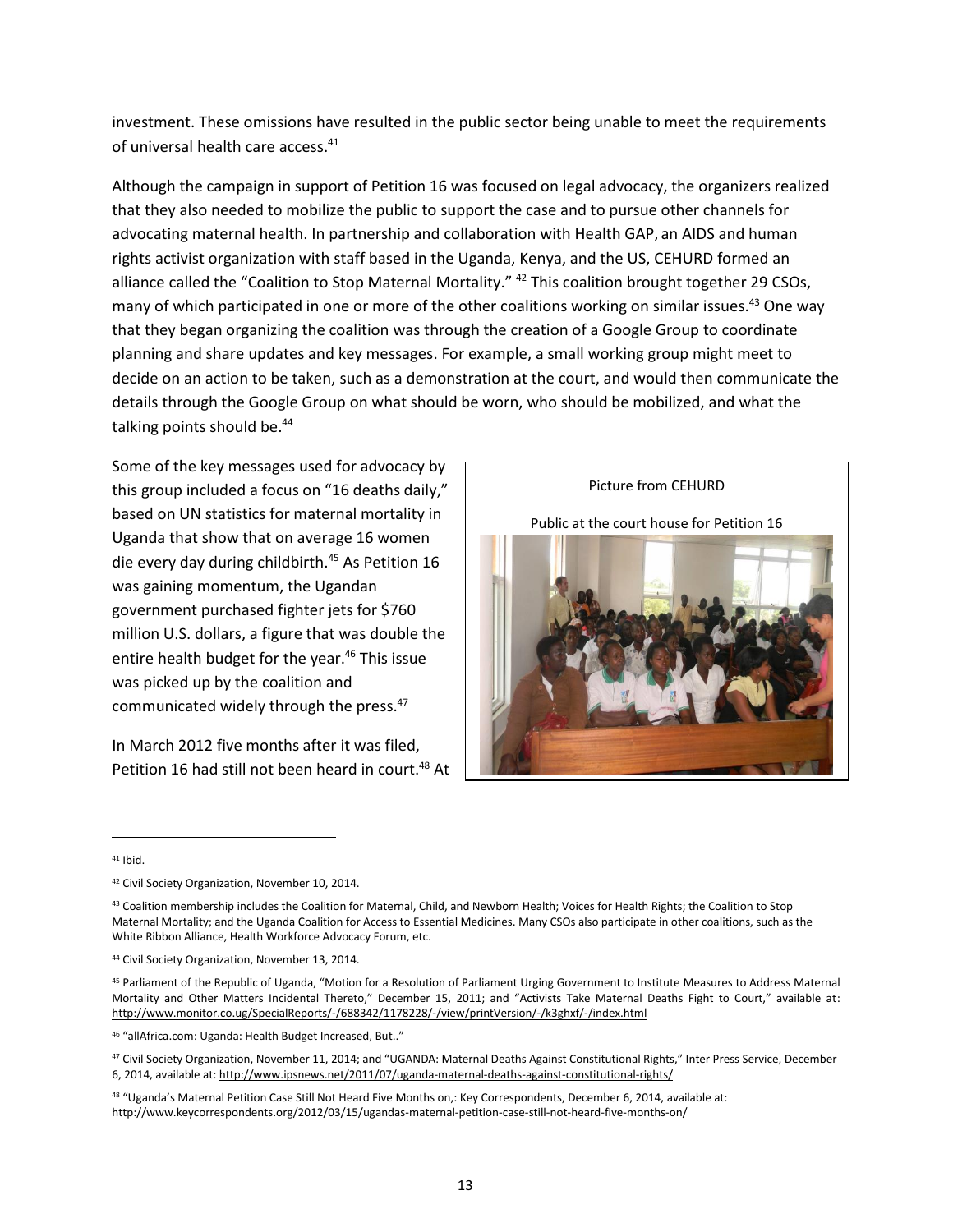times the coalition encouraged the public to come to the court, on one occasion mobilizing close to one thousand three hundred people.<sup>49</sup>

This strategic litigation provided an opportunity for civil society to challenge the low priority accorded by government to the health rights of pregnant women. The court case provided an important mobilizing focus for NGO leaders and grassroots organizers, who saw to it that the courtroom was packed for every hearing, provided briefings for the media, and lobbied key members of parliament. The coalition put pressure on lawmakers and the administration to demonstrate their support for improving maternal mortality through increased allocations to the health sector budget. Coalition members considered the Petition 16 litigation action to be a means to an end, an important component of a multilayered campaign directed at parliament, the judiciary, and the executive.<sup>50</sup>

## WHITE RIBBON ALLIANCE

In 2011 the White Ribbon Alliance (WRA) Uganda recognized an opportunity to put pressure on the government to renew its commitments to maternal and child health. The Ugandan government was to attend the 66th session of the UN General Assembly, where additional commitments were being sought for governments and the private sector to join the UN's "Every Woman, Every Child" global campaign. The WRA wanted the Ugandan government to renew its dedication to the UN MDGs 4 and 5 on maternal and child health and to accelerate progress toward achieving those goals.<sup>51</sup> WRA and the CSO Save the Children convened a meeting of a wide range of stakeholders to strategize on how to lobby the Ugandan government on this issue in preparation for the UN General Assembly session. Some current and past MPs were keen to get involved as they were personally committed to the issue of maternal health and were already members of the White Ribbon Alliance. Many women MPs were already active on the issue of maternal health, particularly through the Uganda Women's Parliamentary Association and the Network of African Women Parliamentarians Uganda branch.<sup>52,53</sup>

One initiative taken by an MP proved to be very important for the WRA. The Honorable Sarah Nyombi requested a meeting with the speaker of parliament. At the meeting, the speaker suggested that they also meet with the Parliamentary Social Services Committee (later to become the Committee on Health)

<sup>49</sup> Civil Society Organization, November 14, 2014; and "Health Workers on Silent Strike," *The Observer*, December 21, 2014, available at: [http://www.observer.ug/index.php?option=com\\_content&view=article&id=20820:-health-workers-on-silent-strike](http://www.observer.ug/index.php?option=com_content&view=article&id=20820:-health-workers-on-silent-strike) 

<sup>50</sup> Civil Society Organization, November 11, 2014.

<sup>51</sup> Under MDGs 4 and 5, between 1990 and 2015, Uganda committed to reduce by two-thirds the mortality rate of children under 5; to reduce by three-fourths the maternal mortality rate; and to achieve universal access to reproductive health care. According to a 2013 report by UNDP, *Millennium Development Goals Report for Uganda*, the nation is on track to meet goal 4, but has not been making progress toward reducing maternal mortality and expanding access to reproductive health care.

<sup>52</sup> Member of Parliament, November 20, 2014.

<sup>&</sup>lt;sup>53</sup> For example, in 2009 the World Bank and the Government of Uganda were preparing the Uganda Health System Strengthening project, a \$100 million USD project that was intended to be purely an infrastructure project for health as requested by the government. After the preappraisal was complete and the project preparation was nearly done, women MPs told the Ministry of Finance that, unless there were funds for maternal health in the project, they would not approve it in parliament. Thus, in early 2010, the World Bank committed an additional \$30 million U.S. dollars to the project to be used for family planning and basic equipment for emergency obstetric care for 230 health care facilities.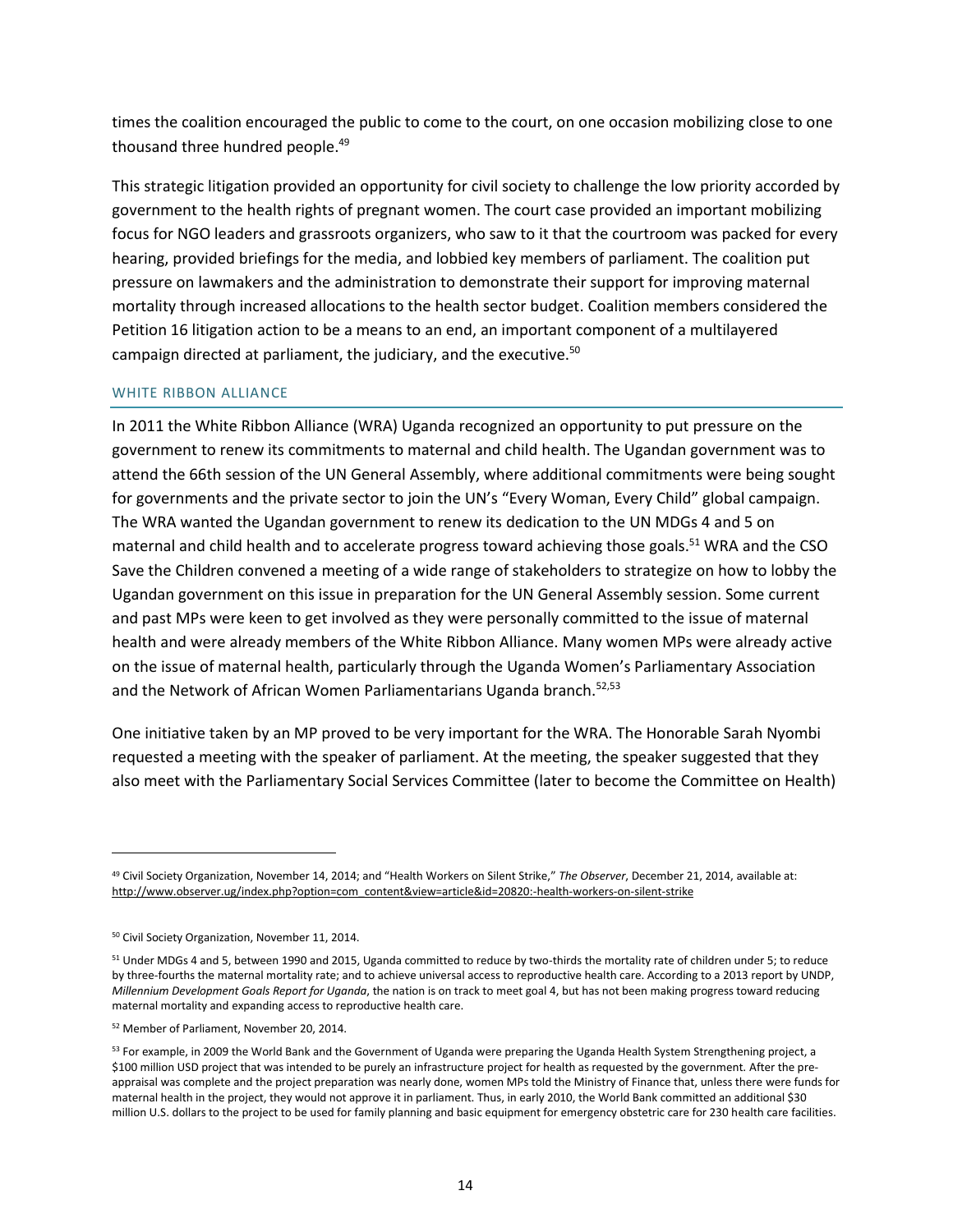which was in the midst of the budget process.<sup>54</sup> This was the first time that WRA had attended the committee meetings, and it served as the basis for their engagement with key members of parliament, such as the Honorable Samuel Lyomoki (head of the Committee on Health). It was also at this meeting that Samuel Senfuka of WRA met Asia Russell of Health GAP which was actively working with CEHURD, Petition 16, and the Coalition to End Maternal Mortality.<sup>55</sup>

This chance encounter was the first meeting between the Coalition to Stop Maternal Mortality and WRA and proved critical to forging an alliance between these two movements. Together they convened a meeting to bring together stakeholders from the coalition for Petition 16, WRA, and other organizations that had been engaging the Ugandan government delegation to the UN General Assembly.<sup>56</sup> The work of this now larger collaborative effort among CSOs was successful in getting the Ugandan government to renew its commit to the UN's "Every Woman, Every Child" campaign. It pledged to ensure that Comprehensive Emergency Obstetric and Newborn Care (CEmONC) services in hospitals would be increased from 70 percent to 100 percent, and from 17 percent to 50 percent in health centers III and IV, and that basic EmONC services would be available at all health centers. Additional commitments were made to ensure that skilled providers are available in hard-to-reach areas, and to improving family planning and the prevention of the transmission of AIDS to newborns.<sup>57</sup>

## COLLABORATION BETWEEN PARLIAMENT'S SOCIAL SERVICES COMMITTEE AND CSOS

Another important precursor to the HRH Campaign in 2012 emerged when the Social Services Committee suggested to CSOs that they not simply request more resources, but should also help to monitor and scrutinize budgets by analyzing the Ministerial Policy Statement.<sup>58</sup> After reviewing the Ministerial Policy Statement, the CSOs identified a number of key issues that should be prioritized in the health sector, in particular the areas of maternal health and human resources for health, and requested that the parliament allocate UGX 75 billion to "health worker recruitment and retention." On 31 August 2011 the CSOs shared talking points with the Social Services Committee,

## **Key Talking Points from CSOs to Social Services Committee – Aug. 31, 2011**

- Uganda is facing a preventable tragedy of maternal deaths. Sixteen women die every day and 6,000 each year.
- Indicators of access to maternal health services have become worse. For example, attended deliveries declined from 40 percent in 2008 to 33 percent in 2010.
- Rural health centers are grossly understaffed.
- Reallocation of UGX 75 billion. "Specifically, this allocation would fund: a) an increase in allowances for skilled health workers including nurses, midwives, and clinical officers, and b) an increase in staffing norms to 65% of posts filled-through recruiting an additional 5,000 health workers to be posted in rural areas. "

<sup>54</sup> Civil Society Organization, November 24, 2014.

<sup>55</sup> Ibid.

<sup>56</sup> Ibid.

<sup>57</sup> "Uganda Commitments," Every Woman, Every Child, October 27, 2014, available at: <http://www.everywomaneverychild.org/commitments/countries/uganda>

<sup>58</sup> Civil Society Organization, November 14, 2014.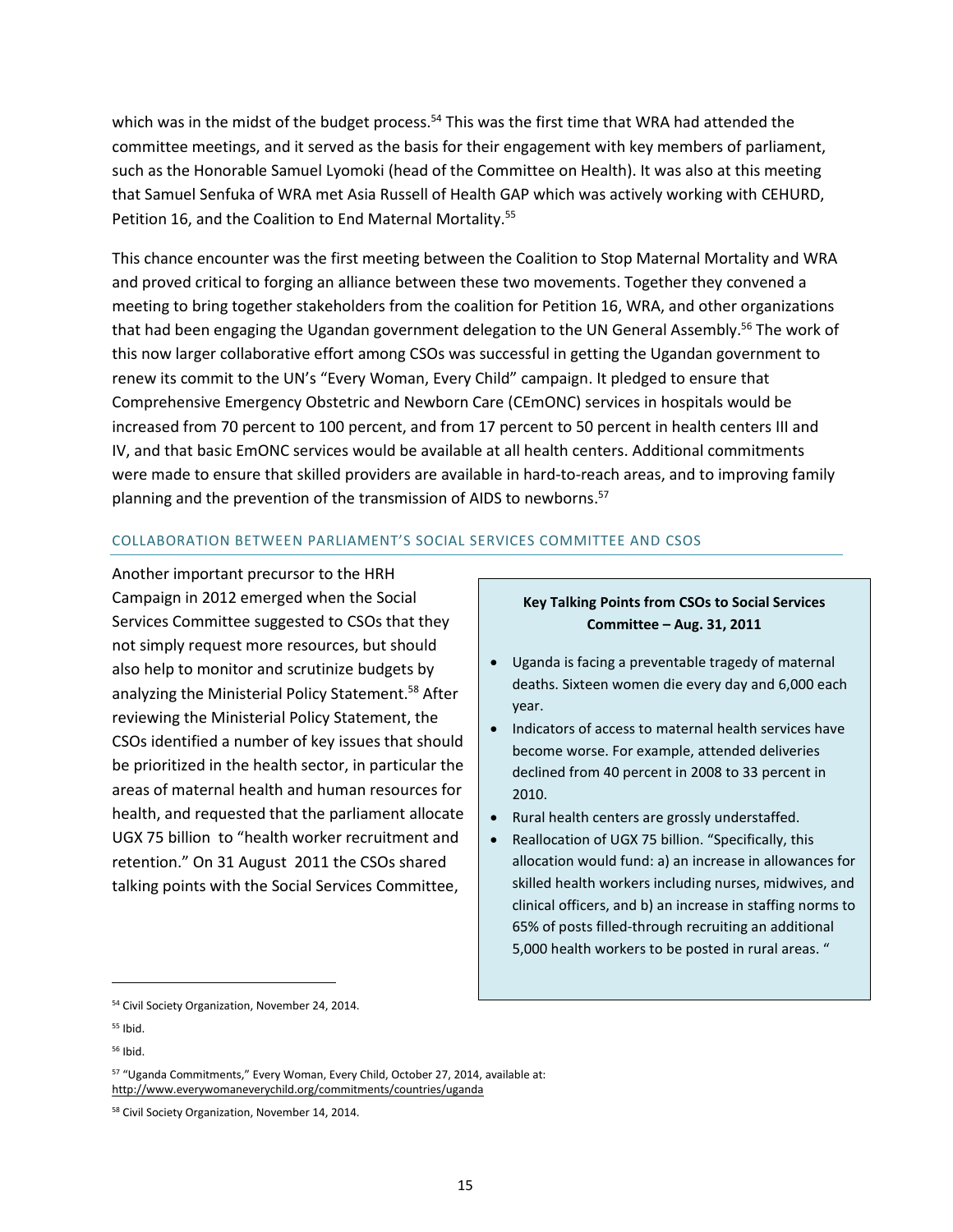identifying key issues of concern in the 2012/13 Policy Statement.<sup>59</sup>

According to one member of the CSO team, they did an extremely detailed analysis, reviewing line-byline the Ministerial Policy Statement for Health. The team also made use of information gathered from their work with various technical working groups and policy committees at the Ministry of Health. CSOs that were linked to global bodies that provided funding to the Ministry of Health were also to provide information on the purpose of certain funds provided to the Ugandan government.<sup>60</sup> They examined various budget lines to see if they could find funds that could be reallocated to fill critical HRH shortages. The team was able to identify about UGX 5 billion that they argued highlighted inconsistencies in the budget and was not being used well. They proposed that these funds be reallocated to HRH.<sup>61</sup>

When the CSOs presented their findings to the Social Services Committee in parliament, the committee summoned the Permanent Secretary from the Ministry of Health to testify before parliament, and accused his agency of "eating money."<sup>62</sup> These efforts resulted in UGX 5.57 billion being reallocated to "facilitate the recruitment and payment of critical staff in HCIVs." This intervention is described as an "internal reallocation of funding" to support "about 400 graduate health workers and interns [who] have been directly posted to regional referral hospitals and other government health units. Discussions are under way to have the service absorb them under local governments' payroll."<sup>63</sup>

This funding reallocation was granted reluctantly by the Ministry of Health, which felt that it was under attack by CSOs. The ministry felt that CSOs were trying to "sabotage" the agency and that they had used their positions in working groups and committees to steal insider information which was then brought before parliament.<sup>64</sup> Although the reallocation of the UGX 5 billion was a small victory, the relationship with the Ministry of Health had been damaged. According to some CSOs, the ministry made an attempt to remove the CSO on the Health Policy Advisory Committee, and intervention was required from an international organization to prevent this.<sup>65</sup> CSOs also reported that individual members faced a backlash at a personal level and felt threatened.<sup>66</sup>

On the other hand, MPs, and particularly those on the Social Services Committee, appreciated the budget analysis work done by the CSOs. One member of the committee said that the CSOs had helped them to identify funds that were going to be eaten, therefore parliament viewed them positively.<sup>67</sup> The

<sup>59</sup> "Talking Points to MPs During the Session," August 31, 2011.

<sup>60</sup> Civil Society Organization, November 14, 2014.

<sup>&</sup>lt;sup>61</sup> Civil Society Organization, November 11, 2014.

<sup>&</sup>lt;sup>62</sup> Civil Society Organization, November 11, 2014.

<sup>&</sup>lt;sup>63</sup> "Key Questions from Civil Society on the National Budget Framework Paper for the Health Sector FY 2012/2013." To find the document, Google the title.

<sup>&</sup>lt;sup>64</sup> Civil Society Organization, November 14, 2014.

<sup>65</sup> Ibid.; and Civil Society Organization, November 11, 2014.

<sup>&</sup>lt;sup>66</sup> Civil Society Organization, November 14, 2014.

<sup>67</sup> Member of Parliament, November 17, 2014.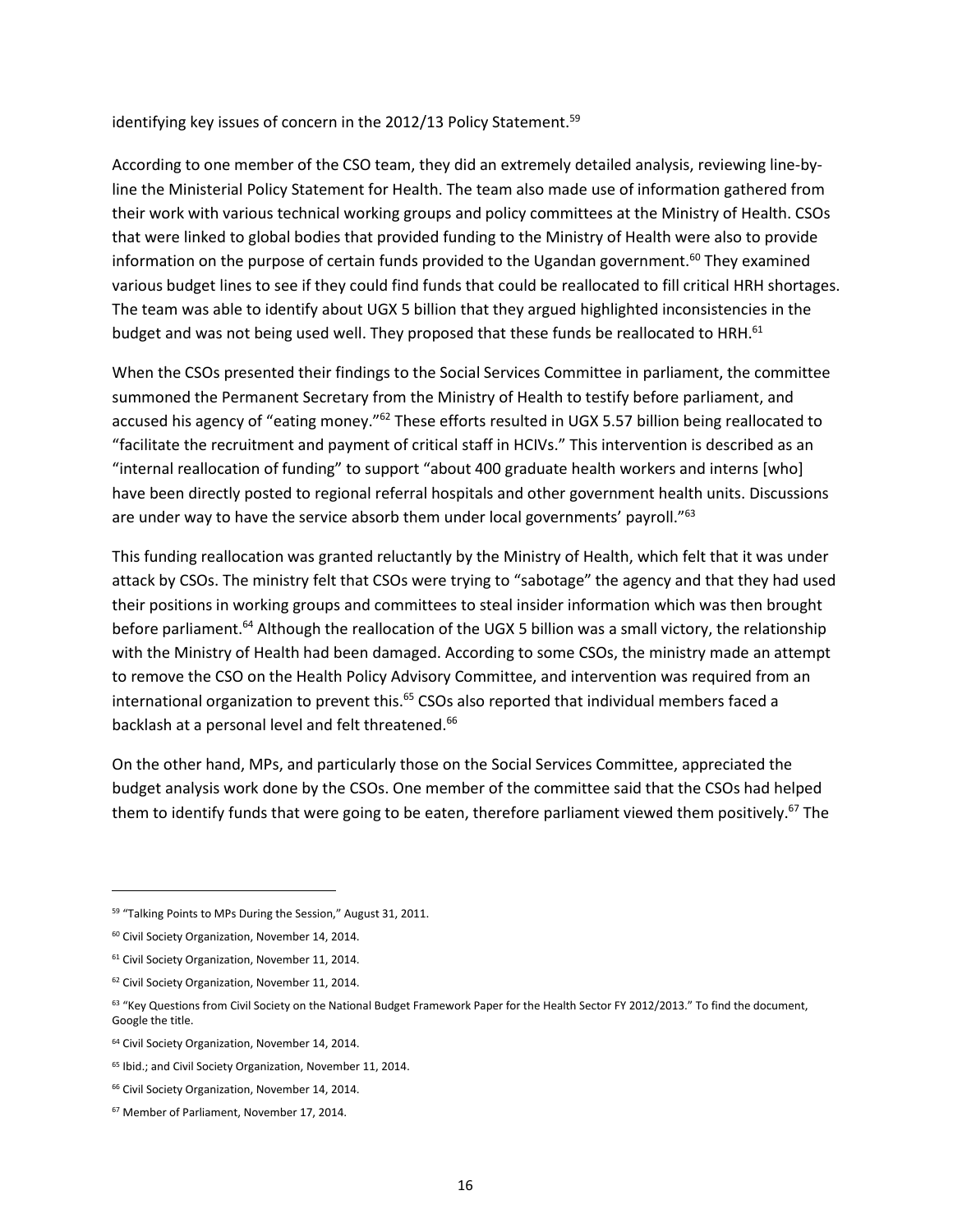technical support given by international and national CSOs to MPs strengthened their partnership which proved to be important in the HRH Campaign in 201.

Having received a reallocation of only 5 billion UGX in the budget preparation cycle, the CSO alliance continued to lobby MPs to pass a resolution in parliament on the issue of maternal health. CSOs held meetings with a selection of MPs and the Committee on Health to draft a motion on maternal mortality.<sup>68</sup> The Honorable Bakireke Nambooze presented this motion to parliament on 29 November 2011. The Social Services Committee investigated the matter by consulting with CSOs and technical experts at the Makerere University School of Public Health and prepared a report presenting the findings. CEHURD, White Ribbon Alliance, Health GAP, and other CSOs drafted the resolution and worked extensively on getting support for it from political parties and from the media. The committee presented the report to parliament in December 2011, documenting key challenges in the health sector and recommending a number of resolutions be passed to address these issues. In the same month parliament passed the resolution, which requested the government to enforce maternal death audits, take action on established causes of maternal deaths, develop a compensation plan for families of women who die of maternity-related causes at government facilities, allocate 15 percent of the budget to health as per the Abuja Declaration, and address the critical shortage of medical professionals, in particular by expanding recruitment of midwives by 5,000 by the year 2015.<sup>69</sup>

#### WORLD VISION AND THE IPU

Alongside the work of Petition 16 and other coalitions of CSOs, World Vision, a Christian organization devoted to improving the health of the poor (and particularly children) was also hard at work.

In 2011 the Inter-Parliamentary Union (IPU) decided that Uganda should host its 2012 meeting. The IPU was established in 1889 and is the international organization of parliaments. Every year, one or two IPU assemblies or conferences are held, bringing together parliamentarians from member states to study international problems and make recommendations for action.<sup>70</sup> The IPU Uganda meeting brought together over 1,500 members and their staffs from all over the world. World Vision encouraged Ugandan CSOs to establish a national coalition to engage with the IPU and advocate that reproductive and maternal health issues be taken up at the 2012 IPU meeting.<sup>71</sup>

World Vision invited the national coordinator of White Ribbon Alliance to attend planning meetings. Samuel Senfuka from WRA attended one of the meetings. Mr. Senfuka was a leading figure in the coalition that put pressure on the Ugandan government to renew its commitments to the UN MDGs. He had also begun collaborating with the Coalition to Stop Maternal Mortality on budget analysis with the Parliamentary Committee on Social Services. This was the critical juncture in building a national alliance around the issue of maternal health, bringing together the Coalition on Maternal, Newborn, and Child

<sup>&</sup>lt;sup>68</sup> Civil Society Organization, November 11, 2014.

<sup>69</sup> Parliament of the Republic of Uganda, "Motion for a Resolution of Parliament Urging Government to Institute Measures to Address Maternal Mortality and Other Matters Incidental Thereto," December 15, 2011.

<sup>&</sup>lt;sup>70</sup> "What Is the IPU?" December 6, 2014, available at: http://www.ipu.org/english/whatipu.htm

<sup>71</sup> Civil Society Organization, November 24, 2014.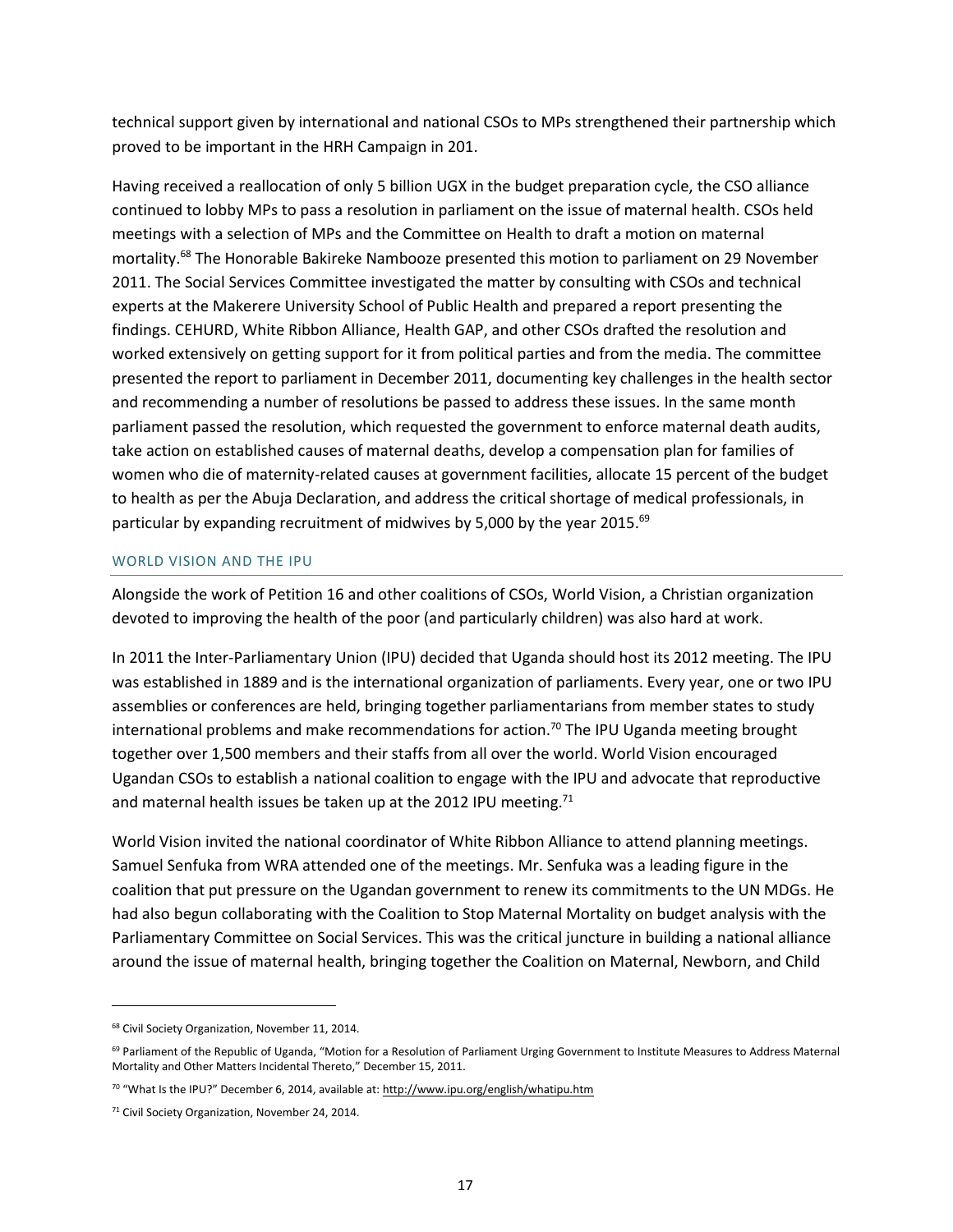Health, WRA, and the Coalition to End Maternal Mortality. Towards the end of 2011, all the CSOs came together for the common purpose of lobbying at the IPU Uganda meeting in March 2012.

In preparation for the meeting the CSOs developed a common platform. The coalition benefited from the now close working relationships that were held with the speaker of parliament who helped to ensure that maternal health was high on the agenda at IPU.<sup>72</sup> The event itself was well attended by members of the Ugandan Parliament, and it served as an important opportunity for the CSOs to engage

with MPs and to raise their concerns relating to maternal, newborn, and child health, and begin to ask for more resources for the health sector.<sup>73</sup> The CSOs were included on the program, presented petitions, participated in panel discussions, and were given slots at the conference as delegates. They organized breakfast meetings and press conferences to communicate their message.<sup>74</sup> One CSO member said that before IPU, "MPs did not see the power of investing resources in maternal, child, and newborn health. They thought that the government was investing enough. CSOs showed them that the budget process was not need-based, not participatory, not inclusive, and that what we were seeing was insufficient investment."<sup>75</sup>

The 2012 IPU meeting was the first time that CSOs had pooled their resources, both monetary and non-monetary, in support of a collective agenda. They printed advocacy materials, posters and t-shirts.<sup>76</sup> The IPU meeting also attracted significant media attention on issues

#### **Excerpts from IPU Resolution**

## **"Access to Health as a Basic Right: The Role of Parliamentarians in Addressing Key Challenges to Securing the Health of Women and Children"**

- 1. *Calls upon* all parliamentarians, both men and women, and the IPU, to take all possible measures to generate and sustain the political will as well as the appropriate resources needed to achieve the MDGs by 2015, and to put in place the policies and commitments needed for the post-2015 period;
- 2. *Encourages* parliamentarians to collaborate and build partnerships with relevant stakeholders to achieve the health-related MDGs, working closely with governments, civil society, local communities, health care professionals, academics and research institutions, multilateral organizations, global funds and foundations, the media and the private sector;
- *12. Calls upon* parliaments to use the oversight and accountability tools at their disposal throughout the budgetary process, as well as innovative financing approaches, to ensure that adequate domestic financial resources are allocated for sexual, reproductive, maternal, newborn and child health, and for achieving MDGs 4, 5 and 6 at the national level;
- *13. Requests* parliaments to ensure that the domestic funds and aid allocated to women's and children's health are released and used for the relevant programs;
- *19. Further encourages* parliamentarians to advocate for increasing the number of midwives, assistance with the recruitment, training and support of professional midwives, and the provision of accommodation for mothers, near or in the hospital if necessary, before their delivery, in order to gain access to professional and monitored delivery;

<sup>72</sup> Ibid.

- <sup>75</sup> Ibid.
- <sup>76</sup> Ibid.

<sup>&</sup>lt;sup>73</sup> Focus Group Discussion, Action Group for Health, Human Rights, and HIV/Aids, November 4, 2014.

<sup>74</sup> Ibid.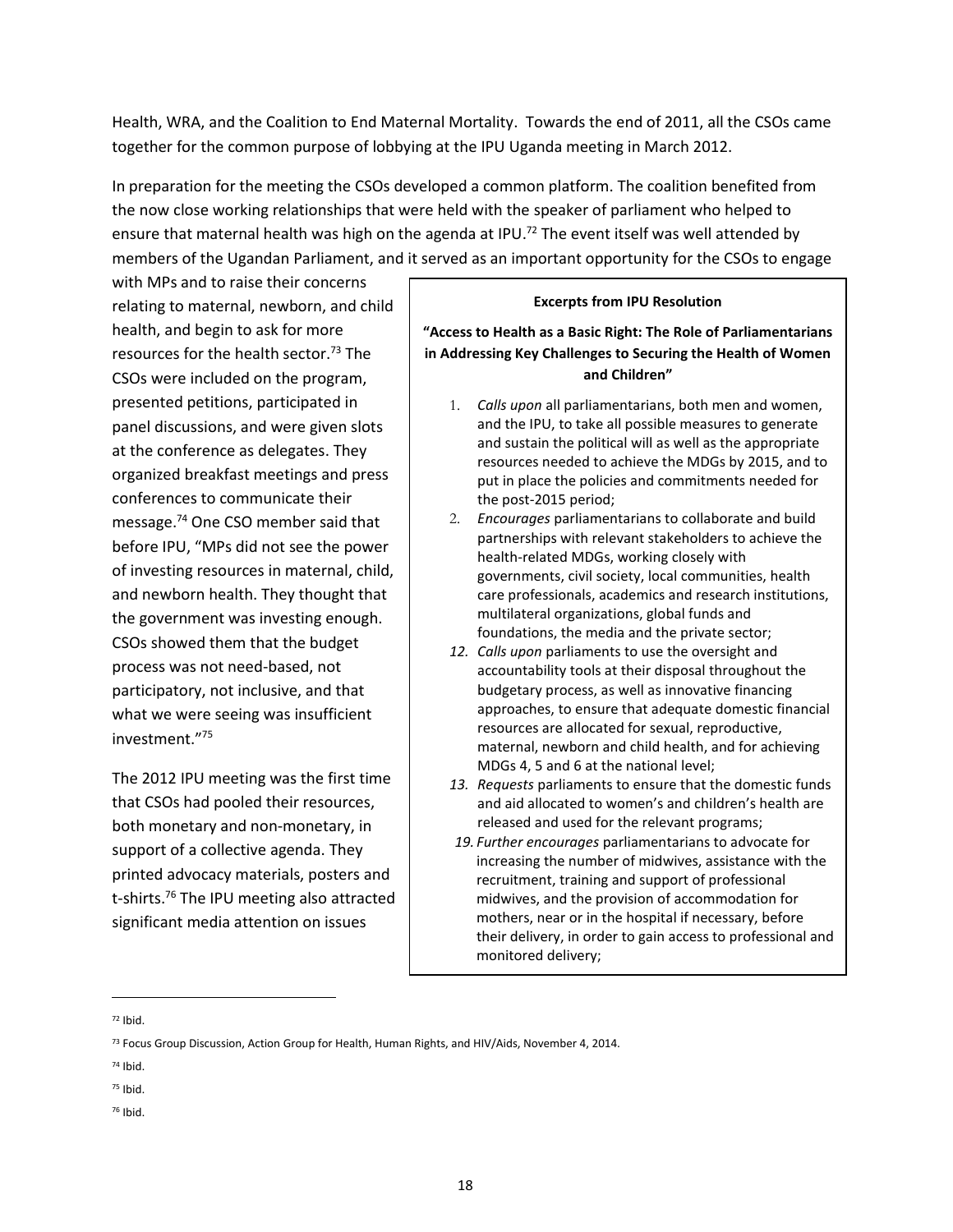related to maternal mortality, which made these an increasingly prominent item on the Ugandan political agenda.

Due to their close work with the rapporteur appointed to report on the proceedings of the IPU meeting, a member of the Ugandan parliament with whom they had worked before, the CSOs were actively involved in writing the IPU Resolution. "Access to Health as a Basic Right: The Role of Parliamentarians in Addressing Key Challenges to Securing the Health of Women and Children," was passed in April 2012. The final resolution incorporated most of the Ugandan CSOs' suggestions.<sup>77</sup>

The IPU meeting was a critical juncture in 2012. It served as an opportunity for parliamentarians to find their voice on the issue of maternal mortality. Through the final resolution, they made additional policy commitments on this issue. The IPU also brought CSOs together, enabling them to build on their previous work on issues such as Petition 16, and giving them "a united voice and helping to galvanize and strengthen efforts."<sup>78</sup> They were able to publicize the issues of maternal health and increase their profile in the public arena, heightening its political importance.<sup>79</sup>

Furthermore, the IPU meeting strengthened the relationship of the CSOs with parliament. The Hon. Sylvia Namabidde suggested that CSOs could support MPs by providing research and analytical support, needs assessments, and solid evidence; and by engaging the media and supporting information exchange among MPs.<sup>80</sup> The Hon. Lulume Bayiga specifically said that CSOs need to raise attention on the need for additional health budget resources in Uganda, since the government isn't following through with financial commitments, and the president doesn't understand the importance of issues of maternal, newborn and child health.<sup>81</sup>

# **PLANNING FOR THE HRH CAMPAIGN**

## KEY CAMPAIGN STRATEGIES

In the years leading up to the HRH Campaign in 2012, CSO's involved in individual and cooperative advocacy work related to government funding for maternal health in Uganda had a wide range of valuable campaign experience. Alongside the range of tactics they employed, their experience of collaboration, and their strategic partnerships with MPs and government authorities provided a solid foundation from which to challenge the Ugandan government on budget choices. CSO's were able to make use of this rich experience and apply lessons learned in their 2012 HRH budget campaign. It is useful to outline some elements of experience that the HRH Campaign could draw on.

<sup>77</sup> Civil Society Organization, November 24, 2014.

<sup>78</sup> *Report on CSOs-IPU Side Events and Maternal Health Panel Discussion Held on 3rd April 2012 at Parliament of Uganda Conference Hall*.

<sup>79</sup> Uganda National Health Consumers' Organization (UNHCO), "Advocacy Achievements."

<sup>80</sup> White Ribbon Alliance, "Report on CSOs-IPU Side Events and Maternal Health Panel Discussion Held on 3rd April 2012 at Parliament of Uganda Conference Hall," Kampala, Uganda, April 2012.

<sup>81</sup> Ibid.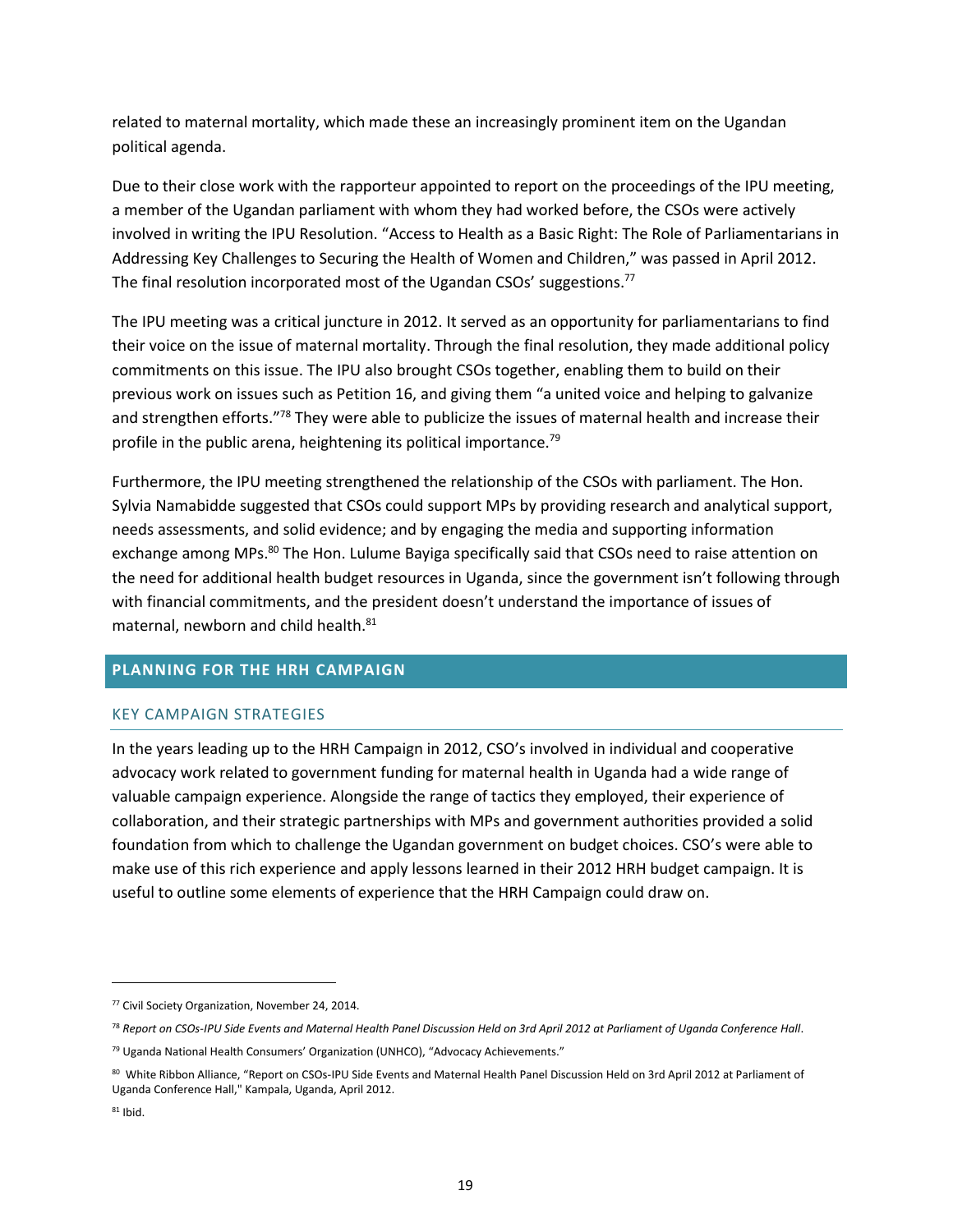#### COLLECTIVE ACTION

The CSOs found that working together on a common platform for the IPU meetings, budget advocacy work, and Petition 16 enabled them to be much more effective. In practice this meant allowing individual CSOs to take the lead in areas where they had specific technical expertise, for example, CEHURD in their legal advocacy work; AGHA and Health GAP in their budget analysis, technical analysis of the HRH crisis, media outreach, grassroots mobilization, and policy advocacy; and WRA Uganda on issues of maternal health. At the same time, the campaigns were coordinated to share specific goals and demands of government that related to all the CSOs. Working as a coalition also mitigated the risks for individuals and individual CSOs, particularly with regard to any backlash, political pressure, or targeting of individual staff members. This was a strategic decision in response to personal attacks by ministry officials on members of CSOs in 2011 after they successfully challenged government on wasting funds that could be allocated to human resources for health services. Working as a coalition allowed CSOs to "protect the frontline" from retaliation.<sup>82</sup>

#### DIVERSIFYING TACTICS

Bringing all the CSOs together resulted in a shared objective carrying a joint message. But the campaign work was pursued through a range of tactics, including budget analysis, legal action, text messaging, media engagement, lobbying, petitions, and other means of advocacy.

#### POOLED RESOURCES

In taking collective action, the CSOs were able to access additional resources for their coalition work. For example, resources in the hands of the Coalition for Maternal, Child, and Newborn Health became available to the wider alliance, and CSOs were able to pool their individual resources to magnify the impact of individual CSO budgets.

#### WIN-WIN COLLABORATION WITH THE MINISTRY OF HEALTH

Given the challenges the CSOs experienced when directly facing off against the Ministry of Health, CSOs specifically sought to engage the Ministry of Health in a win-win collaboration in 2012. This was viewed as an inside-outside strategy and was critical to the success of their 2012 work.<sup>83</sup> The CSOs also engaged the ministry through the Technical Working Groups (TWGs), including the Human Resources TWG, Budget TWG, and Maternal Health TWG.

#### CLOSER RELATIONSHIPS WITH PARLIAMENT

The advocacy work of the CSOs benefited considerably when they were able to work with parliament through the Committee on Social Services (later the Committee on Health) and by developing collaborative relationships with allies in parliament. They contributed to the work of MPs by providing valuable technical and analytical support to the Committee on Health. In particular they provided

<sup>82</sup> Civil Society Organization, November 11, 2014.

<sup>83</sup> Ibid.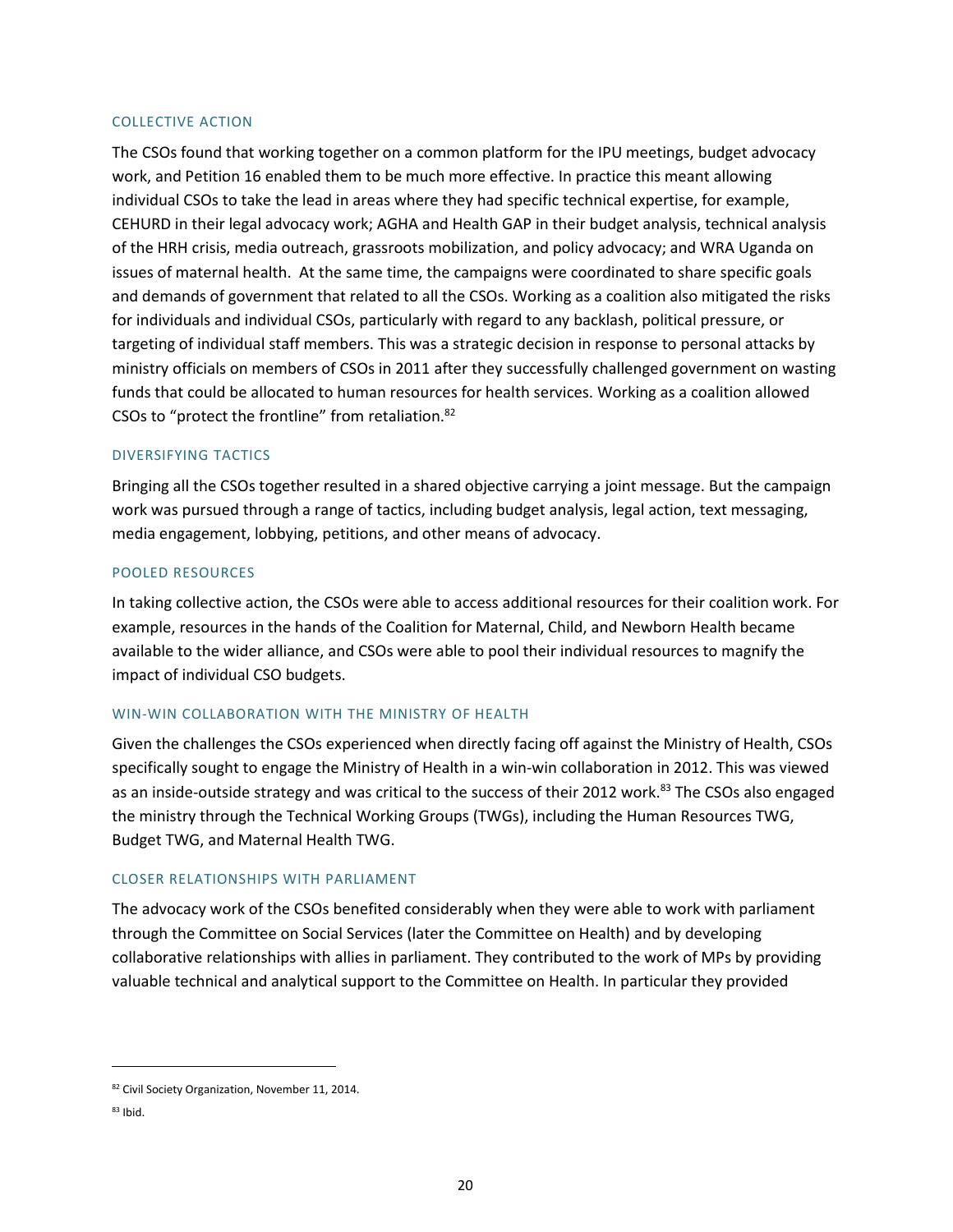supporting analysis of the budget and the Ministerial Policy Statement and gave key inputs to MPs who lack time and resources to carry out this work.

#### "BITING APPROACH"

The CSOs also changed their advocacy efforts from what they referred to as a "gentleman's approach" to a "biting approach." They become more direct and forceful in their campaign tactics in their 2012 campaign work. This also helped to improve the clarity of their campaign messages in ways that resonated with the public, and made it nearly impossible for the public, the media, and MPs to ignore the campaign.

## CAMPAIGN PLANNING

Following the successes and challenges in parliament, in the judiciary, and at the IPU in 2011 and early 2012, CSOs came together in early 2012 to strategize on the way forward. A meeting was convened by the Coalition for Maternal, Child, and Newborn Health and attended by other CSO stakeholders such as the White Ribbon Alliance and the Coalition to Stop Maternal Mortality.

At the initial planning meeting, CSOs discussed whether they should join forces as one coalition or remain separate. They decided that they would remain independent but signed a memorandum of understanding and created a joint steering committee in May 2012.<sup>84</sup> One of the reasons that the coalitions stayed separate was that they held different opinions on some reproductive health issues, particularly the issue of abortion. Some CSOs advocated providing access to abortion in Uganda, but others, particularly religious organizations, were not interested in supporting this cause.<sup>85</sup>

The memorandum of understanding specified that the coalition work should draw on the comparative strengths and advantages of its members, and that the loose coalition that had been formed for the IPU meeting would have a "good opportunity to follow-up on the resolutions from the meeting."<sup>86</sup> The CSOs, now working officially as a collective, were awarded a \$20,000 grant through the MNCH, which they planned to use to gather evidence for budget advocacy, strengthen the coalition and build the capacity of its member CSOs, and engage in policy advocacy. Small working groups were created to focus on each of these areas, with the WRA taking the lead on evidence for budget advocacy, AGHA and HealthGAP on policy engagement, and CEHURD on strengthening the coalition. In addition to grant funds received by the coalitions, the CSOs agreed that they would pool their own resources in order to improve their chances of achieving their joint goals.<sup>87</sup>

Building on lessons from their engagement with the IPU meeting, the CSOs agreed that they would work as a collective, but that if one organization had a particular expertise or comparative advantage that

<sup>84</sup> Civil Society Organization, November 24, 2014.

<sup>85</sup> Civil Society Organization, November 10, 2014.

<sup>86 &</sup>quot;Memorandum of Understanding. Civil Society Coalition on Maternal, Newborn and Child Health."

<sup>87</sup> Civil Society Organization, November 24, 2014.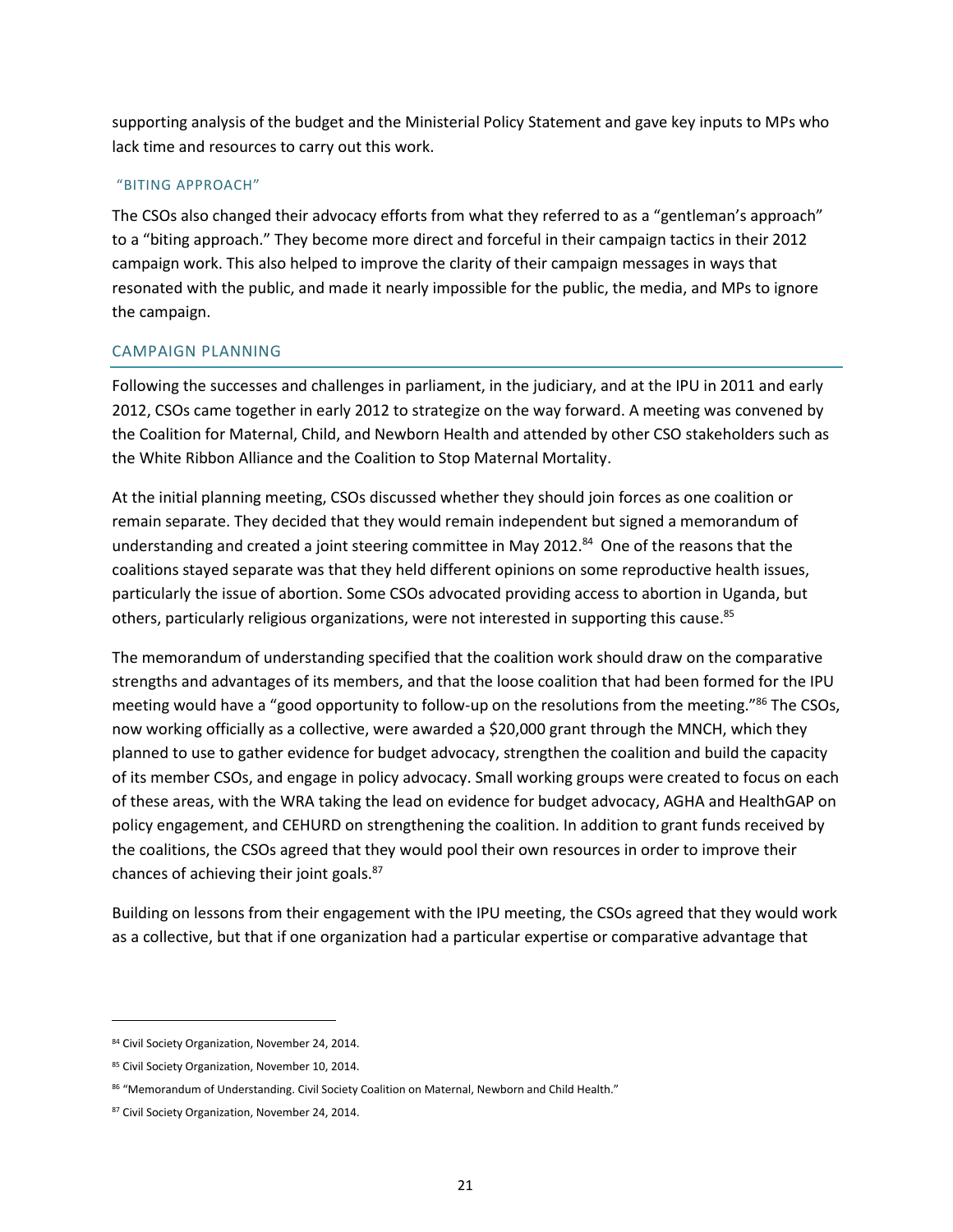organization would be the spokesperson for that specific issue and would take the lead with the support of the other partners.<sup>88, 89</sup>

## CAMPAIGN OBJECTIVES

The CSOs agreed that the core focus of the campaign work for the 2012-2013 budget should be on the recruitment, motivation, and retention of health workers. Specifically, the CSOs were requesting UGX 260 billion for the recruitment and skills development of health care workers.<sup>90</sup> That figure was supposed to cover increases in salaries for critical groups of workers, and for the recruitment of health workers so as to increase staffing from 58 to 70 percent.<sup>91</sup>

## ACCESS TO DATA

One condition that was required to get this campaign off the ground was publicizing detailed staffing data. To make an impact the information had to be analyzed and interpreted, and it had to be politicized in such a way that it would get the attention of the general public and of politicians.

As was described above, the Ministry of Health, with support from Intrahealth and the Uganda Capacity Program, had developed a new health information system that provided access to detailed health staffing data. The ministry had tried to get additional resources for health staffing for a few years but had failed. In 2012, the ministry decided to use data to sensitize stakeholders about the problems. The extent of understaffing was "so glaring" that the health centers could not be expected to be operational. CSOs picked up this information and used it. "We owe them [the CSOs] a lot of credit. As a civil servant you can't be so aggressive. The government may not understand," said one Ministry of Health official. CSOs can challenge the government about why there is money for defense but not for health care. The data gathered were very detailed, all the way down to the district and facility level, and allowed the ministry and the CSOs to do costing of their staffing and remuneration proposals.<sup>92</sup> This detail information was important for the success of the campaign.

#### STAKEHOLDERS

 $\overline{a}$ 

The stakeholders in this campaign included a broad cross-section of Ugandan society. On one side, advocating for additional HRH resources were the CSOs which were engaged in advocacy, lobbying, budget analysis, and grassroots engagement; citizens who participated in the campaign by contacting their MPs, attending events, and protesting; Intrahealth, the Uganda Capacity Program, and the Ministry of Health that generated detailed data on the human resources for health crisis, prioritized this issue in their Ministerial Policy Statement, and worked with CSOs as allies in 2012; and allied members of parliament. In the middle stood the media, providing detailed coverage of HRH budget debates, CSO activities, and the maternal health situation in Uganda, thus pressuring the government. On the other

<sup>88</sup> International NGO, November 10, 2014.

<sup>89</sup> Civil Society Organization, November 24, 2014.

<sup>90</sup> *Parliament of Uganda, eNewsletter*, available at[: http://www.parliament.go.ug/enewsletter/index.php/home.](http://www.parliament.go.ug/enewsletter/index.php/home) 

<sup>&</sup>lt;sup>91</sup> Civil Society Organization, November 14, 2014.

<sup>92</sup> Civil Society Organization, November 24, 2014.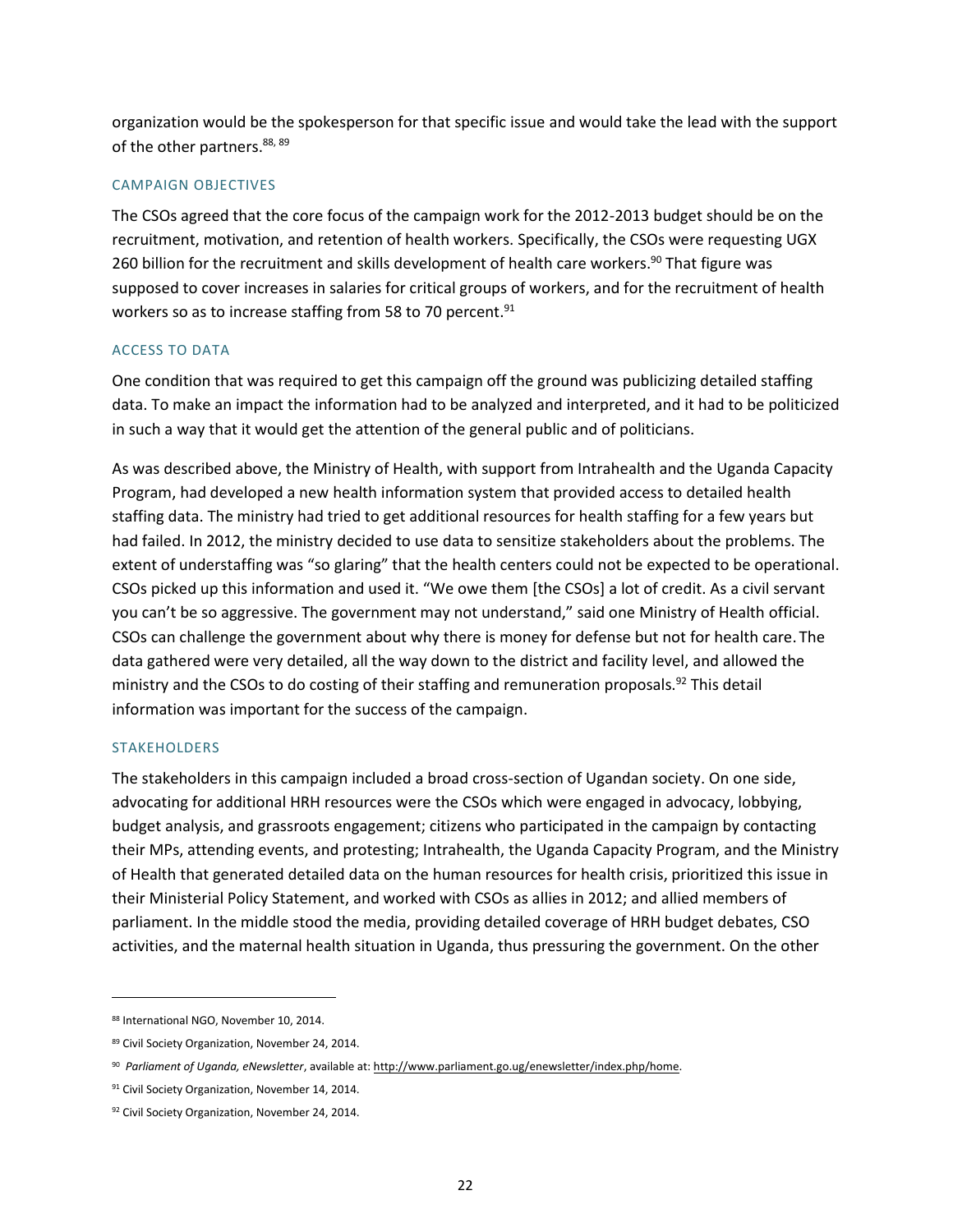side were the Ugandan government, in particular the cabinet, the president and his National Resistance Movement (NRM) political party, and the Ministry of Finance, Planning, and Economic Development; members of parliament who followed the party line; and most members of the Budget Committee. Figure 4 below outlines the relationships between these stakeholders and their roles in the HRH Campaign.



## FIGURE 4. CAMPAIGN STAKEHOLDERS

## **IMPLEMENTING THE HRH CAMPAIGN**

## A CHRONOLOGY OF THE MAJOR EVENTS IN THE CAMPAIGN

#### MAY 2012

In May 2012 AGHA released a statement on the budget framework for the fiscal year (FY) 2012/2013. The press statement recognized that there had been some positive developments in Uganda's health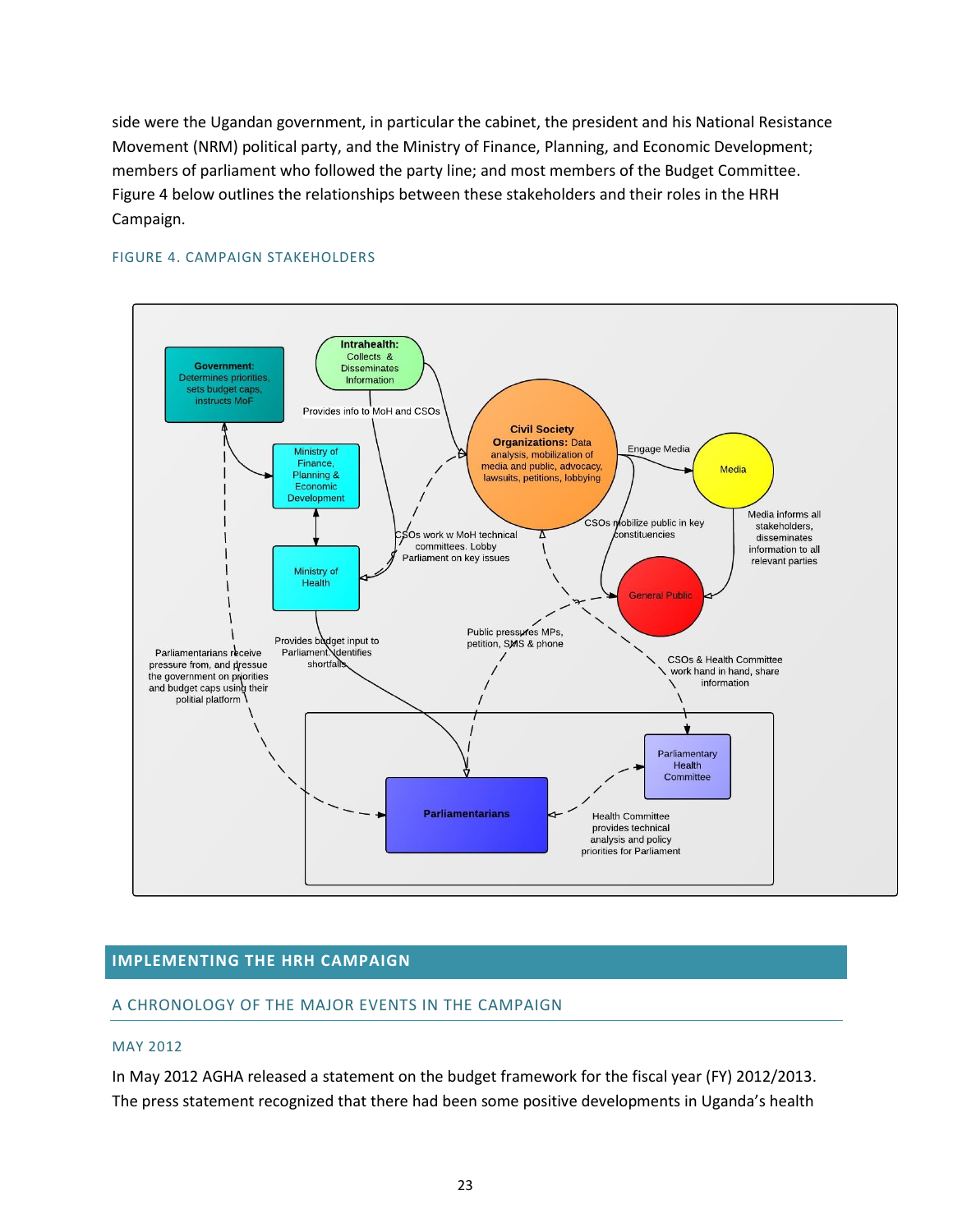sector, such as the recruitment of 1,000 health workers and a reduction from 20 to 12 days per month in stockout of essential medicines, but it also noted that there had been an overall reduction in the national health budget from 8 percent to 5 percent, which was far from the Abuja declaration target of 15 percent which government had committed itself to fulfill.<sup>93</sup>

On 22 May CEHURD and the Coalition to Stop Maternal Mortality organized a press conference and held a peaceful march to the constitutional court to protest the delayed actions on Petition 16, and the draft 2012/2013 health budget, which, they argued, is a "reduction compared to last year… and does not prioritize the urgent need to end preventable maternal deaths."<sup>94</sup>

#### JUNE 2012

In June 2012 the court ruled on Petition 16. The court ruled the petition should be dismissed because the constitutional court has no competence to address the crisis of preventable maternal mortality. CEHURD filed an appeal on 11 June in the Uganda Supreme Court.<sup>95</sup>

# **CSO Talking Points from Coalition to Stop Maternal Mortality for the May 22nd Protest**

But where will the money come from? We know Uganda can find these resources—for example, already UGX 377 billion has been spent on VIP health care abroad for government officials, while poor people are suffering. If UGX 377 billion were invested in the people, it would be enough to hire the thousands of additional health workers and to increase the pay of all health workers, with enough left double the national budget for essential medicines.

The Minister of Finance, Planning, and Economic Development presented a budget speech to parliament on 15 June each year. Parliament's Committee on Social Services asked CSOs to analyze the health sector budget. The CSOs reviewed the budget framework papers and budget documents and looked for wasted allocations so that they could propose the redirection of funds to increase the resources for health financing.<sup>96</sup>

#### JULY 2012

 $\overline{a}$ 

In early July AGHA issued a statement calling on the national government to account for stolen funds from Global Fund allocations for FYs 2009/2010 and 2010/2011. This followed a report in *The Daily Monitor* newspaper of 2 July 2012 that the auditor general had unearthed inaccurate accounts and exaggerated expenditures by staff members in the Ministry of Health worth UGX 78 billion.<sup>97</sup>

In the same month the Committee on Social Services was separated into specialized committees to focus on key issues. It was at this time that the Committee on Health was officially created under the

<sup>93</sup> Action Group for Health Human Rights and HIV/AIDS, "Report for Health Policy Action Fund and Oxfam," October 2010.

<sup>94</sup> CEHURD, "Talking Points: Peaceful March to Constitutional Court on May 22," May 2012.

<sup>95</sup> Uganda National Health Consumers' Organization (UNHCO), "Advocacy Achievements," n.d.

<sup>96</sup> Civil Society Organization, November 14, 2014.

<sup>97</sup> Action Group for Health Human Rights and HIV/AIDS, "Report for Health Policy Action Fund and Oxfam," October 2010.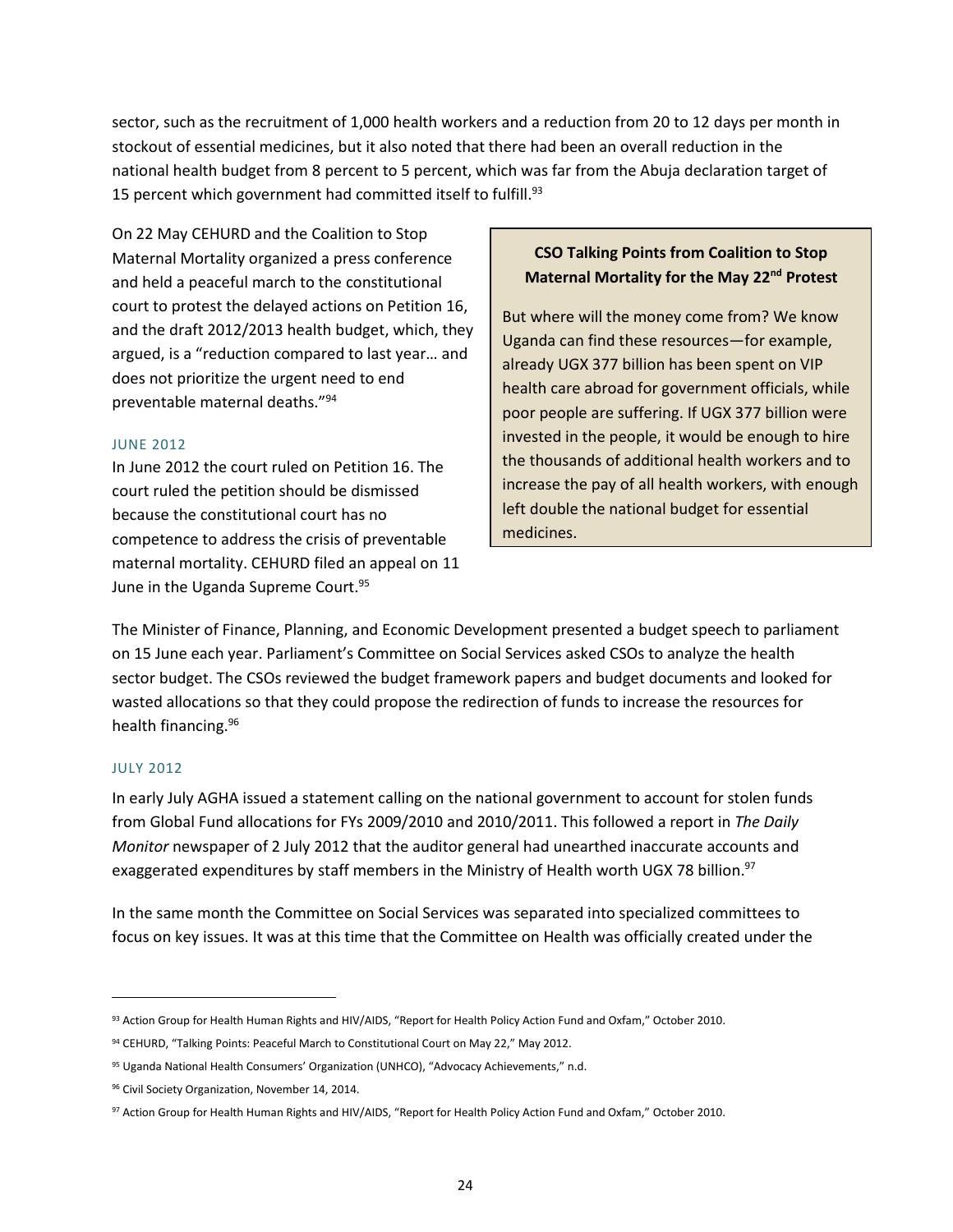leadership of the Honorable Dr. Samuel Lyomoki. This committee was able to focus exclusively on health issues and make strategic recommendations.

CSOs presented their analysis of the national budget framework paper for the health sector for FY 2012/2013 to the new Committee on Health, identifying key issues and questions that they thought the committee should raise with the Ministry of Health.<sup>98</sup> The issues included the critical shortage of health workers, on which the proposed budget took no new action, and the shortfall in budget for motivation and retention of health workers. AGHA prepared a budget analysis and CSO position paper for the committee. This paper outlined the resources required for the recruitment and remuneration of health workers.<sup>99</sup>

## AUGUST 2012

 $\overline{a}$ 

In August 2012 the Committee on Health submitted a report on the Ministerial Policy Statement for the Health Sector to the Ugandan parliament. This report brought up many of the issues that had been raised by the CSOs. The report argued clearly that the dearth of human resources for health constituted a crisis, and that the government had ignored repeated recommendations. It urged parliament to take block the entire budget for FY 2012/2013 until additional resources were allocated to fill the HRH gap.<sup>100</sup>

#### **Excerpt from Committee on Health Report**

"the Committee has come to the conclusion that there is a crisis in the area of human resource for health. The Committee is convinced that the major challenges within the health sector revolve around poor remuneration and inadequate motivation of the health workers….Parliament has for now a longtime consistently recommended for strategies to address this most important binding constraint to the achievement of health goals. However, these recommendations seem to have largely been consistently ignored…Specifically in response to the escalating human resources for health crisis, the Committee (previously the Social Services Committee) has previously and consistently recommended that a motivation package be availed to the health workers. For example, in May 2012, after examining the preliminary budget estimates for the Health Sector, the Committee recommended that UGX 260 Billion be availed this FY to enhance the consolidated allowances of the health workers. However, this recommendation was not adopted by the Government, as the recurrent budget for the health sector was not increased in line with the said recommendation. *The Committee strongly urges Parliament to address the human resource for health crisis by appropriating extra UGX 260 Billion to enhance the consolidated allowances for the health workers. To enforce the implementation of this recommendation the Committee proposes that passing of the sector budget and indeed the entire budget be differed [SIC] until this matter is addressed."*

On 29 August the parliament adopted the report of the Committee on Health and directed the government to provide an additional UGX 260 billion to recruit people for the health sector and to

<sup>98 &</sup>quot;Key Questions from Civil Society on the National Budget Framework Paper for the Health Sector, FY 2012/2013," n.d.

<sup>99</sup> Focus Group Discussion, Action Group for Health, Human Rights, and HIV/Aids, November 4, 2014.

<sup>100</sup> *Report of the Parliamentary Committee on Health on the Ministerial Policy Statement for the Health Sector for the Financial Year 2012/2013*, Social Service Committee, December 2011.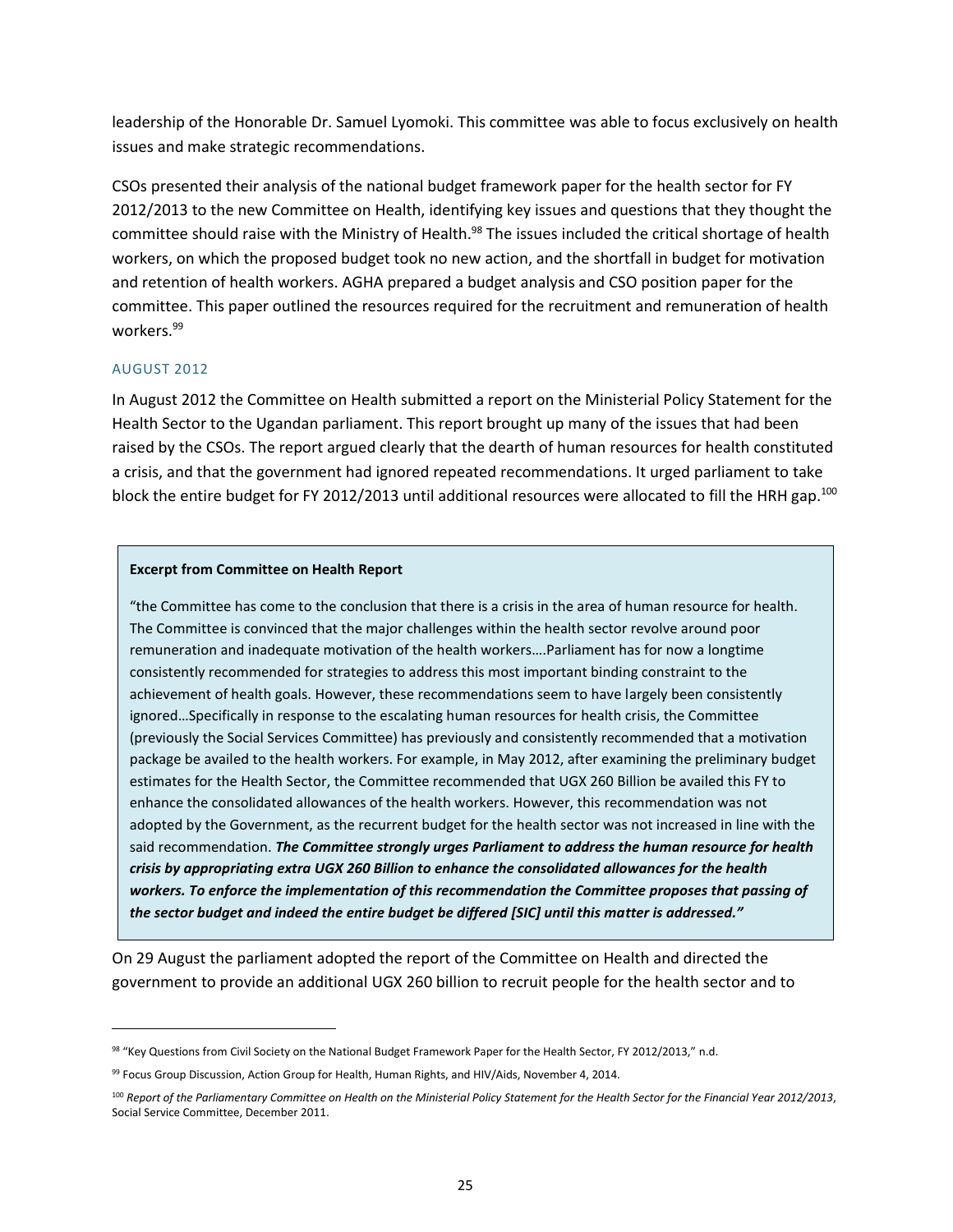enhance their salaries. The proposal was supported in parliament despite protests by Prime Minister Amama Mbabazi.<sup>101</sup> This report tied the hands of parliament, since once the report and the recommendations on human resources for health were adopted, it became the official position of parliament and could not be superseded until a subsequent year.

#### SEPTEMBER 2012

In early September health workers went on a "go slow" strike, demanding that government improve their pay and working conditions. The Uganda National Health Consumers' Organization (UNHCO) organized a press conference and the Hon. Dr. Lyomoki, chair of the Committee on Health, spoke of the dangers of uncommitted health workers and the need for additional government funds for the health budget.<sup>102</sup>

On 10 September UNHCO addressed a letter to parliament expressing support for the committees and members who were pushing for budgetary allocations for human resources for health. This letter also invited members of parliament to join a CSO breakfast meeting on 13 September. Later that day, the health care debate dominated parliamentary proceedings. The prime minister rejected a proposal to cut funds from other ministries, departments, and agencies, including the Defence Ministry, the Bureau of Statistics, and the Electoral Commission, for the sake of the health budget.<sup>103</sup>

On the following day CSOs presented a petition to parliament to address the health worker crisis. This petition supported the MPs who were demanding UGX 260 billion for human resources for health. It specifically requested the speaker not to limit discussions to the committee but to involve the floor, and it asked her to clearly state the need for a minimum UGX 260 billion.<sup>104</sup>

On 17 September, in the midst of the budget controversy, the president held an NRM caucus called "budgeting for self-sustaining economic growth, social transformation, and services delivery" at the state house. This was one of a number of executive caucuses and actions aimed at influencing MPs and swaying their votes. In that meeting the president protested the method of trying to block the budget and said that "last minute approaches" were wrong and would cause more problems for the country. The MPs agreed not to push ahead with cutting funds and reallocating them to the Ministry of Health.<sup>105</sup>

The president requested that the Ministry of Finance review the proposal put together for UGX 260 billion. The Ministry of Finance did so and came back to parliament with the offer of UGX 39 billion, but this was rejected by MPs and CSOs as insufficient.

<sup>&</sup>lt;sup>101</sup> "Parliament Directs Govt. to Provide UGX 260bn In Health Budget," Uganda Radio Network, available at: <http://ugandaradionetwork.com/a/story.php?s=45051>

<sup>102</sup> "Health Workers on Silent Strike," *The Observer*, September 6, 2012.

<sup>&</sup>lt;sup>103</sup> "Find Shs260b for Health or We Block Budget, Say MPs," November 20, 2014, available at[: http://www.monitor.co.ug/News/National/Find-](http://www.monitor.co.ug/News/National/Find-Shs260b-for-health-or-we-block-budget--say-MPs/-/688334/1506636/-/cajrdr/-/index.html)[Shs260b-for-health-or-we-block-budget--say-MPs/-/688334/1506636/-/cajrdr/-/index.html](http://www.monitor.co.ug/News/National/Find-Shs260b-for-health-or-we-block-budget--say-MPs/-/688334/1506636/-/cajrdr/-/index.html) 

<sup>104</sup> CSOs, "Civil Society Petition, Speaker of Parliament: Urgent Attention to Address the Health Worker Crisis in Uganda," September 14, 2012.

<sup>105 &</sup>quot;Health Budget: Museveni Blasts NRM MPs at State House," November 20, 2014, available at: [http://chimpreports.com/5981-health-budget](http://chimpreports.com/5981-health-budget-museveni-blasts-nrm-mps-at-state-house/)[museveni-blasts-nrm-mps-at-state-house/](http://chimpreports.com/5981-health-budget-museveni-blasts-nrm-mps-at-state-house/)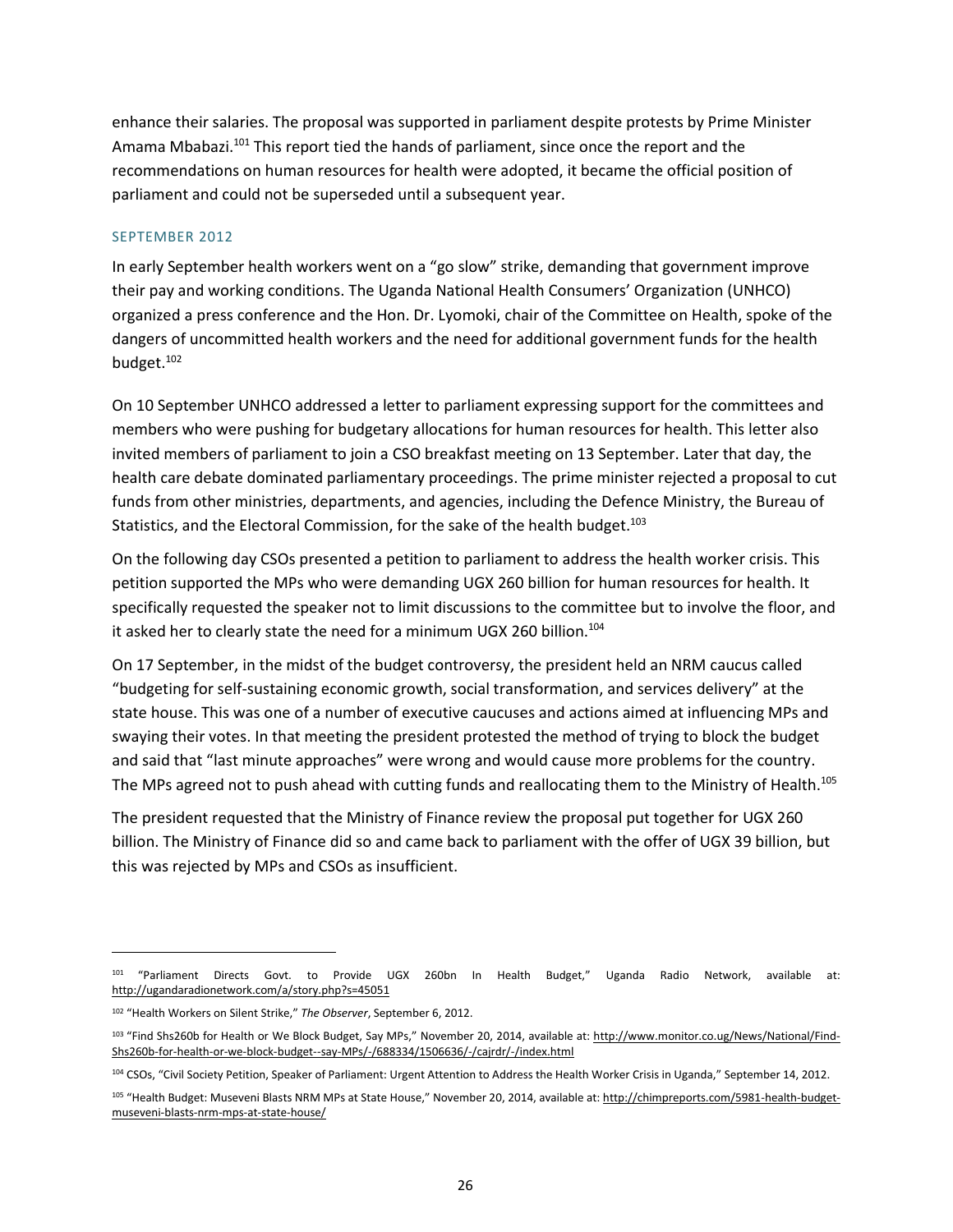On 18 September the media reported that the CSOs planned to "storm" parliament to exert pressure on MPs to block the budget until they had managed to secure the requested UGX 260 billion for health sector staffing.<sup>106</sup> The CSOs simultaneously hosted breakfast and press meetings before parliament sessions. They received information from MPs that the government was "trying hard to counter our actions by pushing for the budget to be passed, and even scrapping of the proposed 39 billion." However, MPs indicated that they would continue to support the CSO campaign.<sup>107</sup>

On the following day the CSOs met with MPs where they agreed on strategies to continue to block the budget.<sup>108</sup> The Honorable Dr. Twa Twa presented a petition on the budget allocation for the Ministry of Health on behalf of CSOs. The petition reiterated the need to allocate UGX 260 billion to human resources for health, and argued for the prioritization of the recruitment of midwives. The petition requested that the Committee on the Budget and the Committee on Health collaborate to achieve this goal.

The president called a meeting with the vice president, speaker of parliament, the minister of health, and the chair of the Budget Committee, to try to resolve the budget crisis. He reportedly endorsed "building the production line" before "spending on consumables." He and the chair of the Budget Committee agreed on this point, and the others were left in disagreement on budget priorities. The Ministry of Health was directed to work with the Budget Committee and the Ministry of Finance, Policy, and Economic Development to reach accord on the budget for 2012/2013.

In the days that followed, the NRM held caucus meetings in an attempt to bring party members together on the budget issues. The prime minister advocated that MPs not try to block the budget and the president and encouraged them to focus spending on the "productive" sectors and argued that "social services consume, but do not generate." According to a newspaper report, the MPs at the caucus agreed in principle that more funds needed to be allocated to the health sector, but could not agree where this money could come from within the budget.<sup>109</sup>

The president urged MPs from his party not to stick to the budget request of UGX 260 billion.<sup>110</sup> Prime Minister Mbabazi addressed parliament on 25 September, stating that the executive and the Budget Committee had met and proposed an additional UGX 49.5 billion be allocated to the health budget. "We all agreed on the urgent need to improve the health care in the country," he said, "therefore, we shall now address the human resource challenges so as to have a properly functioning system."<sup>111</sup> The additional allocation to health required cuts to many ministries and government bodies. The money

<sup>106</sup> Yasim Mugerwa, "CSOs to Storm Parliament Today Over Health Budget," November 20, 2014, available at: <http://mobile.monitor.co.ug/News/CSOs+to+storm+Parliament+today/-/691252/1510114/-/format/xhtml/-/jicycr/-/index.html>

<sup>107</sup> *Report on Budget Advocacy and Petition for UGX 260 Billion*, September 18, 2014.

<sup>&</sup>lt;sup>108</sup> "I Can't Be Intimidated Says Kadaga," December 21, 2014, available at: [http://www.newvision.co.ug/news/635445-i-can-t-be-intimidated](http://www.newvision.co.ug/news/635445-i-can-t-be-intimidated-says-kadaga.html)[says-kadaga.html](http://www.newvision.co.ug/news/635445-i-can-t-be-intimidated-says-kadaga.html) 

<sup>109</sup> "Gov't Agrees to Allocate Additional sh39b to Health," December 21, 2014, available at: [http://www.newvision.co.ug/news/635471-gov-t](http://www.newvision.co.ug/news/635471-gov-t-agrees-to-allocate-additional-sh39b-to-health.html)[agrees-to-allocate-additional-sh39b-to-health.html](http://www.newvision.co.ug/news/635471-gov-t-agrees-to-allocate-additional-sh39b-to-health.html) 

<sup>110</sup> "How Government Broke MPs' Backs in Budget Deadlock."

<sup>111</sup> "Govt to Recruit 6,172 Health Workers - Mbabazi," *New Vision*, September 6, 2012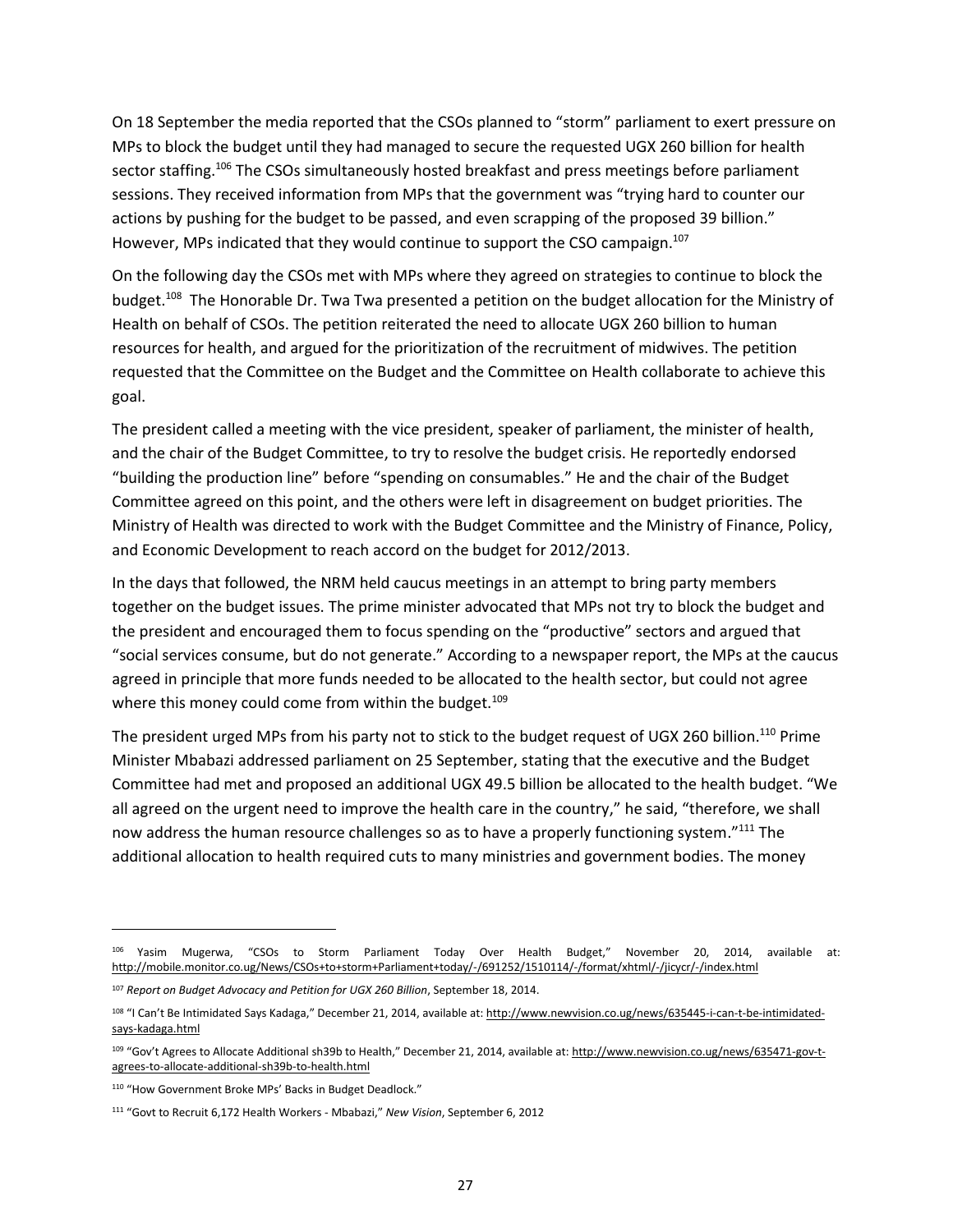would be used to recruit 6,172 health workers as well as to increase the salaries paid to doctors at HC  $IVs.<sup>112</sup>$ 

The motion was passed, as NRM MPs had collectively decided to support the offer and not pursue the UGX 260 billion previously advocated.<sup>113</sup> This reduced budget focused on filling the gaps in HC IIIs and IVs rather than across the entire health system and recruitment of staff to critical groups, and only provided a salary increase for doctors at HC IVs. On 26 September the Ministry of Health issued a press statement announcing that an additional UGX 1.3. million would go towards increasing doctors' salaries at HC IVs.<sup>114</sup> The budget finally passed as the prime minister made UGX 6.5 billion available immediately and the additional UGX 43 billion was to be made available through a supplementary budget.

## OCTOBER 2012

AGHA and VHR members held a press conference on the health budget for FY 2012/2013 for health workers and demanded a greater commitment by the government towards financing the health sector to improve health outcomes, specifically among women.<sup>115</sup> While they indicated their disappointment at only getting UGX 49.5 billion instead of the UGX 260 million for which they had campaigned, the CSOs were happy that they had made significant progress and had been able to secure resources to recruit more health workers.

#### **CSO Press Release: "More False Promises or Genuine Policy Commitment?"**

The CSO press release stated, "Ugandan Civil Society wishes to publicly express our disappointment with the GoU Executive's decision to ignore the report of the Parliamentary Budget Committee, which identified resources through reallocations to recruit and increase remuneration for professional health workers in HC IIIs and IVs" and they were unhappy it was through a supplementary budget.<sup>1</sup>

## CAMPAIGN RELATIONSHIPS, STRATEGIES AND TACTICS

The CSOs used many tactics in the HRH Campaign, tapping into their expertise and experience and using grassroots mobilization and advocacy, as well as high-level lobbying in policy-making circles. The CSOs agreed that in 2012 they had adopted a "biting approach." Their efforts were high profile, widely covered in the media, and directly challenged the ruling party's position.<sup>116</sup> They sought to get a specific increase to the health budget allocation, and they pressurized MPs to block the entire budget if this was rejected. One CSO member described this as "trying to herd 400 cats," since MPs normally just have the power to say yes or no on the budget, and not to propose a reallocation of resources.<sup>117</sup> However, MPs

 $112$  Ibid.

<sup>113</sup> "How Government Broke MPs' Backs in Budget Deadlock."

<sup>114</sup> Ministry of Health, "Government Increases Doctors' Salaries by USH. 1.3 Million."

<sup>115</sup> Action Group for Health Human Rights and HIV/AIDS, "Report for Health Policy Action Fund and Oxfam."

<sup>&</sup>lt;sup>116</sup> Focus Group Discussion. Action Group for Health, Human Rights and HIV/Aids, November 5, 2014.

<sup>117</sup> Civil Society Organization, November 11, 2014.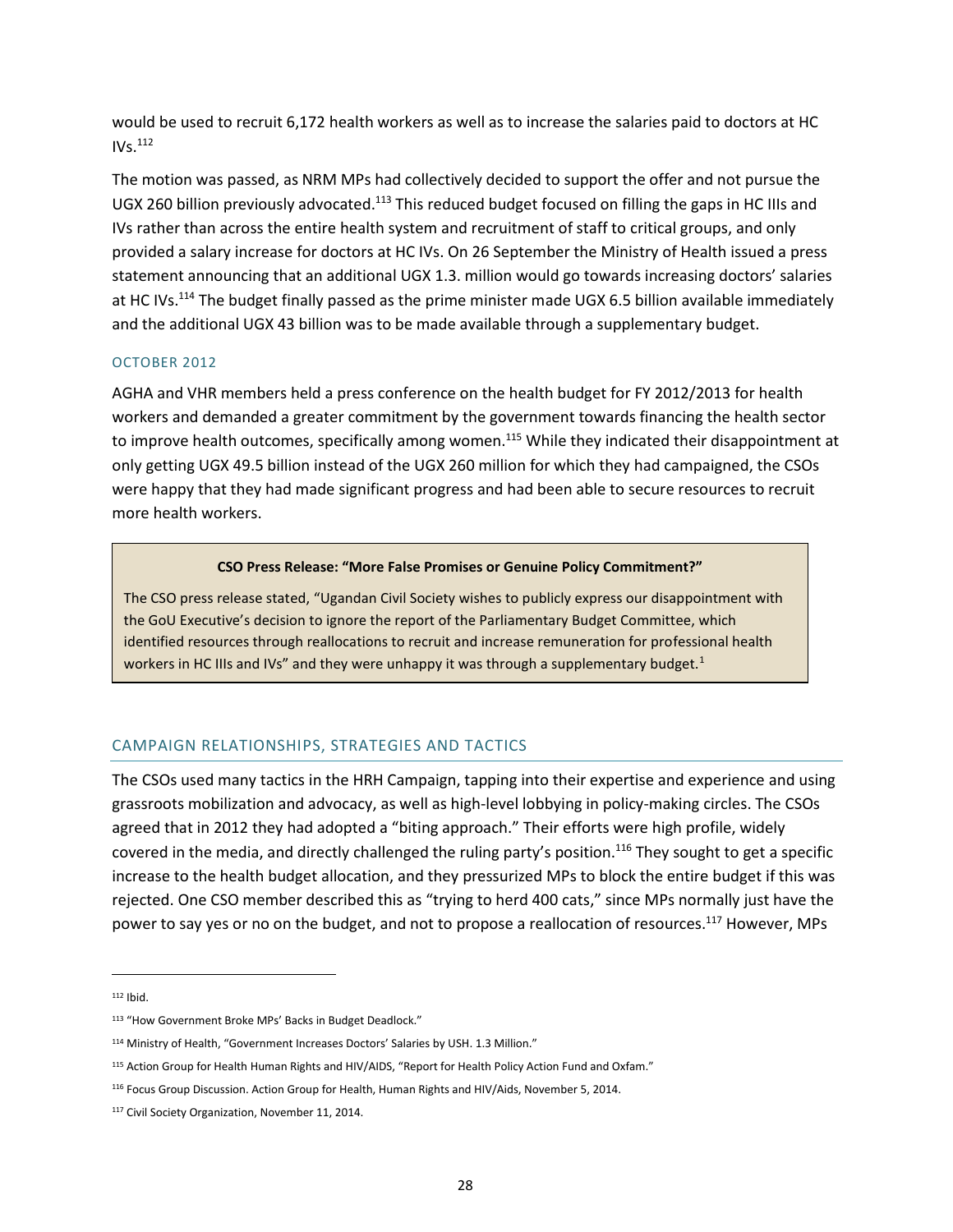found that they did have the power to influence the budget approval process. In addition, while in the past CSOs had been seen as opponents of the Ministry of Health, this time they positioned themselves as allies. Details on these tactics are spelled out below.

#### COLLABORATION WITH MPS AND ENGAGEMENT WITH THE MINISTRY OF HEALTH

MPs played an important role in this campaign by leading the battle within parliament. The CSOs supported the MPs throughout this process by providing technical inputs and analyses and encouraging MPs to decide collectively on policy positions and to organize themselves before key parliamentary debates. CSOs supported the work of the MPs by mobilizing the media and their constituencies to put pressure on the government. The CSOs stayed in close communication with the MPs throughout the campaign, phoning them, texting them, and setting up meetings. One former MP said that with all this engagement and lobbying, the "noise behind it [the campaign] became so great that people really had to listen."<sup>118</sup>

The CSOs relied on existing relationships with key MPs that they had built over the course of past campaigns. WRA had past and present MPs in their membership that they could rely on, and they worked closely with a number of MPs, including the speaker herself. The CSOs strengthened a number of relationships with key allies in parliament, both "champions" supporting their cause and "advisers" who would counsel them on strategies and tactics.<sup>119</sup> Some of these relationships had been built over the course of the previous campaigns and budget analysis work. For example, the close working relationship with the committees meant that the CSOs were privy to insider information on who should be targeted on the campaign, which MPs they could work with, and where they needed to mobilize constituencies.<sup>120</sup>

They also had key allies who were passionate about health issues or who could provide leadership. For example, the chair of the Health Committee, Sam Lyomoki, was known for his dedication, honesty, and strong leadership. He was a medical professional himself, well respected by other MPs, and had built strong relationships with the CSOs. When he spoke on issues relating to human resources for health, he used biblical references that "touched the hearts of so many members. His strategy was to show that the issues were not political, you don't have to be selfish, and you have to serve humanity."<sup>121</sup>

At the time of the campaign, many MPs were relatively new to parliament. Some junior MPs were more outspoken, having been elected on platforms that promised change. The Honorable Minister Cerinah Nebanda, who was elected in 2011, was the youngest MP and also known for being extremely outspoken. Despite the fact that she was a member of the ruling party, she took them to task on issues that she cared about. She was a key ally in the HRH Campaign. When security agents tried to chase away CSO supporters who were distributing flyers and stickers as MPs entered parliament, she said, "They are

<sup>118</sup> Interview with Member of Parliament. November 12, 2014.

<sup>&</sup>lt;sup>119</sup> Civil Society Organization, November 14, 2014.

 $120$  Ibid.

<sup>121</sup> Clerk, Parliament of Uganda, November 11, 2014.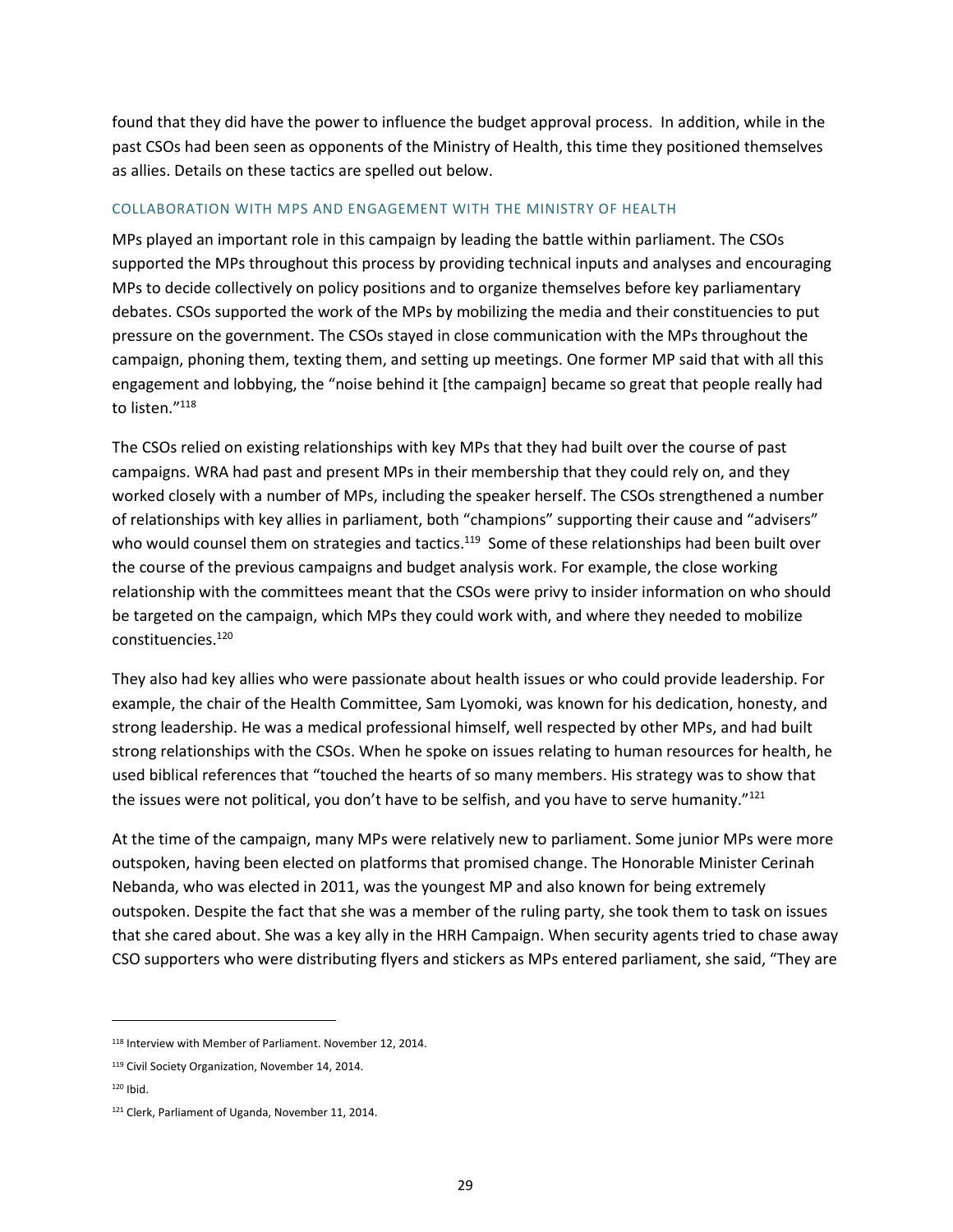not going anywhere, they have not done anything." She took some stickers and started pinning them to her colleagues.<sup>122</sup> She stood up for the CSOs and their right to participate in the legislative process.

The CSOs used these relationships to target MPs for strategic engagement. For example, they worked with three NRM MPs that they had identified as individuals who would stand up to pressure from within their party. They explained to them that even though the NRM leadership was against the health budget increase, this proposal was actually aligned with the NRM Party Manifesto. They helped these MPs to frame their arguments about how increasing human resources for health was a means to defend the NRM Party and fulfill its platform.

One tactic that was used frequently throughout this campaign was to organize MP breakfast meetings before key debates. The CSOs invited a wide range of MPs for these meetings, including NRM and opposition party members, people from different committees within parliament, as well as from the relevant associations that could be allies. The meetings were used to present evidence of problems, market the campaign and advocacy issues, gain allies, and allow MPs a chance to prepare their arguments and organize themselves before the debates.

The CSOs convened about 10 breakfast meetings in 2012. Media representatives were always present at these meetings and were invited to interview MPs. The MPs were further enticed to attend the meetings with payments of approximately UGX 100 thousand which helped to ensure high turnout.<sup>123</sup> According to one MP, these breakfast meetings allowed MPs to sit side by side and agree on common positions before going to parliamentary debates.<sup>124</sup> Another MP said the CSO information and analysis shared at breakfast meetings allowed them to take evidence-based positions and stick together on issues of health, despite pressure from the party and the executive.<sup>125</sup>

As had been requested after the IPU meeting in March 2012, the CSOs had continued to provide technical support and advice to MPs through their budget analysis work. The CSOs gathered and analyzed information, and disseminating it to MPs.<sup>126</sup> One MP said they engaged CSOs because they "had better data ... and were in touch with the grassroots."<sup>127</sup> A former member of the Committee on Health said that the CSOs provided information which "helped us take government to task to increase funding and open the ceiling on recruitment of health workers … it wouldn't have been possible for us MPs to generate those statistics."<sup>128</sup>

The CSOs regularly presented their questions and analyses to the parliamentary committees and to MPs. The MPs returned the favor by offering advice of their own. For example, when the CSOs first reviewed

<sup>122</sup> Civil Society Organization, November 18, 2014.

<sup>&</sup>lt;sup>123</sup> Focus Group Discussion, Action Group for Health, Human Rights, and HIV/Aids, November 5, 2014.

<sup>124</sup> Member of Parliament, November 20, 2014.

<sup>125</sup> Ibid.

 $126$  Ibid.

<sup>127</sup> Clerk. Parliament of Uganda.

<sup>128</sup> Minister of Parliament.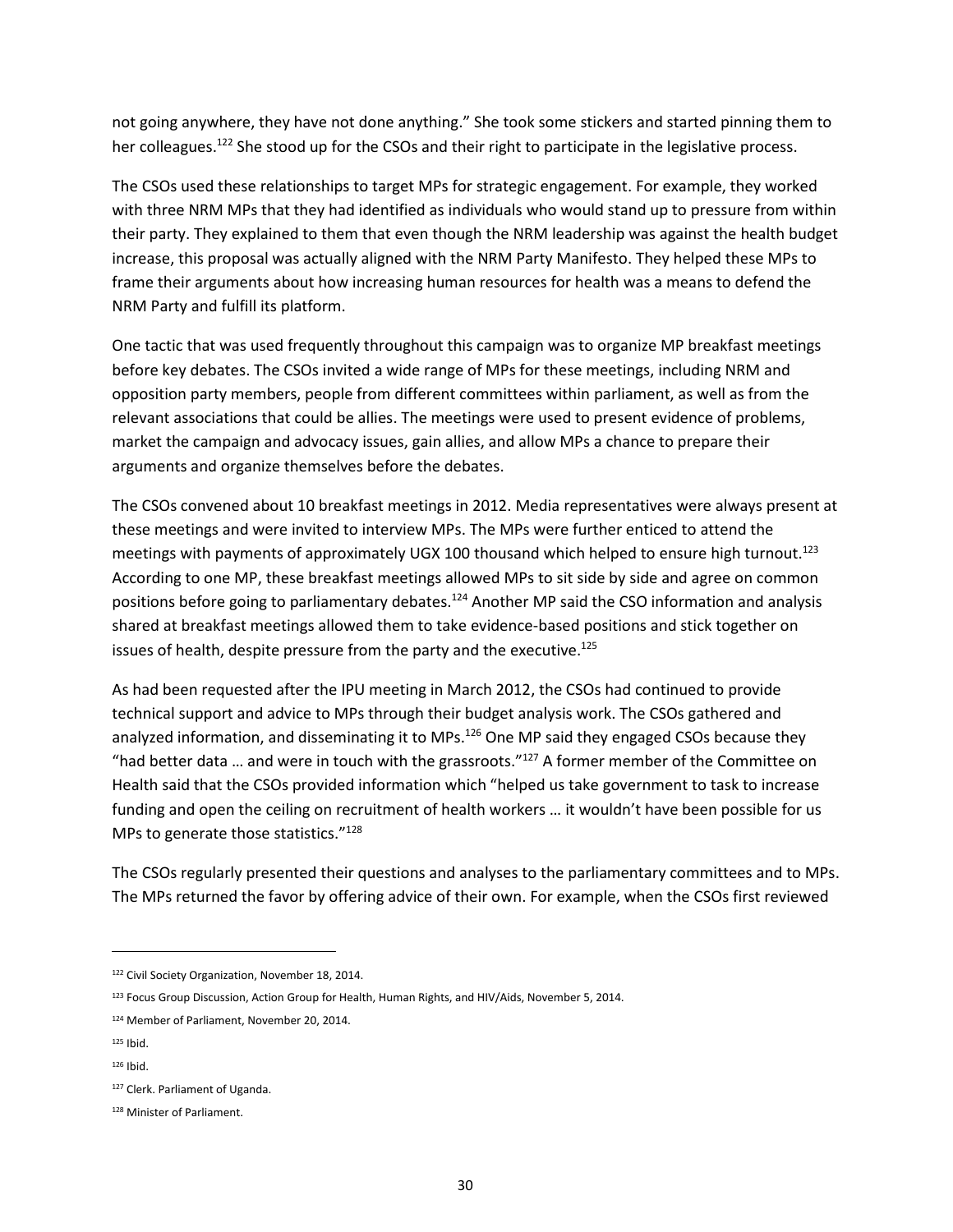the budget policy statement, they began to look for resources within the Ministry of Health that could be reallocated to human resources, but the funds were not sufficient. The Health Committee advised them to review the entire budget to identify resources.<sup>129</sup> Also, the Health Committee advised the CSOs that they should not look at salary increases for health workers because that would trigger a raise in all public sector salaries. The committee suggested instead that they review the option of increasing allowances.<sup>130</sup>

According to one Ministry of Health official, CSOs used to see themselves as "watchdogs" or "pressure groups" trying to point out the mistakes of the ministry rather than as its partners. This relationship changed in 2012.<sup>131</sup> The CSOs explain that in 2012 they sought to be much more conciliatory in advocating a win-win position with many of the technical staff members at the Ministry of Health, who themselves had been requesting for additional resources for staffing for a number of years. Because of this new approach and their ongoing engagement in the technical working groups, the CSOs engaged in the HRH Campaign were seen as helpful partners of the ministry, and were invited to make a presentation on key issues and concerns to the Budget Commissioner.<sup>132</sup>

This approach to government helped the CSO's to gain access to insider information. Some individuals within the Ministry of Health were also members of CSOs as part of their volunteer work. While they did not want to be seen as being opposed to the government, they could provide "real information" about budgets and policies to help the CSOs in their advocacy work.<sup>133</sup>

#### GRASSROOTS MOBILIZATION

The CSOs strategically mobilized people in the constituencies of policymakers who were opposed to increasing the budget for human resources for health. For example, the CSOs mobilized communities in the prime minister's home district, as well as constituents from the district of the Hon. Minister Ranga, head of the Budget Committee. These members were selected at CSO planning meetings, and while there was no budget for grassroots mobilization, the information was communicated through a Google group, and organizations in those areas were asked to collect signatures, mobilize people, and get people to send text messages and make phone calls.<sup>134</sup> One member of a professional association said that this was very powerful because "politicians fear the voters. If the voters are well informed they can realize a very big change."<sup>135</sup>

The CSOs also deployed a messaging strategy that combined grassroots mobilization with short text messages through a bulk text messaging service in Kampala. In the former, short messages were sent to local constituencies together with the phone number of their MP. The recipients were then asked to

<sup>129</sup> Civil Society Organization, November 14, 2014.

 $130$  Ibid.

<sup>131</sup> Official, Ministry of Health, November 2014.

<sup>&</sup>lt;sup>132</sup> Focus Group Discussion, Action Group for Health, Human Rights, and HIV/Aids, November 4, 2014.

<sup>133</sup> Professional Association, November 17, 2014.

<sup>134</sup> Civil Society Organization, November 13, 2014.

<sup>135</sup> Professional Association, November 2014.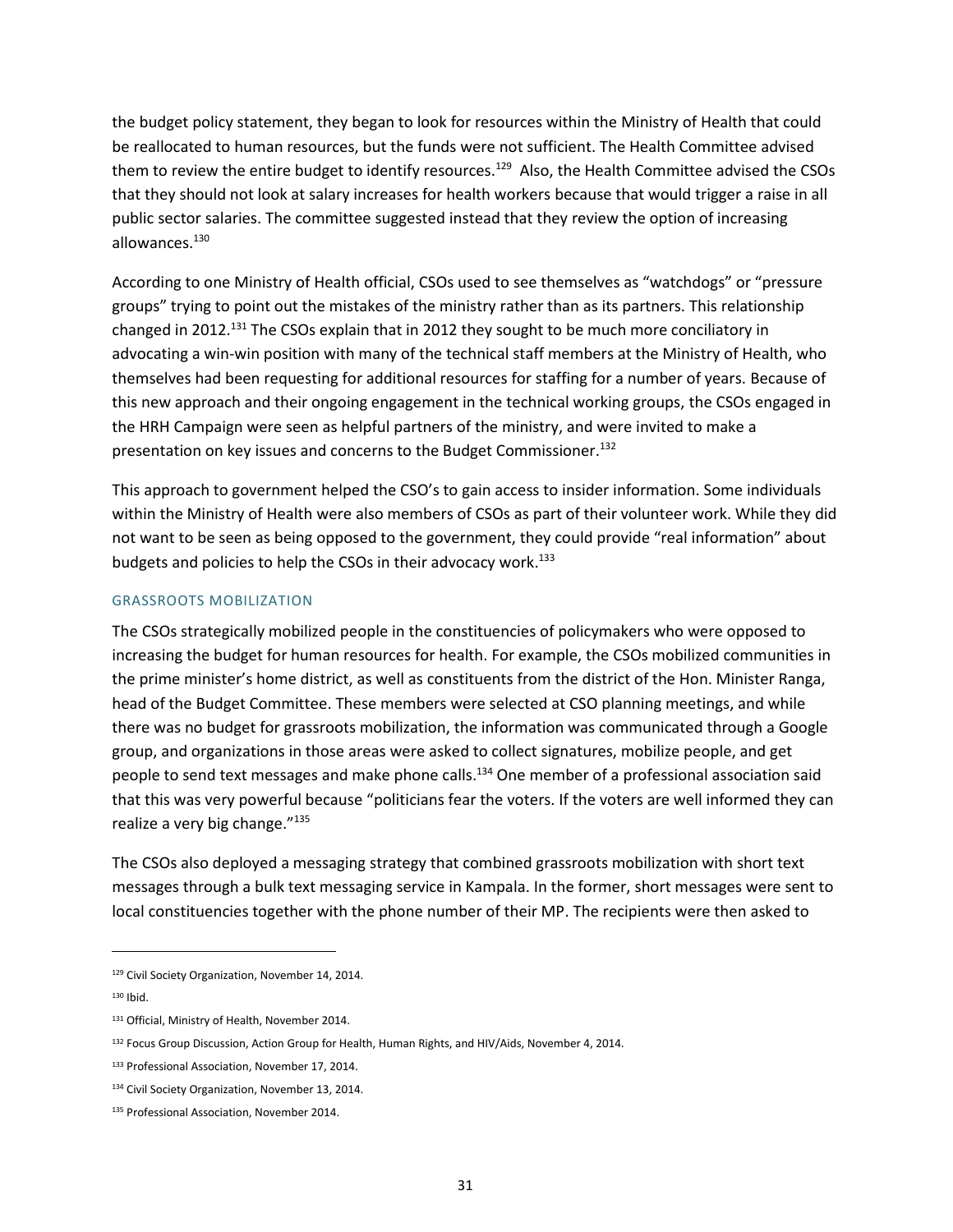send the message to their MPs. The CSOs would go to communities and explain the key issues, and they would then integrate the message campaign into their other work. Some MPs were not happy with this tactic and felt that the CSOs were mobilizing people against them. However, the CSOs judged the overall impact to be positive for the campaign.

In addition to the grassroots mobilization, bulk text messages were sent by the CSOs themselves directly to MPs to remind them about key issues and to exhort them not to pass the budget without the healthrelated additions. For example, a message might say "16 mothers die every day. Don't pass the budget without 260 billion for health workers."<sup>136</sup> These text messages were sent twice a day during the final weeks of the budget standoff to remind MPs just as they were going into a parliamentary session.<sup>137</sup> Bulk text messages to MPs were mainly employed toward the end of the campaign, particularly during the period that the MPs were under significant pressure to approve the budget.<sup>138</sup>

#### DEMONSTRATIONS AND PETITIONS

On a number of occasions the CSOs mobilized health workers, CSOs, and the general public to demonstrate at parliament. Many demonstrations took place as part of the "Petition 16" movement, and the CSOs also presented petitions to parliament. In 2012 they presented a "call for action" petition to parliament with 600 signatures. While this may seem like a modest number, not many petitions in Uganda are able to gather this many signatures as it is not as a widely used technique. Thus petitions have a big impact. To get a petition heard, the CSOs worked with the clerk of parliament who would schedule the petition's presentation to the speaker. This delay provided a few additional weeks to mobilize and prepare a demonstration to coincide with the presentation of the petition. The CSOs would include a cross-section of stakeholders in the public demonstration, including health workers who could share their stories.<sup>139</sup> The CSOs also mobilized members of the public to sit in the gallery of parliament to listen to the discussions on health workers and budget.<sup>140</sup>

#### MEDIA AND PUBLICITY

Throughout the campaign, members of the media were key allies. The media was targeted by the CSOs throughout the campaign. Uganda has a group of journalists assigned to cover the parliament and political affairs. When the campaign culminated in a budget standoff this was regarded as the most important political issue of the time. This resulted in daily stories covering the debates in parliament.

At the same time that the CSOs targeted the media, journalists in Uganda were increasingly covering health issues. A number of journalists have specialized in this area and have dedicated their careers to covering health issues. For example, one reporter said that she has been covering health issues for four years and that health journalists in Uganda have begun to organize themselves, for example through a

<sup>136</sup> Minister of Parliament.

<sup>137</sup> Civil Society Organization, November 24, 2014.

<sup>&</sup>lt;sup>138</sup> Focus Group Discussion. Action Group for Health, Human Rights and HIV/Aids, November 5, 2014.

<sup>&</sup>lt;sup>139</sup> Focus Group Discussion, Action Group for Health, Human Rights, and HIV/Aids, November 5, 2014.

<sup>140</sup> Civil Society Organization, November 24, 2014.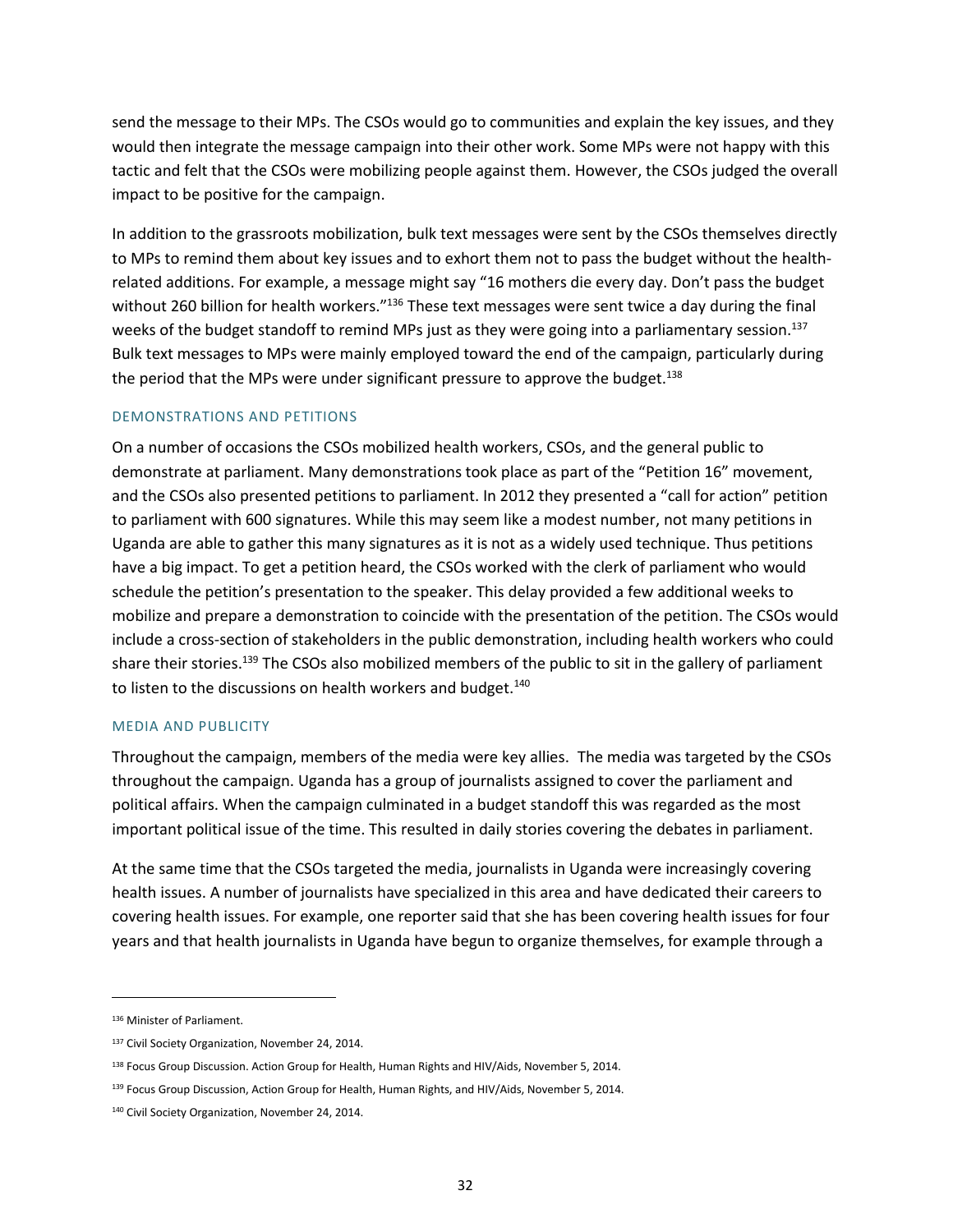Facebook "health journalist page."<sup>141</sup> Some reporters have joined the Health Journalist Network in Uganda, an organization started in 2011 which convenes annual conferences and meets periodically to discuss health issues and to produce a "Health Digest."<sup>142</sup>

During the HRH Campaign, the CSOs reported that they decided to engage media in order to ensure that they were well informed and understood the core issues at stake and take them seriously. The CSOs organized a breakfast meeting with editors to link the issues around health budgets and human resources to health outcomes and preventable deaths.<sup>143</sup> They also held carefully timed press conferences, for example immediately after the president threatened to discipline MPs who were not supporting the party position. After that press conference, multiple stories appeared about how the CSOs planned to "storm" parliament.<sup>144</sup>

The CSOs succeeded in developing a few key campaign messages that resonated well. Before scheduled events, the CSOs would share talking points and key messages through their listserv, so that all the participating CSOs would have a unified message. For example, one message that got significant coverage concerned health spending abroad.<sup>145</sup> The CSOs had identified that the government of Uganda was spending nearly US\$154 million every year on VIP health treatment abroad, yet what the campaign

was demanding was only two-thirds of that figure in order to vastly improve medical services for large numbers of citizens within the country. They argued that the government was compromising the lives of the majority of the people to serve the privileged few, and that, if medical services improved domestically, VIPS could stay home for medical treatment.

Another key campaign message was the continuous focus on "16 women dying every day" or "a whole taxi" of women.<sup>146</sup> This was based on UN statistics that showed that on average 16 women die every day in

# **Example of CSO Messaging on Government Health Spending Abroad**

I could not believe that my government can spend 377 billion shillings (US \$154 million) annually on medical expenses of its senior officials abroad! This huge sum of money could save many women from dying in hospitals because of no medicine, no midwives," said Dorcas Amoding of CHAIN Uganda. $1$ 

child birth, which happens to be the same number of people that can fit in a typical public taxi (or *matatu* as it is called locally), the most common form of transportation in Uganda. This provided a specific image of how many women in Uganda were dying of preventable, maternal health related issues each day.

<sup>141</sup> Journalist, November 6, 2014.

<sup>142</sup> Se[e http://www.hejnu.ug](http://www.hejnu.ug/) 

<sup>143</sup> Focus Group Discussion, Action Group for Health, Human Rights, and HIV/Aids, November 5, 2014.

<sup>144</sup> Civil Society Organization, November 24, 2014.

<sup>145</sup> Focus Group Discussion, Action Group for Health, Human Rights, and HIV/Aids, November 4, 2014.

<sup>146</sup> Focus Group Discussion, Action Group for Health, Human Rights, and HIV/Aids, November 5, 2014.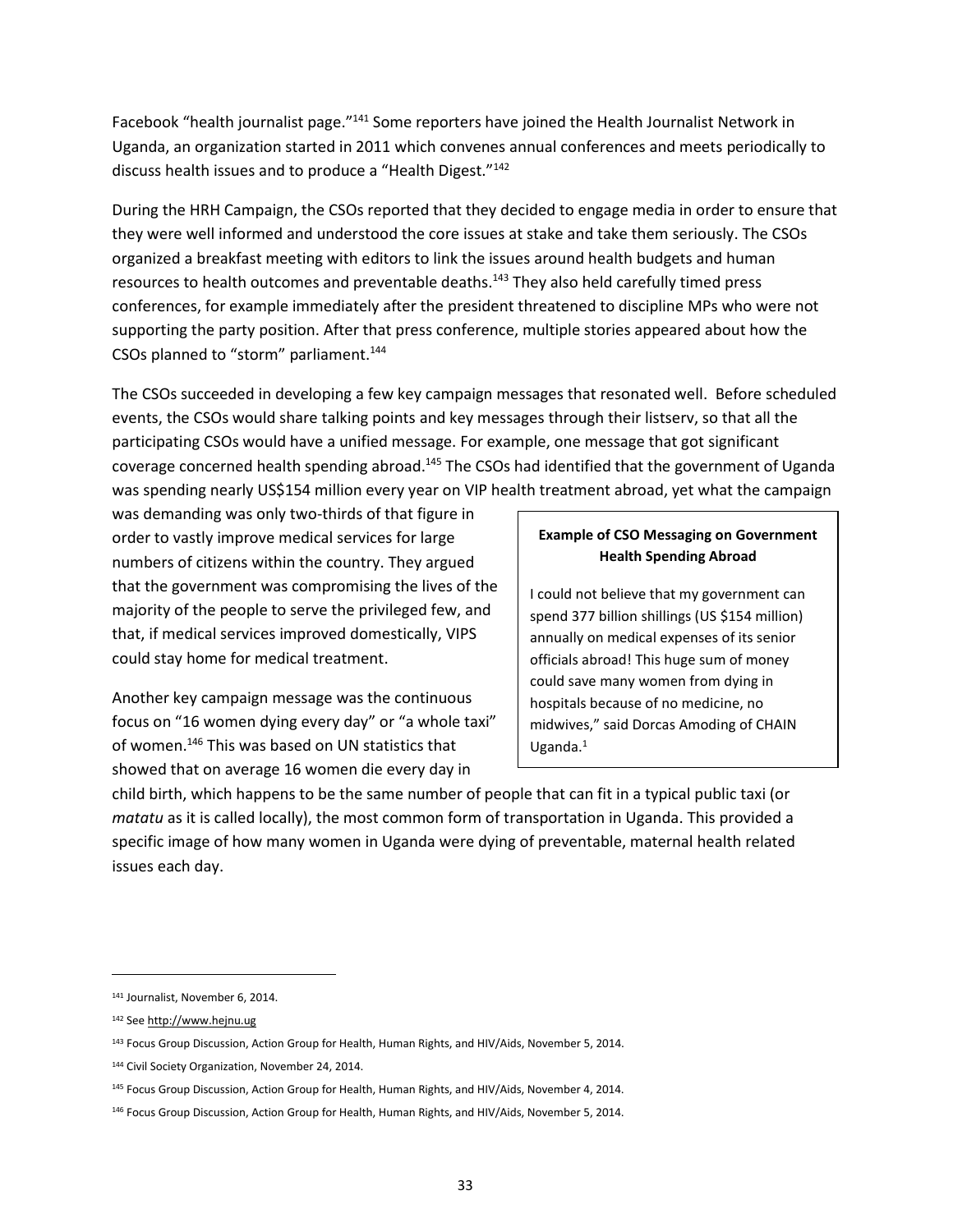## **THE IMPACT OF THE HRH CAMPAIGN**

#### GOVERNMENT RESPONSE TO THE CAMPAIGN

The government responded to the Human Resources for Health Campaign by allocating an additional UGX 49.5 billion specifically to fill the critical gaps in the budget for human health resources. When announcing this funding the prime minister said, "I am happy to inform you and this august house that we have managed to struggle and get sufficient funds to embark on the recruitment of a total 6,172 health personnel at HC IIIs and IVs." He added: "Accordingly, we have managed to identify additional UGX 6.5 billion as seed money to enable the Ministry of Health to start on this endeavor. This will enable the ministry to embark on recruitment of categories of health workers … medical officers working at a HC III will earn UGX 2.5 million per month, including consolidated allowance."<sup>147</sup>

These additional funds not only provided monies to recruit over 6,000 new health workers in HC IIIs and IVs, but also provided medical doctors in HC IVs with a salary increase which actually doubled their salaries from UGX 1.2 million per month to UGX 2.5 million per month, effective beginning October 2012.<sup>148</sup> As a result, by the end of 2013, health worker staffing levels at HC IIIs and IVs jumped from 58 percent in 2011/12 to 63 percent in 2012/13.<sup>149</sup> This was a big boost to the sector.<sup>150</sup> Despite this growth, only one-third of the districts met the target of 70 percent staffing for 2012/13, which speaks to the magnitude of the problem of health staffing in Uganda. While doctors at HC IVs received salary increases, raises were not given to other critical front-line health workers, such as midwives and nurses. Nor did the funding allow for more recruitment at HC IIs and regional referral hospitals.<sup>151</sup> After the budget was passed, the government created a task force to help coordinate and facilitate the massive recruitment exercise. This task force brought together stakeholders from the relevant ministries, as well as development partners and CSOs, and helped to ensure that the various stakeholders could hold one another accountable, address challenges as they arose, and ensure that the recruitment was completed as per the agreed upon budget.<sup>152</sup> Intrahealth provided coordination and secretarial support for the task force.<sup>153</sup>

<sup>147</sup> "How Government Broke MPs' Backs in Budget Deadlock," November 18, 2014, available at:

[http://www.monitor.co.ug/News/National/How-government-broke-MPs--backs-in-budget-deadlock/-/688334/1518512/-/s90yp1z/-](http://www.monitor.co.ug/News/National/How-government-broke-MPs--backs-in-budget-deadlock/-/688334/1518512/-/s90yp1z/-/index.html) [/index.html](http://www.monitor.co.ug/News/National/How-government-broke-MPs--backs-in-budget-deadlock/-/688334/1518512/-/s90yp1z/-/index.html) 

<sup>148 &</sup>quot;Press Statement from the Ministry of Health: Government Increases Doctors Salaries by USHS 1.3 Million," Ministry of Health, September 26, 2012.

<sup>&</sup>lt;sup>149</sup> "Annual Health Sector Performance Report 2012/13," Republic of Uganda, Ministry of Health, 2013, available at: [http://health.go.ug/docs/AHSPR\\_2013.pdf](http://health.go.ug/docs/AHSPR_2013.pdf) 

<sup>150</sup> International NGO, November 14, 2014.

<sup>151</sup> "Civil Society Reaction to Parliament's Passage of the 2012/13 Budget," press release, CSOs, 2012.

<sup>152</sup> International NGO, November 14, 2014.

<sup>153</sup> Official, Ministry of Health, November 2014.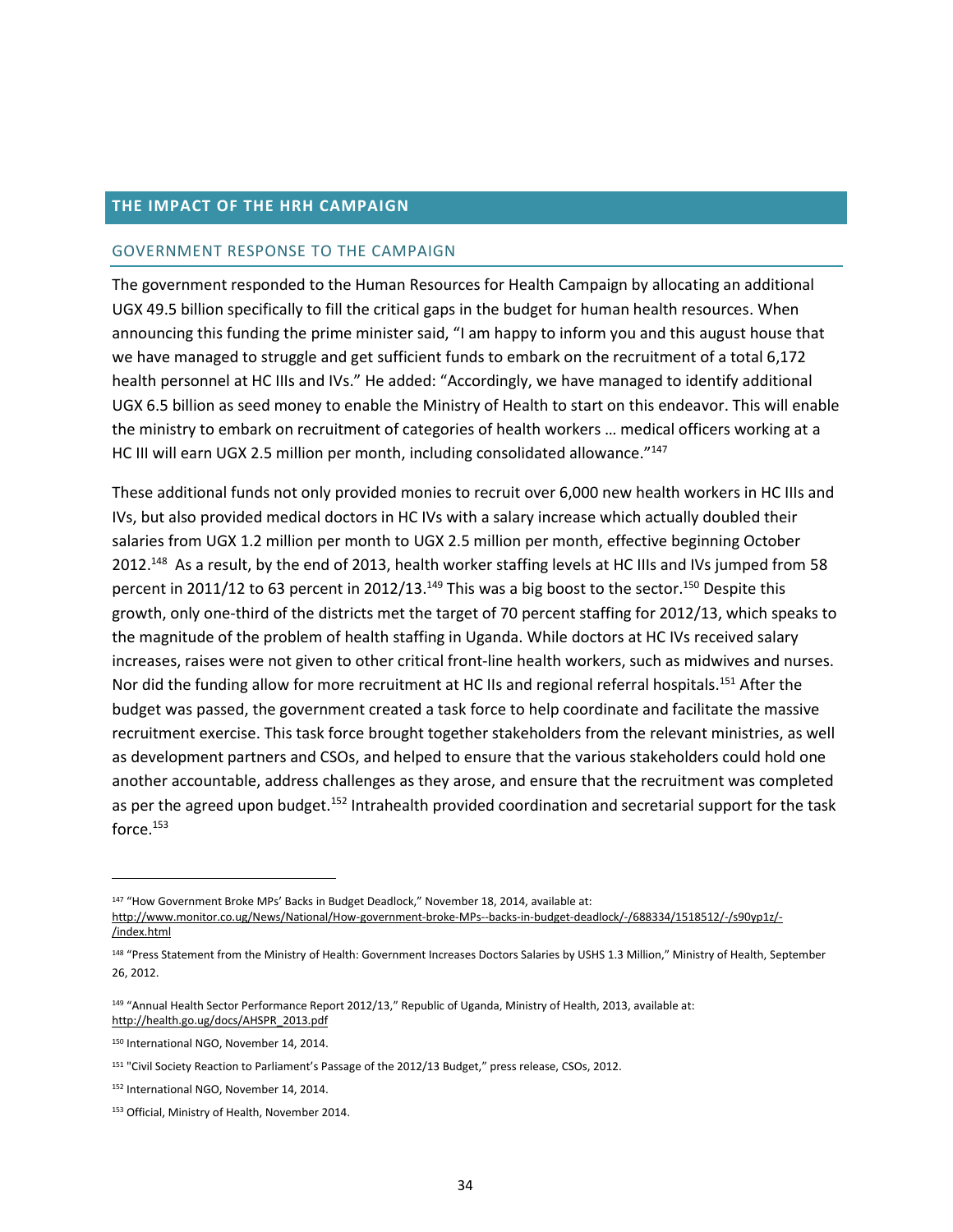## FOLLOW-UP CAMPAIGN ACTIONS

Following this preliminary victory, the CSOs realized that they needed to continue the HRH Campaign work to ensure that the commitments made by government were fulfilled. This has involved monitoring government implementation of the recruitment of health workers to ensure that the budget resources allocated are actually having an impact and that health workers are recruited and still in their posts.<sup>154</sup> When the CSOs were invited for an update by the Ministry of Health on the status of the recruitment, they decided to undertake their own data collection so they would be able to report back as well. The CSOs sampled some districts and brought back a report to the ministry on some of the challenges, such as the delay in the release of funds. The CSOs have gathered information independently and have continued to work with the Committee on Health and the Ministry of Health to ensure that there is ongoing pressure on government to fulfill its commitments.<sup>155</sup>

The CSOs also continued to collaborate through their coalitions in order to maintain a uniform and collective set of demands in each budget cycle. For example, in the 2013/2014 budget, the CSOs focused their efforts on retention and remuneration of the recruited health force, and on getting wage increments for those who were left out in 2012/2013. This effort succeeded, and many health workers have already received a raise as a result. In 2014/2015 the CSOs have begun focusing their attention on non-wage primary health care spending, which constitutes the operational funding for health centers.<sup>156</sup>

## BLOCKING THE BUDGET

Perhaps the biggest question arising from this campaign is why MPs from both the ruling party and the opposition joined forces and succeeded in blocking the budget until additional resources were allocated for human resources for health, despite being under great political pressure to capitulate to the executive branch and the ruling party. This is particularly unusual in Uganda where it is rare for opposing political parties to work together and where the dominant political party has been in power since 1986 and holds a tight grip on political space in the country.

This question was asked of almost all respondents, and it is clear that no single explanation is sufficient. There were many reasons that brought MPs together on this issue:

 *It was a highly visible political issue that constituents cared about and couldn't be ignored.* Human resources for health and maternal health issues had become a highly visible political issue. The CSOs and the media had succeeded in raising the profile of this issue to a point where MPs had to take it seriously. A CSO member said that MPs "were between a rock and a hard place… it was popular, we had blown it in the news, radio talk shows, and people were supportive of the health committee."<sup>157</sup> The CSOs combined legal advocacy, public demonstrations, budget analysis, lobbying, and high levels of media engagement to make the issue the most prominent on the

<sup>154</sup> Focus Group Discussion, Action Group for Health, Human Rights, and HIV/Aids, November 5, 2014.

<sup>155</sup> Civil Society Organization, November 24, 2014.

<sup>156</sup> Civil Society Organization, November 24, 2014.

<sup>157</sup> Member of parliament, November 17, 2014..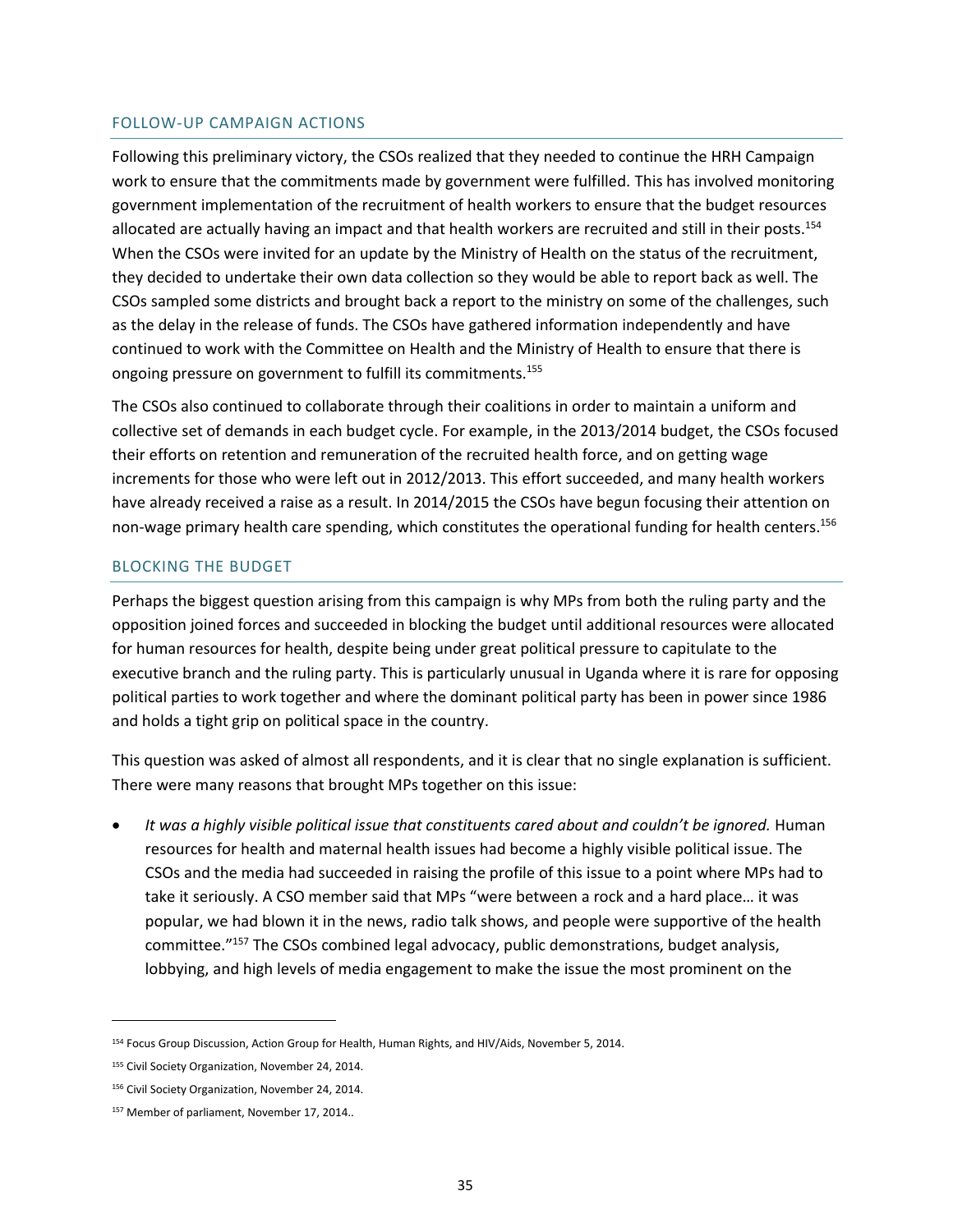national agenda during the budget discussions, and virtually impossible for MPs to ignore. Ultimately, the MPs all had to take a position, and taking a position against human resources for health could prove politically disastrous for them in their districts, despite the fact that doing so risked negative impacts for them on the national stage.

- *MP leadership and dedication.* A number of individual MPs provided great leadership on this issue and were personally committed to this campaign. They were willing to incur political risk. The most prominent of these was the Hon. Dr. Samuel Lyomoki, chair of the Committee on Health, who worked with fierce dedication and passion. His leadership was critical, as was that of others, such as the Hon. Cerinah Nebanda (RIP) and some of the other Parliamentary associations, such as UWOPA and NAWMP. The speaker, the Hon. Rebecca Kadaga, also proved herself to be an impassioned leader who is unwilling to capitulate to pressure and is dedicated to the issues of maternal health.
- *Critical moral and political support for MPs.* The CSOs kept close tabs on the government tactics, and their own campaign tactics evolved throughout the process to ensure that MPs were always supported. For example, toward the end of the budget standoff, when the ruling party was holding caucuses to pressure MPs, the CSOs immediately followed those events with their own meeting with MPs to "keep them focused."<sup>158</sup> The CSOs armed MPs with the information they required to make evidence-based arguments in parliament and also provided them with camaraderie and helped to mobilize the public to support these positions.
- *Evidence-based campaign.* The MPs reported that the research given to them made them aware of "the gravity and magnitude of the situation. We were really informed." <sup>159</sup> They also reported that, even though they had received political threats they had to stand firm because of the information they had received. The availability of information disaggregated down to the district level was extremely important. The MPs from districts with the lowest health worker staffing levels were not previously aware of this problem, and they couldn't look away, given the stark disparity between districts. MPs reported that they found it hard to ignore the evidence once the issues were on the table. The information clearly depicted a health worker crisis across the country.

# POSITIVE AND NEGATIVE OUTCOMES

The 2012 HRH Campaign had many lasting outcomes, both positive and negative. The positive outcomes included:

 *Increase in health workers and in doctors' salaries.* Between October 2012 and April 2013, Uganda added 6,889 new workers to its national health work force, thanks to a provision approved by the Ugandan parliament.<sup>160</sup> Doctors working at HC IVs more than doubled their salaries.

<sup>&</sup>lt;sup>158</sup> Civil Society Organization, November 18, 2014.

<sup>159</sup> Former Member of Parliament, November 12, 2014.

<sup>&</sup>lt;sup>160</sup> IntraHealth International, "A Surge of New Recruits for Uganda's Health Workforce," May 15, 2013, available at: http://www.intrahealth.org/page/a-surge-of-new-recruits-for-ugandas-health-workforce.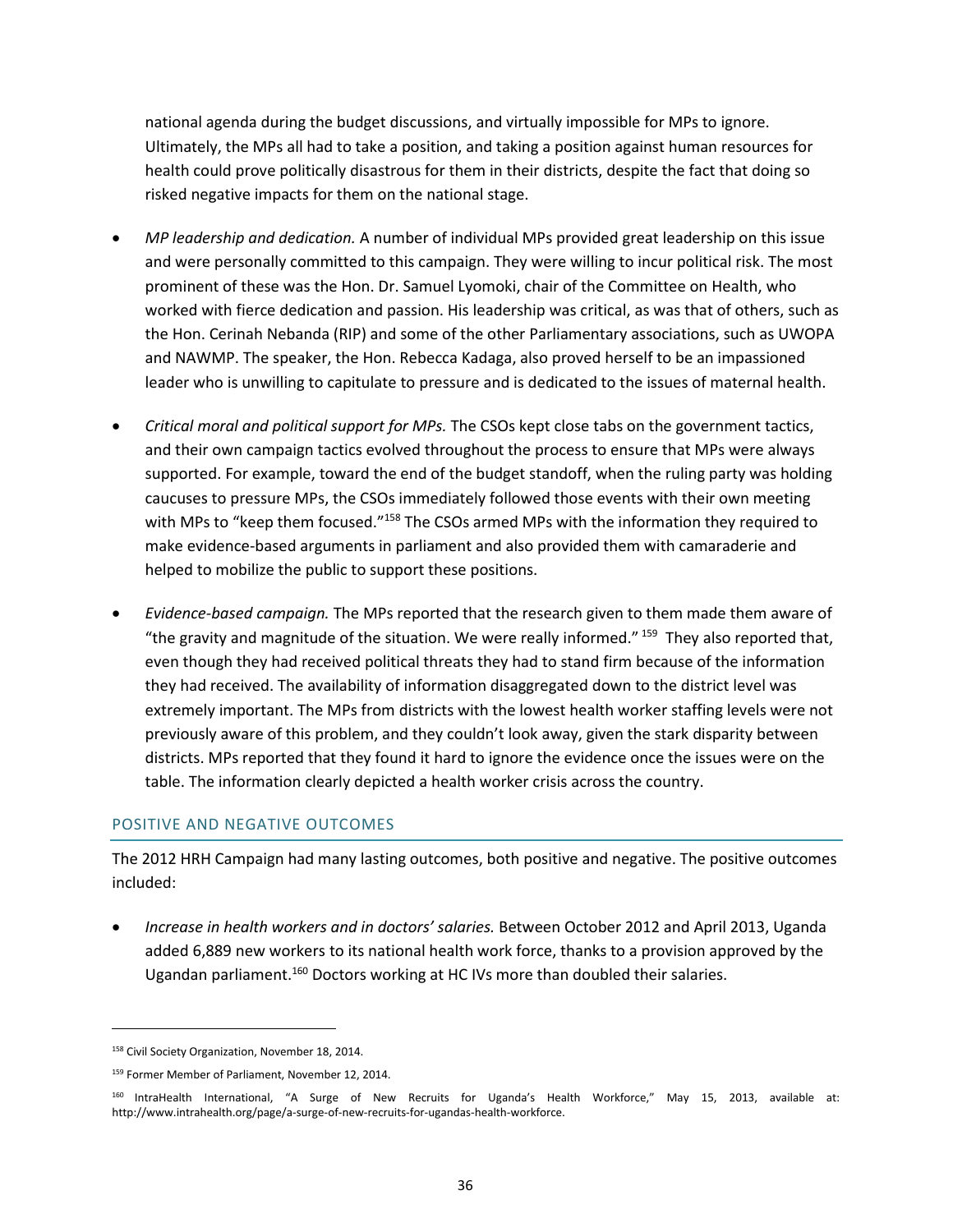- *Relationship between parliament, CSOs, and the Ministry of Health.* The CSOs reported that perhaps the "biggest achievement" of the campaign was the improved relationship between the parliament and the CSOs. There is now an understanding, spelled out in a memorandum, between the NGO forum and parliament. Parliament now calls on CSOs every year to explain their priorities and key issues in the health sector. For example, in 2013 the CSOs focused on the issue of non-wage primary health care funding.<sup>161</sup> The CSOs also reported that the HRH Campaign had led to increased access to the Ministry of Health and an improved working relationship. For example, one CSO was invited to take part in the Ministry of Health Budget TWG.<sup>162</sup>
- *Increased attention to health finance and maternal health issues*. The CSOs reported that newspapers now understand the importance of health issues and report on them daily.<sup>163</sup> According to one CSO, the media engagement during the HRH Campaign helped to create a cadre of journalists which began to report on health issues regularly.<sup>164</sup>

However, there were also negative impacts of the campaign that had a lasting impact:

- *Threats and reshuffling of cabinet members and committees.* After the campaign was over, CSOs reported that MPs who had been allies in the campaign were threatened. The cabinet was later reshuffled, and those MPs who had been on the side of civil society supporting the HRH Campaign lost key positions.<sup>165</sup> For example, when the chair of the Committee on Health's term expired, he was not reappointed to the committee and was instead appointed to another committee where his skills were not as relevant. One MP said they replaced him because he "caused trouble to government."<sup>166</sup> Another staff member at parliament suggested that this was because he had "lost the favor of the political parties."<sup>167</sup>
- *Changes in budget process.* Some CSOs suggested that this was a pyrrhic victory because their role, and the role of MPs in terms of budget oversight and advocacy, had declined as a result of changes carried out by the executive immediately following the campaign's budget victory.<sup>168</sup> One CSO indicated that the budget process had changed from being "parliament business" to being "cabinet business."<sup>169</sup> Indeed, it appears that both the cabinet and the Ministry of Finance were upset that the budget had been blocked in parliament and that their hand was forced. They viewed it as armtwisting and political blackmail.

<sup>&</sup>lt;sup>161</sup> Civil Society Organization, November 14, 2014.

<sup>&</sup>lt;sup>162</sup> Focus Group Discussion, Action Group for Health, Human Rights, and HIV/Aids, November 5, 2014.

<sup>163</sup> Civil Society Organization, November 14, 2014.

<sup>164</sup> Focus Group Discussion, Action Group for Health, Human Rights, and HIV/Aids, November 5, 2014.

<sup>165</sup> Ibid.

<sup>166</sup> Minister of Parliament, November 17, 2014.

<sup>167</sup> Clerk, Parliament of Uganda, November 11, 2014.

<sup>&</sup>lt;sup>168</sup> Civil Society Organization, November 14, 2014.

<sup>169</sup> Ibid.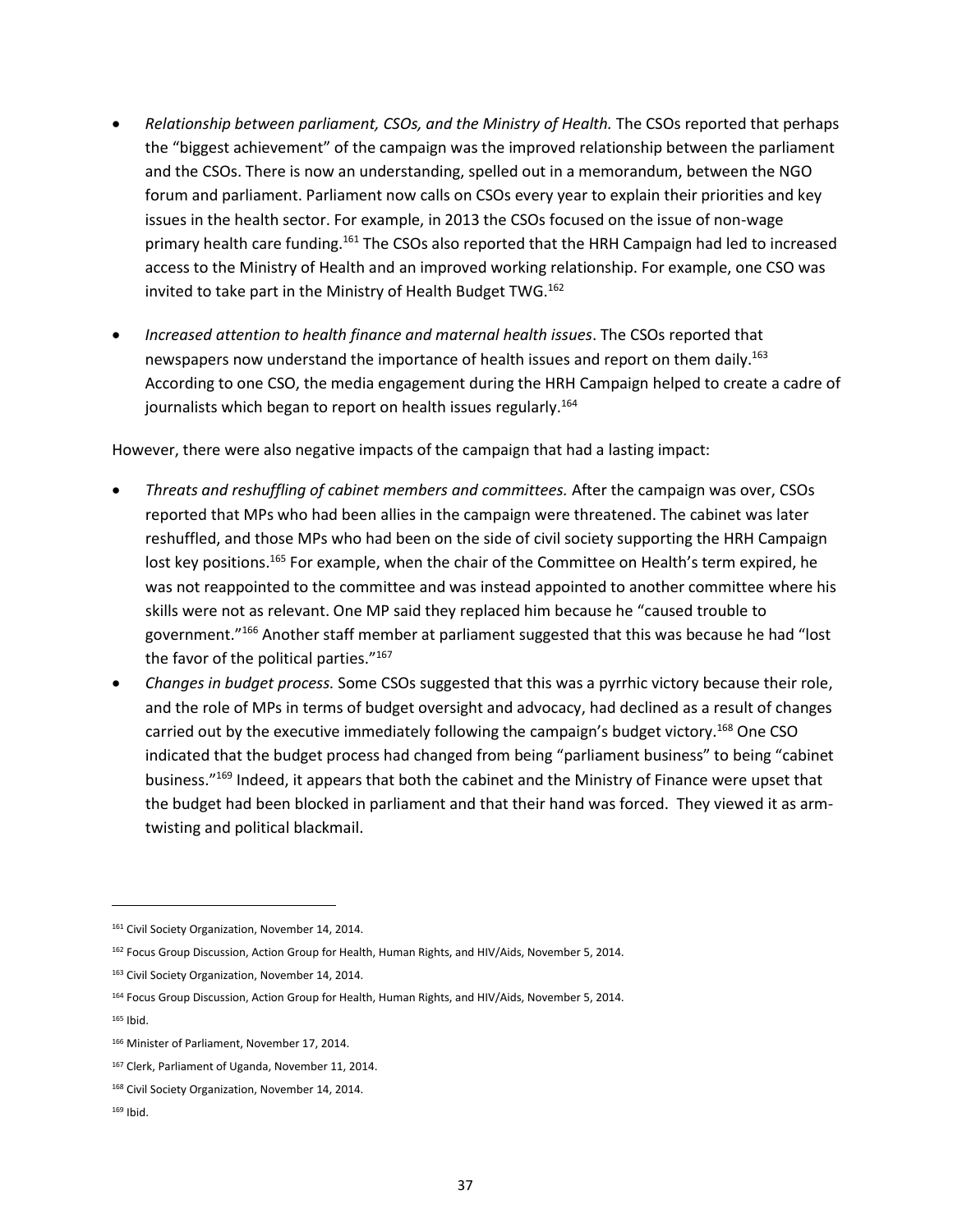Therefore, government took steps to avoid this risk in the future. In January 2013 the government proposed a resolution that would have the ruling party spearhead the budget-writing process: "It was resolved that the NRM leadership and other individuals form a committee to lead the national budget preparation process in order to give the country an NRM budget as promised in the NRM manifesto." 170 This committee is chaired by the president and includes the vice president and the prime minister, as well as other line ministers and NRM members.<sup>171</sup> According to an international development organization, this newly formulated committee is a "Presidential Advisory Committee," which includes 20 members of the NRM and is chaired by the president himself. While it does not replace any step in the existing budget process, it has added a new layer to the process, such that at every step the budget and all revisions made to it are closely scrutinized and under the oversight of this committee.<sup>172</sup>

An official at the Ministry of Finance said that this committee has no impact on the budget process, but other organizations seem to disagree on the impact of the new oversight committee. An MP from the ruling party said that there had been changes to the budget process. In particular, the Advisory Committee tries to involve MPs and in particular the chairs of key committees in prebudget activities. This is intended to coopt them into the process so that they cannot later shoot down the budget on the floor of parliament. The MP said that this "somehow undermines the powers of campaigns" and the "political advocacy of the chair people of those committees"<sup>173</sup>

## **LESSONS LEARNED FROM THE HRH CAMPAIGN**

Many lessons can be drawn from the work of civil society on the health budget in Uganda, and these lessons are applicable to other civil society budget campaigns.

1. *The importance of collaboration.* This campaign was effective because many stakeholders joined forces around a common platform, using their collective and individual technical expertise, power, and influence to create a campaign strong enough to get the attention of the media, parliament, and the executive. Key to the success of the campaign was the extent and consistency of grassroots mobilization. The campaign achievement was not the result of one event, but of multiple complementary efforts by the CSOs to collaborate and to get smarter, stronger, bolder, and more strategic in their actions. The success of the HRH Campaign speaks to the power of building broad coalitions, an effort that can be anticipated and planned as a specific strategy. What made it successful in this case was that the coalitions were built to include not only a broad cross-section of citizens and civil society organizations, but also key government officials, members of parliament, and the media.

<sup>&</sup>lt;sup>170</sup> "NRM Now to Spearhead Budget-Writing Process, November 18, 2014, available at: <u>http://www.monitor.co.ug/News/National/NRM-now-</u> [to-spearhead-Budget-writing-process/-/688334/1674552/-/qdnsyu/-/index.html](http://www.monitor.co.ug/News/National/NRM-now-to-spearhead-Budget-writing-process/-/688334/1674552/-/qdnsyu/-/index.html) 

 $171$  Ibid.

<sup>172</sup> International Development Agency, December 5, 2014.

<sup>173</sup> Member of Parliament, November 20, 2014.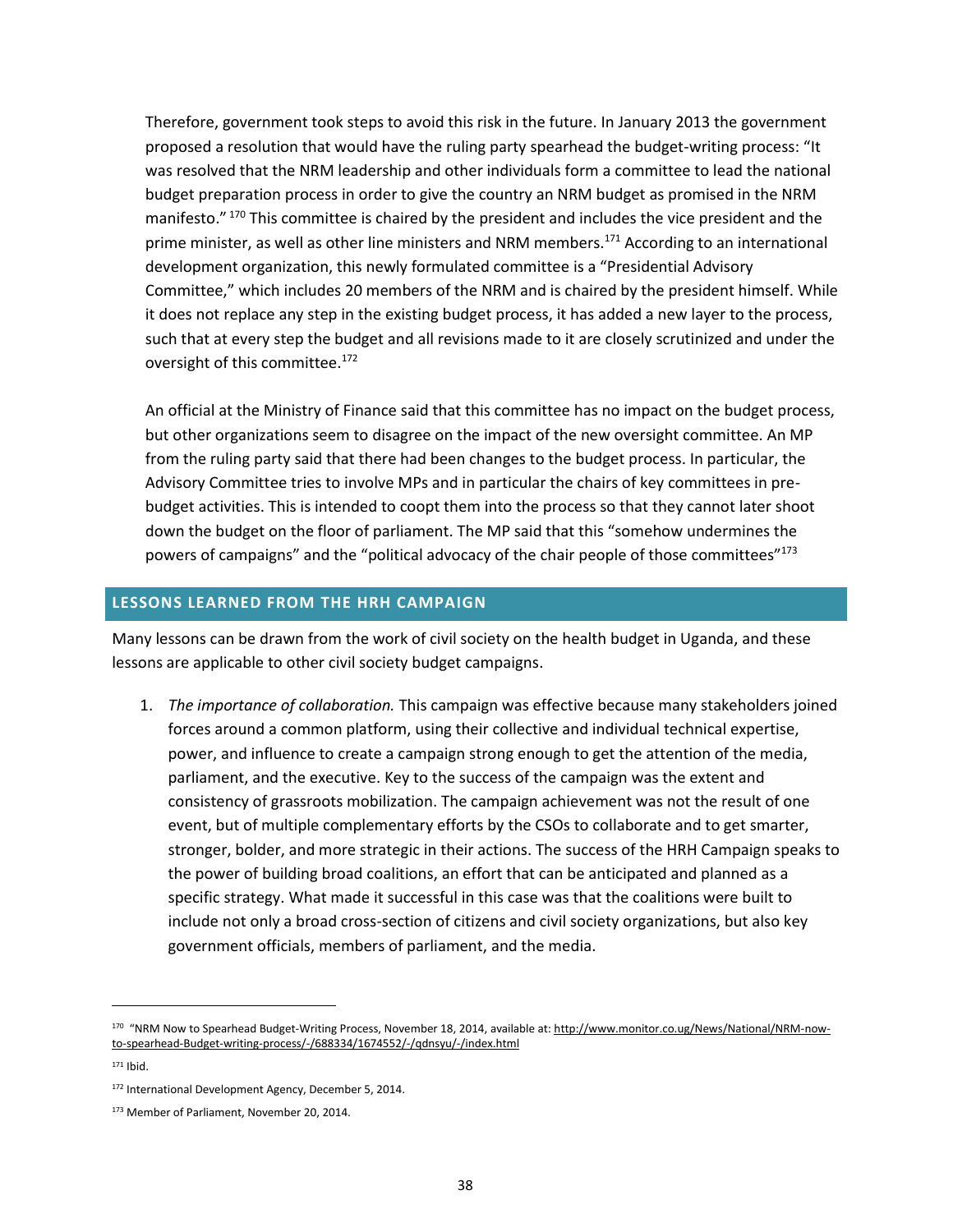- 2. *The importance of organizing and communicating.* The success of the coalitions involved in the HRH Campaign depended on organization and keeping all members up to date, well-informed, and engaged on the campaigns. They did this through the use of a Google group – a very simple and free online tool that enables communication to a broad audience of subscribers, as well as through the formation of working groups focused on particular areas of expertise. These working groups were dedicated and effective in their particular areas. For example, CEHURD and HealthGAP led the charge on legal advocacy, but they stayed in close contact with the rest of the members to communicate event information, mass mobilization, and key messages before public events and press conferences. These simple organizing tools, as well as regular meetings of the working groups and the larger forum, kept all members on board with a common agenda and ensured that the coalition spoke with a unified voice to the media and other stakeholders.
- 3. *Win-win campaigns with key ministries and officials.* Building on the lessons of 2011, the CSOs explicitly sought to pursue a strategy that would create a win-win outcome for the Ministry of Health and for civil society. The primary aim was to increase the health budget so as to reduce maternal mortality. By doing so, the CSOs made strong allies within the ministry and within government who provided them with high-level access and insider information. At the same time, key campaign messages were adopted officially by the ministry and other stakeholders in their reports, and this gave additional leverage to the CSOs lobbying and advocating on these issues. The CSOs were seen by ministry officials as providing fuel to the fire. The issue of human resources for health had been identified as a priority area by the ministry, and with support of Intrahealth the requisite data identifying this problem were available. But it was the CSOs that had the machinery in place for advocacy and could push hard on these issues, politicize them, and so influence policy.
- 4. *Direct confrontation when required.* In 2012 the CSOs decided to adopt a more "biting" approach to their advocacy, which meant that they pursued a confrontational campaign aimed at blocking the entire budget if the government of Uganda did not provide the additional resources being requested for the health sector. Ultimately, this strategy was successful. This approach meant that the CSOs no longer presented maternal health and health budget issues as "charity" or "awareness-raising" issues. Instead, they framed the issue as one of basic human rights, and the violation of those rights as a political issue.
- 5. *Wide range of tactics.* In the HRH Campaign, the CSOs used multiple tactics, including media engagement, grassroots mobilization, protests, petitions, civil litigation, MP events and meetings, budget analysis, lobbying, and text messaging. The use of multiple tactics and framing the issue as a political one drew significant attention to the HRH Campaign and meant that the media reported on them regularly. The campaign could not be ignored by politicians.
- 6. *Evidence-based advocacy.* The HRH Campaign was successful because it built on a strong evidence base, which the CSOs were able to politicize. The human resources for health crisis was clearly documented, and detailed data and data analysis on the issue were available due to the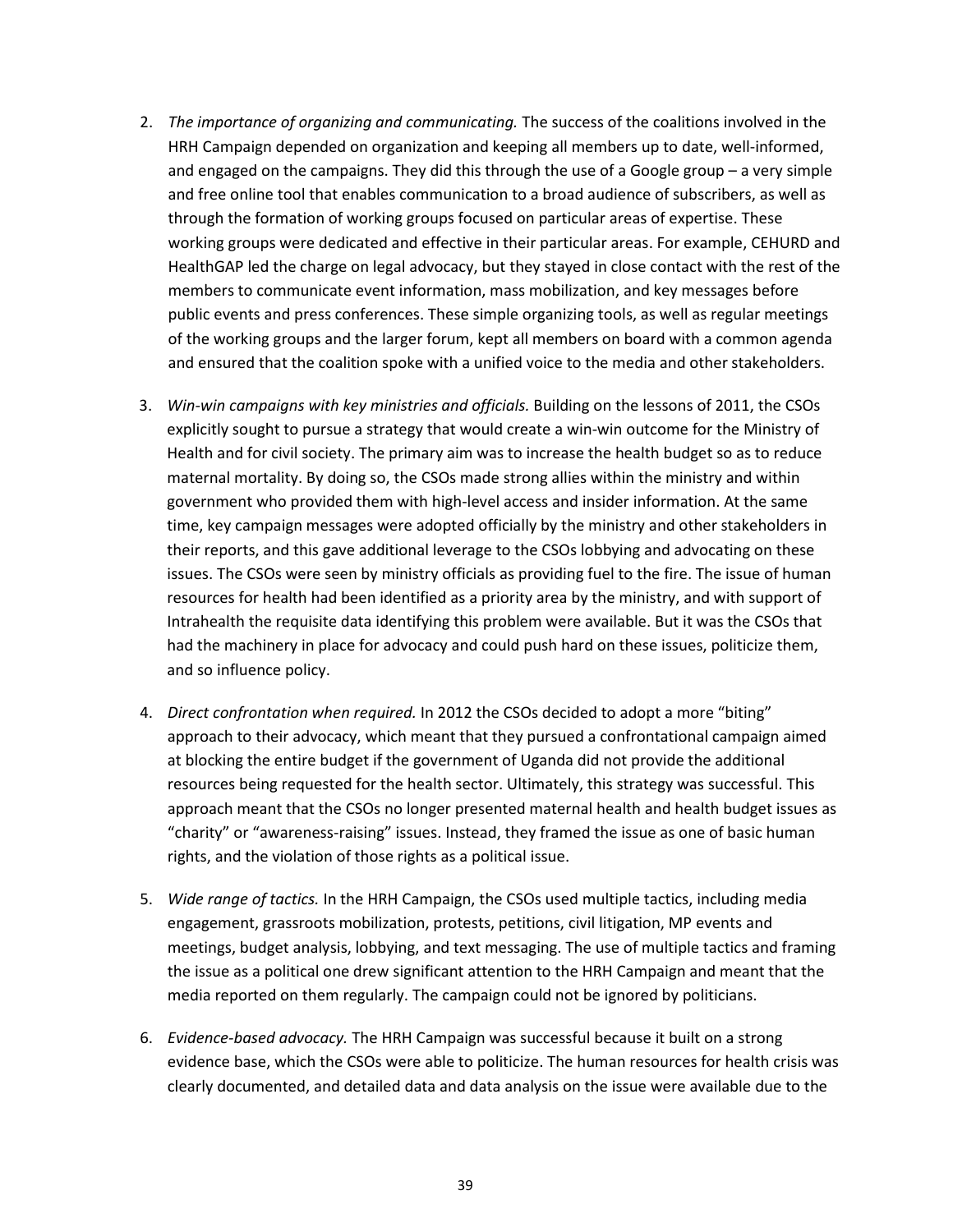work of the Ministry of Health in collaboration with the Uganda Capacity Project. The CSOs took up was able to use this evidence effectively for campaign purposes.